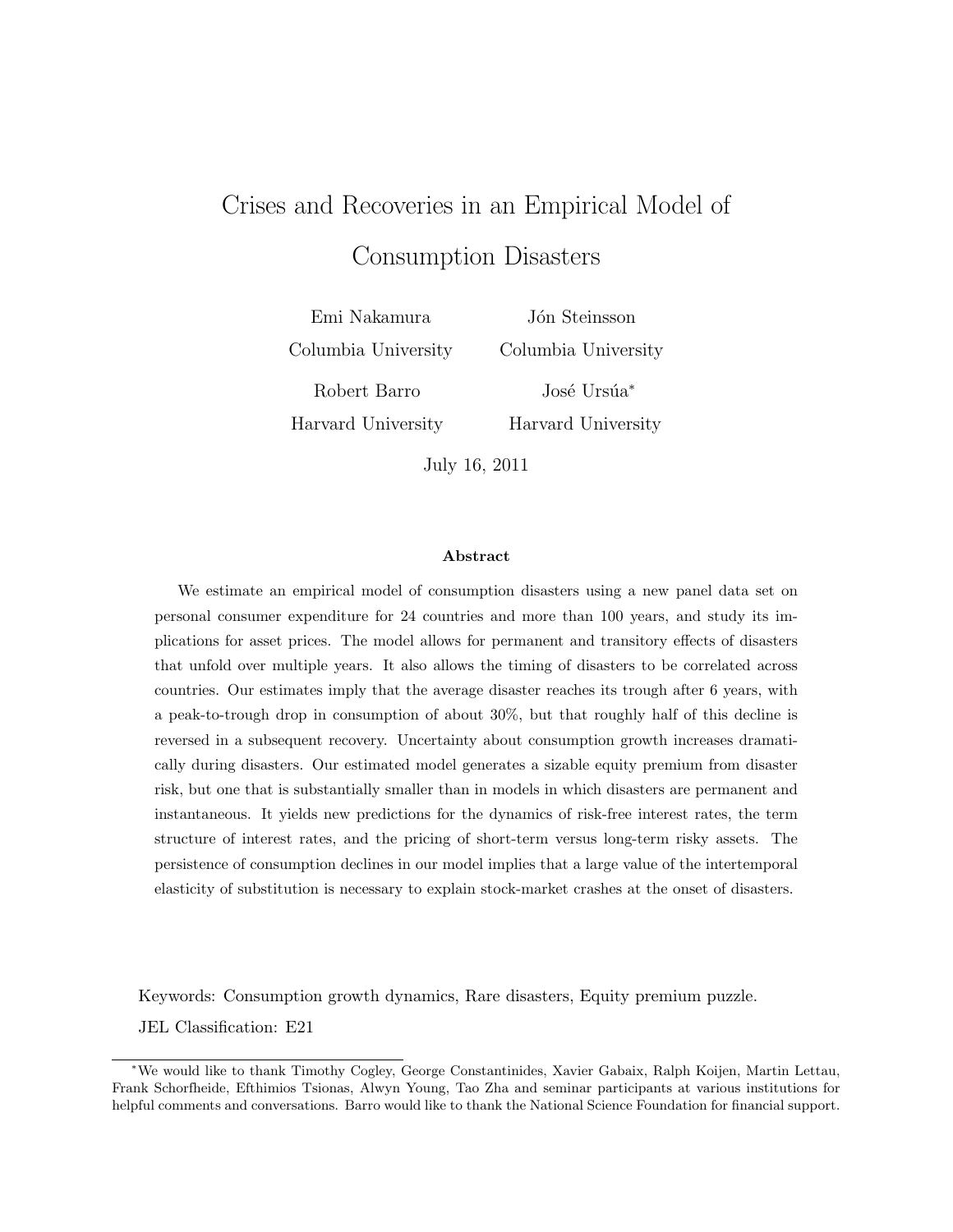## 1 Introduction

The average return on stocks is roughly 7% higher per year than the average return on bills across a large cross-section of countries in the twentieth century (Barro and Ursua, 2008). Mehra and Prescott (1985) argued that this large equity premium is difficult to explain in simple consumptionbased asset-pricing models. A large subsequent literature in finance and macroeconomics has sought to explain this "equity-premium puzzle." In recent years, there has been growing interest in the notion that the equity premium may be compensation for the risk of rare, but disastrous, events such as wars, depressions, and financial crises (Rietz, [1](#page-1-0)988; Barro,  $2006$ ).<sup>1</sup>

In Barro (2006), output is a random walk with drift, and rare disasters are identified as large, instantaneous, and permanent drops in output. He calibrates the frequency and permanent impact of disasters to match large peak-to-trough drops in real per-capita GDP in a long-term panel dataset for 35 countries and shows that his model is able to match the observed equity premium with a coefficient of relative risk aversion of the representative consumer of roughly 4. More recently, Barro and Ursua (2008) have gathered a long-term data set for personal consumer expenditure in over 20 countries and shown that the same conclusions hold using these data. A growing literature has adopted this model and calibration of permanent, instantaneous disasters (e.g., Wachter, 2008; Gabaix, 2008; Farhi and Gabaix, 2008; Burnside, et al., 2008; Guo, 2007; and Gourio, 2010).[2](#page-1-1)

An important critique of the Rietz-Barro disasters model calibrated to match the peak-to-trough drops in output or consumption is that it may overstate the riskiness of consumption by failing to incorporate recoveries after disasters (Gourio, 2008). A world in which disasters are followed by periods of disproportionately high growth is potentially far less risky than one in which all disasters are permanent. Kilian and Ohanian (2002) emphasize the importance of allowing for large transitory fluctuations associated with disasters such as the Great Depression and WWII in empirical models of output dynamics. More generally, a large literature in macroeconomics has debated whether it is appropriate to model output as trend or difference-stationary (Cochrane, 1988; Cogley, 1990).

A second critique of the Rietz-Barro model is that it assumes that the entire drop in output and consumption at the time of a disaster occurs instantaneously. In reality, most disasters unfold

<span id="page-1-0"></span><sup>&</sup>lt;sup>1</sup>Piazzesi (2010) summarizes recent research on the equity premium, emphasizing four main explanations: habits (Campbell and Cochrane, 1999), heterogeneous agents (Constantinides and Duffie, 1996), long run risk (Bansal and Yaron, 2004) and rare disasters.

<span id="page-1-1"></span><sup>&</sup>lt;sup>2</sup>Barro and Jin (2011) show that the required coefficient of relative risk aversion can be reduced to around three if the size distribution of macroeconomic disasters is gauged by an estimated power-law distribution.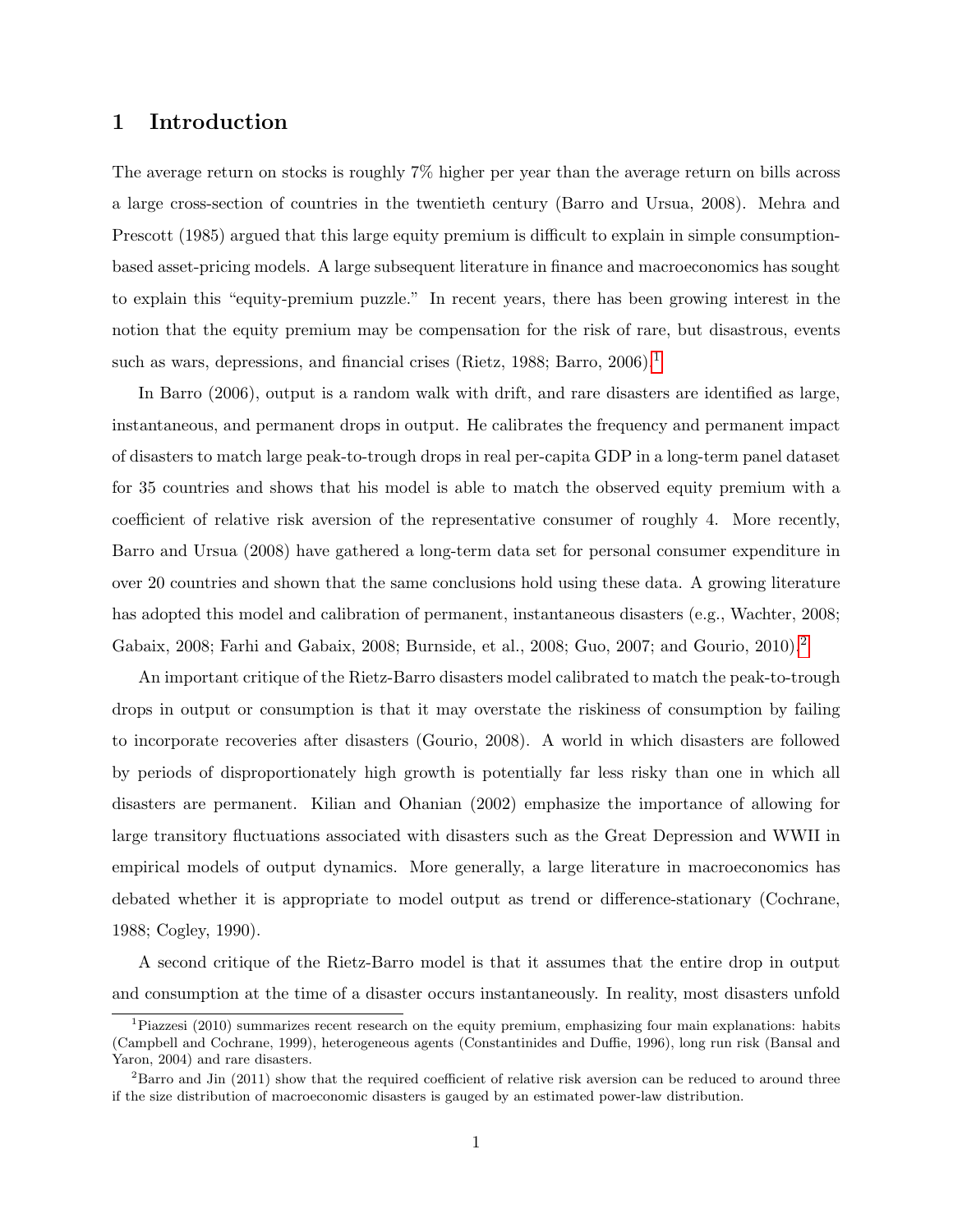over multiple years. This profile implies that even though peak-to-trough declines in consumption exceeding 30% have occurred in many countries, the annual decline in consumption in these episodes is considerably smaller. Combining persistent declines in consumption into a single event might not be an innocuous assumption. The assumption that the entire decline in output and consumption associated with a disaster occurs in a single year is criticized in Constantinides (2008). Similarly, Julliard and Ghosh (2010) argue that using annual consumption data as opposed to peak-to-trough drops yields starkly different conclusions from Barro's original calibration.[3](#page-2-0)

Given the growing importance of the disasters model in the macroeconomics, international economics, and asset-pricing literature, a key question is whether it stands up to incorporating a more realistic process for consumption dynamics during and following disasters. We develop a model of consumption disasters that allows disasters to unfold over multiple years and to be systematically followed by recoveries. The model also allows for transitory shocks to growth in normal times and for a correlation in the timing of disasters across countries. This last feature of the model allows us to capture the fact that major disasters—such as the world wars of the 20th century—affect many countries simultaneously. Ours is the first paper to estimate the dynamic effects—both long term and short term—of these major disasters on consumption.

We estimate our model on annual consumption data from the newly constructed Barro and Ursua (2008) dataset, using Bayesian Markov-Chain Monte-Carlo (MCMC) methods.[4](#page-2-1) The model generates endogenous estimates of the timing, magnitude, and length of disasters, as well as the extent of recovery after disasters and the variance of shocks in disaster and non-disaster periods. Our estimation procedure also allows us to investigate the statistical uncertainty associated with the predictions of the rare-disasters model along the lines suggested by Geweke (2007) and Tsionas  $(2005).$  $(2005).$  $(2005).$ <sup>5</sup>

<span id="page-2-0"></span><sup>3</sup> Julliard and Ghosh (2010) propose a novel approach to estimating the consumption Euler equation based on generalized empirical likelihood methods, in the context of a representative agent consumption-based asset pricing model with time-additive power utility preferences. A key difference between our framework and theirs is that they focus on power utility, as in the original Rietz-Barro framework. We show that allowing for a more general preference specification is crucial in assessing the asset pricing implications of multi-period disasters and recoveries. Also, our approach does not rely on the exact timing of asset price returns during disasters. As we discuss below, asset price returns during disasters play a disproportionate role in determining the equity premium; yet these are also the periods for which asset price data are most likely to be either missing or inaccurate, for example, because of price controls during wars.

<span id="page-2-1"></span><sup>4</sup>We use a Metropolized Gibbs sampler. This procedure is a Gibbs sampler with a small number of Metropolis steps. See Gelfand (2000) and Smith and Gelfand (1992) for particularly lucid short descriptions of Bayesian estimation methods. See, e.g., Gelman, Carlin, Stern, and Rubin (2004) and Geweke (2005) for comprehensive treatment of these methods.

<span id="page-2-2"></span><sup>&</sup>lt;sup>5</sup>In particular, we analyze the extent to which the observed asset returns are consistent with the posterior distribution of the equity premium implied by our model, taking into account parameter uncertainty. Tsionas (2005) discusses in detail the importance of accounting for finite-sample biases and parameter uncertainty in assessing the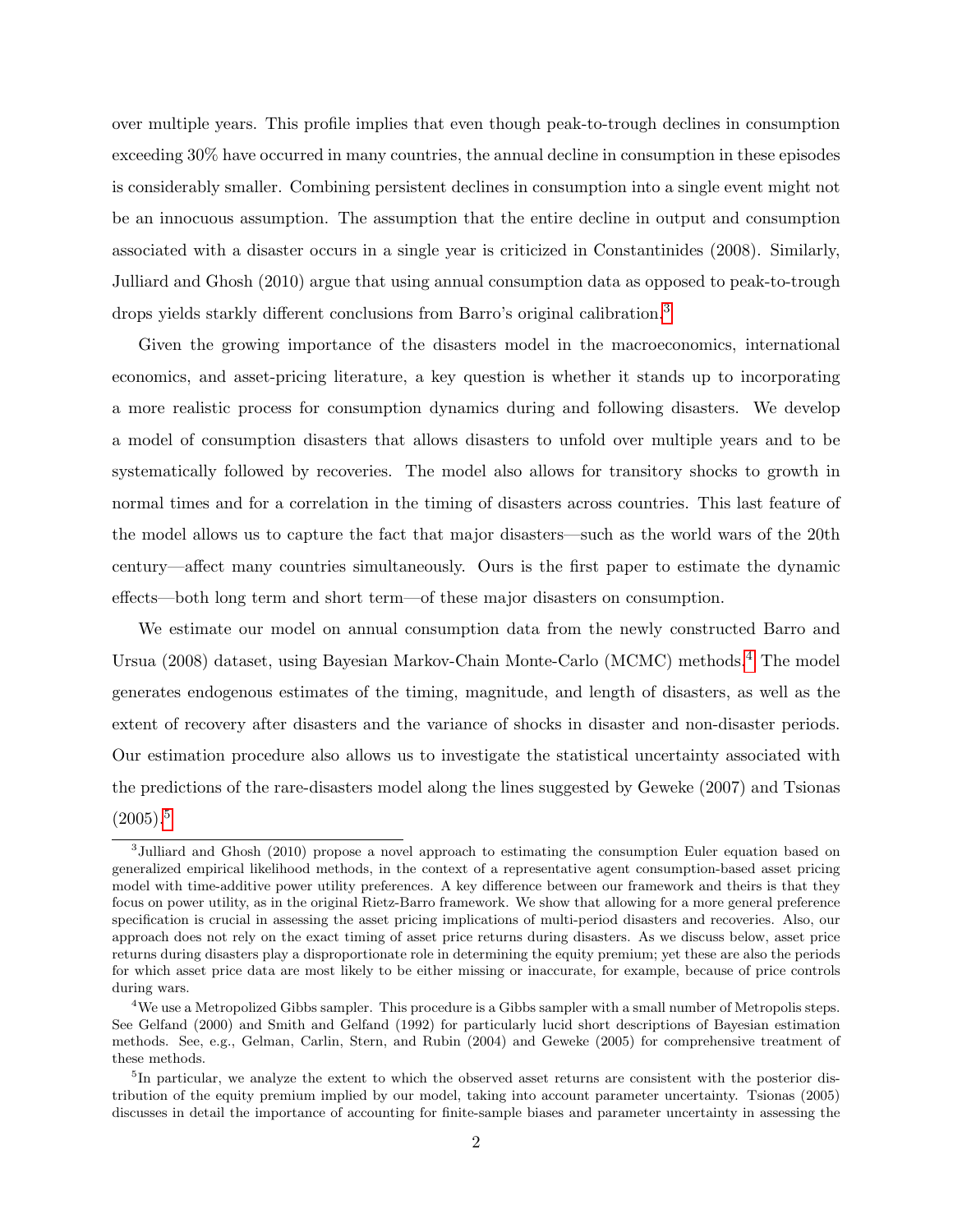In estimating the model, we maintain the assumption that the frequency, size distribution, and persistence of disasters is time invariant and the same for all countries. This strong assumption is important in that it allows us to pool information about disasters over time and across countries. The rare nature of disasters makes it difficult to estimate accurately a model of disasters with much variation in structural characteristics over time and space.

We find strong evidence for recoveries after disasters and for the notion that disasters unfold over several years. We estimate that disasters last roughly six years on average. Over this period, consumption drops on average by about 30% in the short run. However, about half of this drop in consumption is subsequently reversed. The average long run effect of disasters on consumption in our data is a drop of about  $15\%$ .<sup>[6](#page-3-0)</sup> We find that uncertainty about future consumption growth increases dramatically at the onset of a disaster. The standard deviation of consumption growth in the disaster state is roughly 12% per year, several times its value during normal times. The majority of the disasters we identify occur during World War I, the Great Depression, and World War II. Other disasters include the collapse of the Chilean economy first in the 1970's and again in the early 1980's, and the contraction in South Korea during the Asian financial crisis.

Our estimated model yields asset-pricing results that are intermediate between models that ignore disaster risk and the more parsimonious disaster models considered in the previous literature. We adopt the representative-agent endowment-economy approach to asset pricing—following Lucas (1978) and Mehra and Prescott (1985)—and assume that agents have Epstein-Zin-Weil preferences. Our model matches the observed equity premium with a coefficient of relative risk aversion (CRRA) of 6.4 and an intertemporal elasticity of substitution (IES) of 2. For these parameter values, a model without disasters yields an equity premium only one-tenth as large, while a model with one-period, permanent disasters yields an equity premium 10 times larger. Given the close link between the equity premium and the welfare costs of economic fluctuations (Alvarez and Jermann, 2004; Barro, 2009), these differences imply that our model yields costs of economic fluctuations substantially larger than a model that ignores disaster risk, but substantially smaller than the Rietz-Barro disaster model.

The differences between our model and the more parsimonious Rietz-Barro framework arise both from the recoveries and the multi-period nature of disasters. Recoveries imply that disasters

<span id="page-3-0"></span>ability of alternative models to fit the observed equity premium, particularly in the presence of fat-tailed shocks.

<sup>6</sup>Cerra and Saxena (2008) estimate the dynamics of GDP after financial crises, civil wars and political shocks using data from 1960 to 2001 for 190 countries. They find no recovery after financial crises and political shocks but partial recovery after civil wars. Their sample does not include WWI, the Great Depression and WWII. Davis and Weinstein (2002) document a large degree of recovery at the city level after large shocks.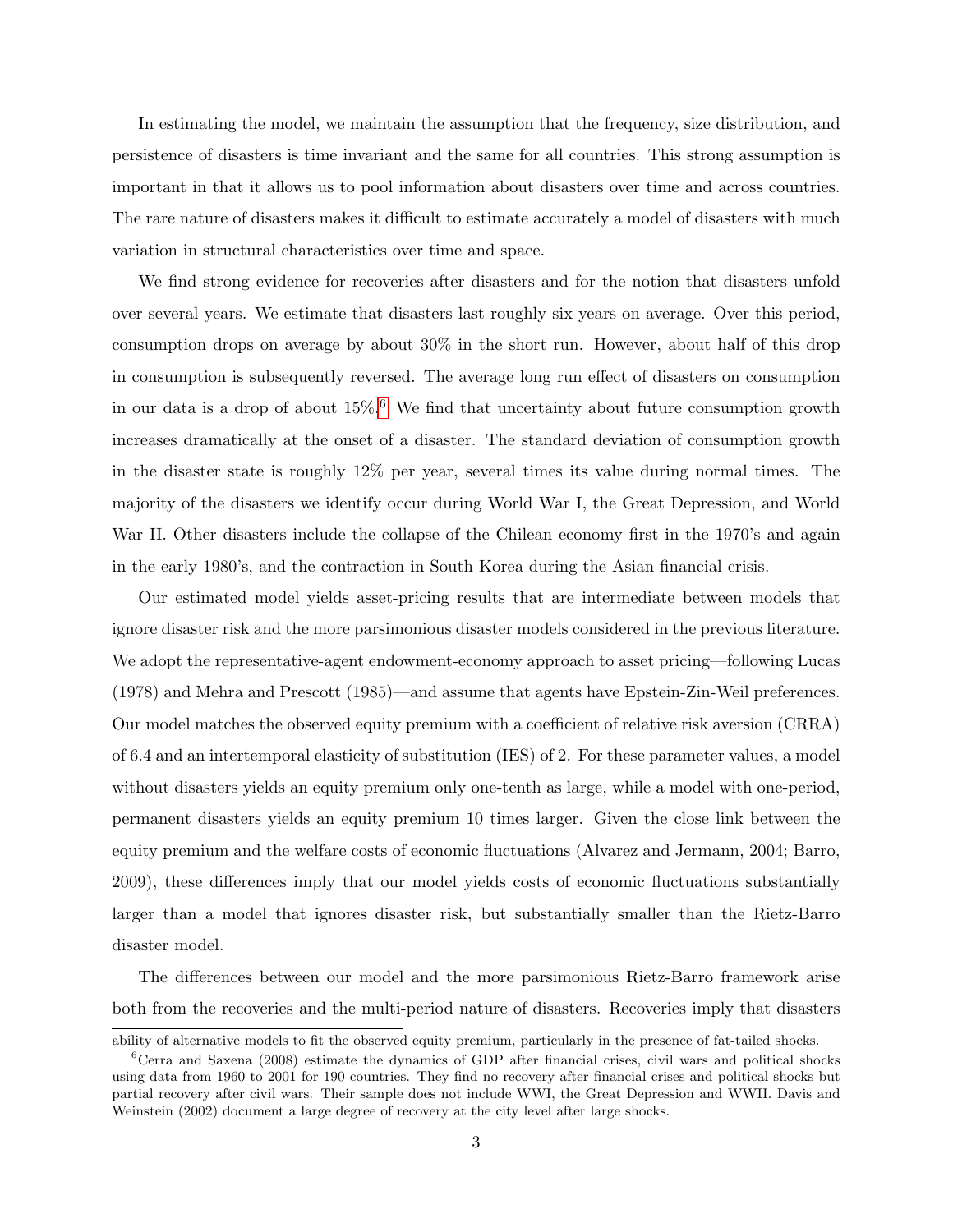have a much less persistent effect on dividends, reducing the drop in stock prices when disasters occur. This modification, in turn, lowers the equity premium. The multi-period nature of disasters affects the equity premium in a more subtle way. To generate a high equity premium, the marginal utility of consumption must be high when the price of stocks drops. In our model, the price of stocks crashes at the onset of disasters—with the initial news that a disaster is underway—while consumption typically reaches its trough several years later. This lack of coincidence between the stock-market crash and the trough of consumption reduces the equity premium in our model relative to the Rietz-Barro model. In addition, since households anticipate persistent consumption declines at the onset of a disaster—they expect things to get worse before they get better—they have a strong motive to save that does not arise in the Rietz-Barro model. This desire to save limits the magnitude of the stock-market decline during disasters, further reducing the equity premium. On the other hand, if agents have EZW preferences with  $CRRA > 1$  and  $IES > 1$ , reductions in expected future consumption growth and increases in uncertainty about future consumption raise marginal utility for a given value of current consumption.

A key feature of our model is the predictability of consumption growth during disasters consumption typically declines for several year before recovering. These features imply that the IES, which governs consumers' willingness to trade-off consumption over time, plays an important role in determining the asset-pricing implications of our framework. There is considerable debate in the macroeconomics and finance literature about the value of the IES. Several authors—notably Hall (1988)—argue that the IES is close to zero. However, others—such as Bansal and Yaron (2004) and Gruber (2006)—argue for substantially higher values of the IES.

The large movements in expected consumption growth associated with disasters provide a strong test of consumers' willingness to substitute consumption over time. For a low value of the IES, our model implies a surge in stock prices at the onset of disasters and a negative equity premium in normal times. The reason is that entering the disaster state generates a strong desire to save, because consumption is expected to fall further in the short run. When the IES is substantially below one, this savings effect dominates the negative effect that the disaster has on expected future dividends from stocks and, therefore, raises the price of stocks.[7](#page-4-0) These predictions do not accord with the available evidence. Disasters are typically associated with stock-market crashes. This observation supports the view that consumers have a relatively high willingness to substitute

<span id="page-4-0"></span><sup>7</sup>Gourio (2008) makes this point forcefully in a simpler setting. For similar reasons, an IES larger than one plays an important role in the long run risk model of Bansal and Yaron (2004).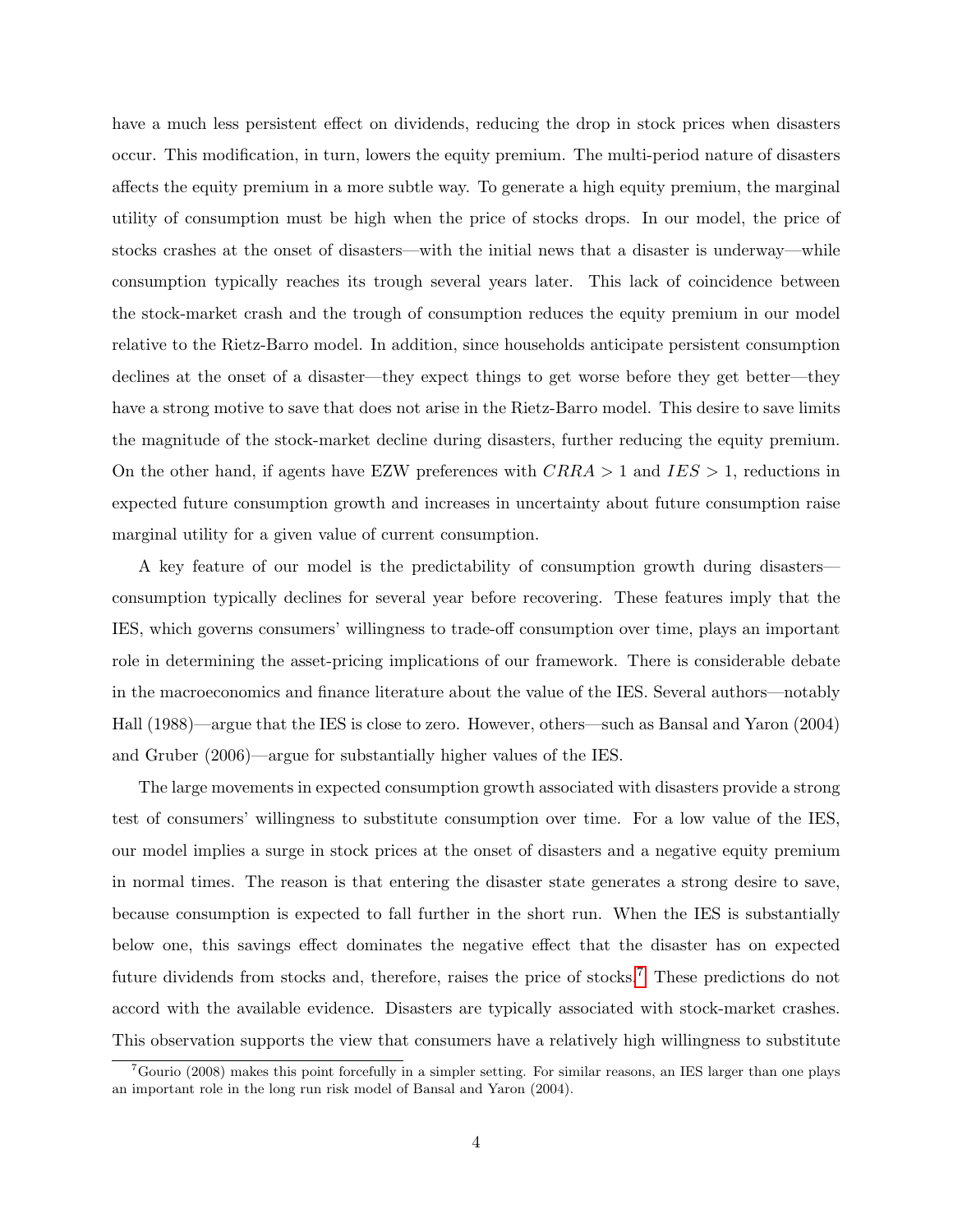consumption over time (at least during disasters), motivating a high value of the IES.

Our estimated model yields additional predictions for the behavior of short-term and long-term interest rates. One potential concern is that the same factors driving a high equity premium would also generate a high term premium—a prediction that is not supported by the empirical evidence (Campbell, 2003; Barro and Ursua, 2008). We show that this is not the case. Our model implies a positive equity premium but a negative term premium for risk-free long-term (real) bonds that arises from the hedging properties of long-term bonds during disaster periods. Our model also generates new predictions for the dynamics of risk-free interest rates surrounding disasters. In particular, the strong desire to save during disasters drives down the return on short-term bonds, leading to low real interest rates during disaster episodes, as observed in the data.

We consider an extension of our model that allows for partial default on bonds. Empirically, inflation risk is an important source of partial default on government bonds. Data on stock and bond returns over disaster periods indicate that short-term bonds provide substantial insurance against disaster risk in only about 70% of cases. When we allow for an empirically realistic degree of default on short-term bonds, a risk aversion parameter of 7.5 is needed to fit the observed equity premium. Because inflation unfolds sluggishly in the data, the effects of inflation risk on shortterm bonds is less severe than on long-term bonds. Incorporating this fact allows us to match the upward-sloping term premium for nominal bonds.

We employ the Mehra and Prescott (1985) methodology for assessing the asset-pricing implications of our model. Hansen and Singleton (1982) pioneered an alternative methodology based on measuring the empirical correlation between asset returns and the stochastic discount factor. An important difficulty with employing the Hansen-Singleton approach is that the observed timing of real returns on stocks and bonds relative to drops in consumption during disasters is affected by gaps in the data on asset prices as well as price controls, asset price controls and market closure. For example, stock price data are missing for Mexico in 1915-1918, Austria in WWII, Belgium in WWI and WWII, Portugal in 1974-1977, and Spain in 1936-1940. The Nazi regime in Germany imposed price controls in 1936 and asset-price controls in 1943 that lapsed only in 1948. In France, the stock market closed in 1940-1941 and price controls affected measured real returns over a longer period. Given these data limitations, Barro and Ursua (2009) take the approach of computing the covariance between the peak-to-trough decline in asset prices and a consumption based stochastic discount factor using a "flexible timing" assumption regarding the intervals over which these declines occur. Under this assumption, it is possible to match the equity premium for moderate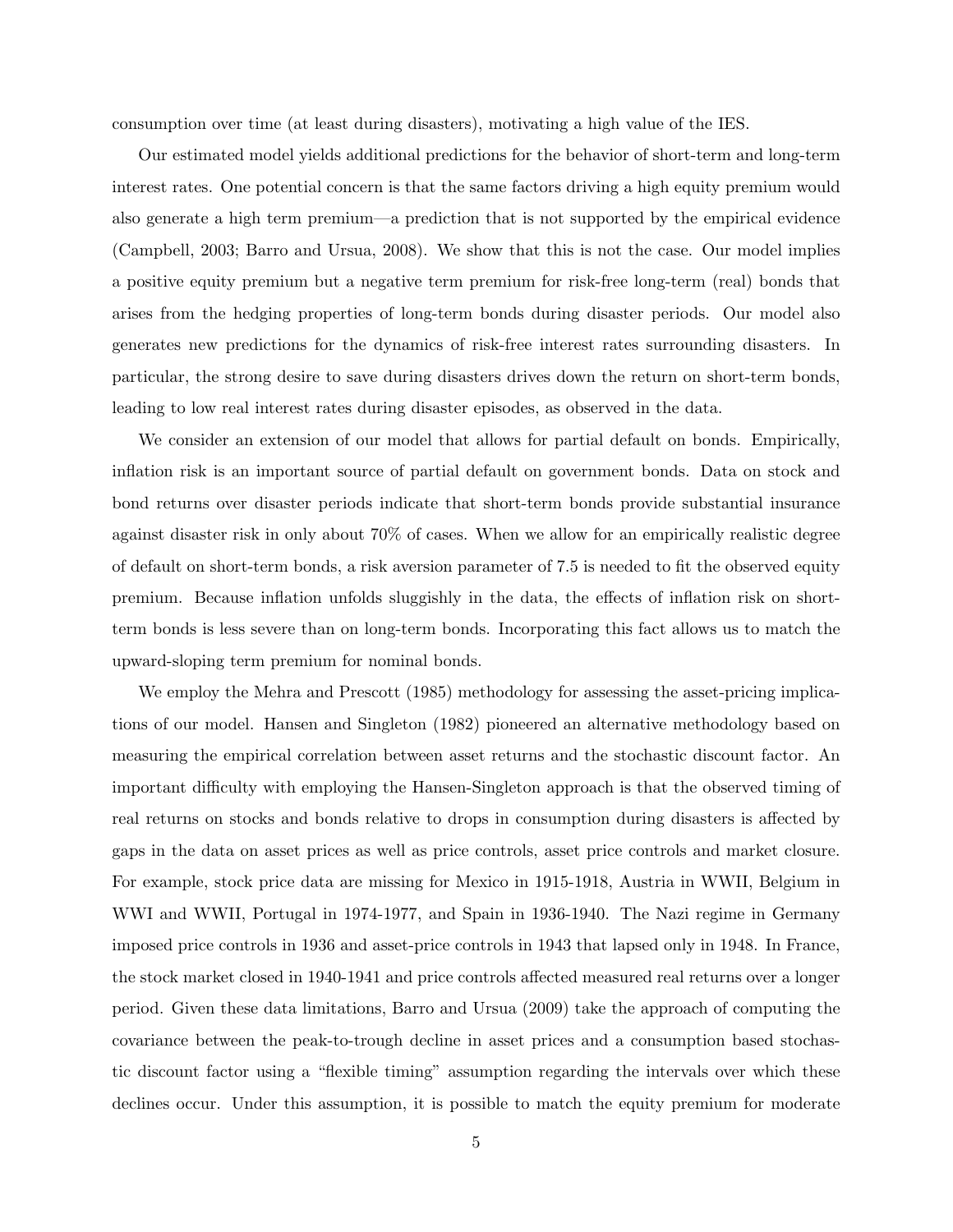values of risk aversion. Their calculations highlight the disproportionate importance of disasters in matching the equity premium. Non-disaster periods contribute trivially to the equity premium.<sup>[8](#page-6-0)</sup>

A number of recent papers study whether the presence of rare disasters may also help to explain other anomalous features of asset returns, such as the predictability and volatility of stock returns. These papers include Farhi and Gabaix (2008), Gabaix (2008), Gourio (2008), and Wachter (2008). Martin (2008) presents a tractable framework for asset-pricing in models of rare disasters. Gourio (2010) embeds disaster risk in a business-cycle model and shows that time-varying disaster risk can generate joint dynamics of macroeconomic aggregates and asset prices that are consistent with the data.

The paper proceeds as follows. Section [2](#page-6-1) discusses the Barro-Ursua data on long-term personal consumer expenditure. Section [3](#page-7-0) presents the empirical model. Section [4](#page-10-0) discusses our estimation strategy. Section [5](#page-12-0) presents our empirical estimates. Section [6](#page-17-0) studies the asset-pricing implications of our model. Section [7](#page-28-0) concludes.

### <span id="page-6-1"></span>2 Data

In estimating our disaster model, it is crucial to use long time series whose starting and ending points are not endogenous to the disasters themselves. It is also crucial that the data set contain information on the evolution of macroeconomic variables during disasters; Maddison's (2003) tendency to interpolate GDP data during wars and other crises is not satisfactory for our purposes. Furthermore, to analyze the asset-pricing implications of rare disasters, it is important to measure consumption dynamics, as opposed to output dynamics.

We use a recently created data set on long-term personal consumer expenditures constructed by Robert Barro and Jose Ursua and described in detail in Barro and Ursua (2008).<sup>[9](#page-6-2)</sup> This data set includes a country only if uninterrupted annual data are available back at least before World War I, yielding a sample of 17 OECD countries and 7 non-OECD countries.<sup>[10](#page-6-3)</sup> To avoid sample-selection

<span id="page-6-0"></span><sup>8</sup>Another concern regarding the Hansen-Singleton methodology—emphasized by Geweke (2007) and Arakelian and Tsionas (2009)—is that parsimonious asset pricing models are sufficiently stylized that formal statistical rejections may not be very informative.

<span id="page-6-2"></span><sup>9</sup>These data are available from Robert Barro's website, at:

<span id="page-6-3"></span>http://www.economics.harvard.edu/faculty/barro/data sets barro.

<sup>10</sup>The OECD countries are: Australia, Belgium, Canada, Denmark, Finland, France, Germany, Italy, Japan, Netherlands, Norway, Portugal , Spain, Sweden, Switzerland, U.K. and U.S. The "non-OECD" countries are Argentina, Brazil, Chile, Mexico, Peru, South Korea, and Taiwan. See Barro and Ursua (2008) for a detailed description of the available data and the countries dropped due to missing data. In cases where there is a change in borders, as in the case of the unification of East and West Germany, Barro and Ursua (2008) smoothly paste together the initial per capita series for one country with that for the unified country.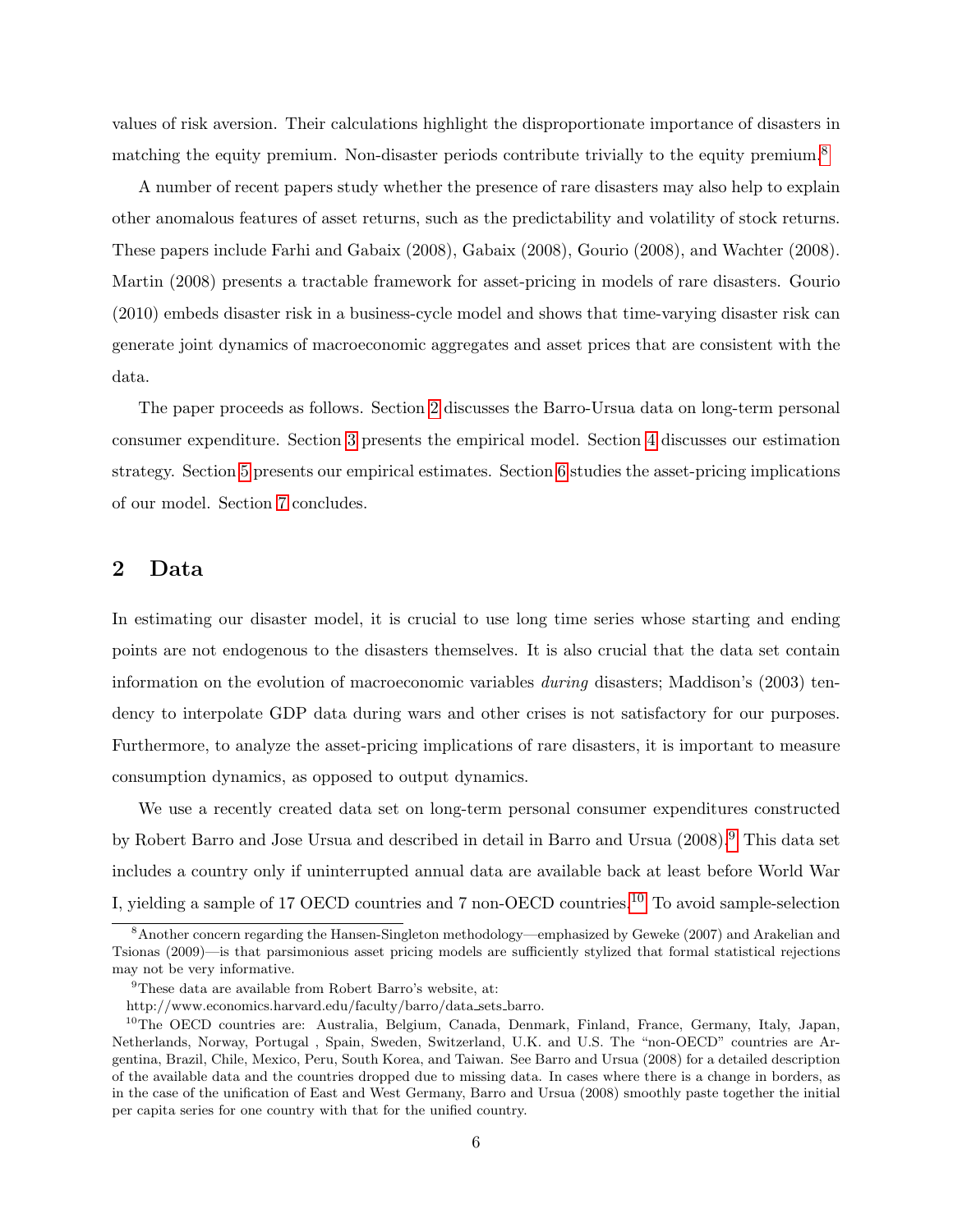bias problems associated with the starting dates of the series, we include only data after 1890. The resulting data set is an unbalanced panel of annual data for 24 countries, with data from each country starting between 1890 and 1914, yielding a total of 2685 observations.

One limitation of the Barro-Ursua consumption data set is that it does not allow us to distinguish between expenditures on non-durables and services versus durables. Unfortunately, separate data on durable and non-durable consumption are not available for most of the countries and time periods we study. For time periods when such data are available, however, the effect of excluding durables on the overall decline in consumer spending during disasters is small. The proportionate decline in spending on non durables and services is on average only 3 percentage points smaller than the overall decline in consumer spending (Barro and Ursua, 2008). The reason is that for most of the time period we study, durables accounted for only a small fraction of consumer expenditures. The effect of excluding durables is even smaller during the largest disasters, because durable consumer expenditures can at most fall to zero. The remaining fall in consumer expenditures must come entirely from non-durable expenditures.

In analyzing the asset-pricing implications of our model, we make use of total returns data on stocks, bills, and bonds from Global Financial Data (GFD), augmented with data from Dimson, Marsh, and Staunton (2002) and other sources. These data are described in detail in Barro and Ursua (2009). Unfortunately, these data are less comprehensive than the corresponding consumption series and often contain gaps for disaster periods. Price controls and controls on asset prices also make the exact timing of real returns difficult to measure during disasters. We therefore use these data to assess the predictions of our model primarily by considering average returns in non-disaster periods and cumulative returns over disaster periods.

## <span id="page-7-0"></span>3 An Empirical Model of Consumption Disasters

We model log consumption as the sum of three unobserved components:

<span id="page-7-1"></span>
$$
c_{i,t} = x_{i,t} + z_{i,t} + \epsilon_{i,t},\tag{1}
$$

where  $c_{i,t}$  denotes log consumption in country i at time t,  $x_{i,t}$  denotes "potential" consumption in country i at time t,  $z_{i,t}$  denotes the "disaster gap" of country i at time t—i.e., the amount by which consumption differs from potential due to current and past disasters—and  $\epsilon_{i,t}$  denotes an i.i.d. normal shock to log consumption with a country specific variance  $\sigma_{\epsilon,i,t}^2$  that potentially varies with time.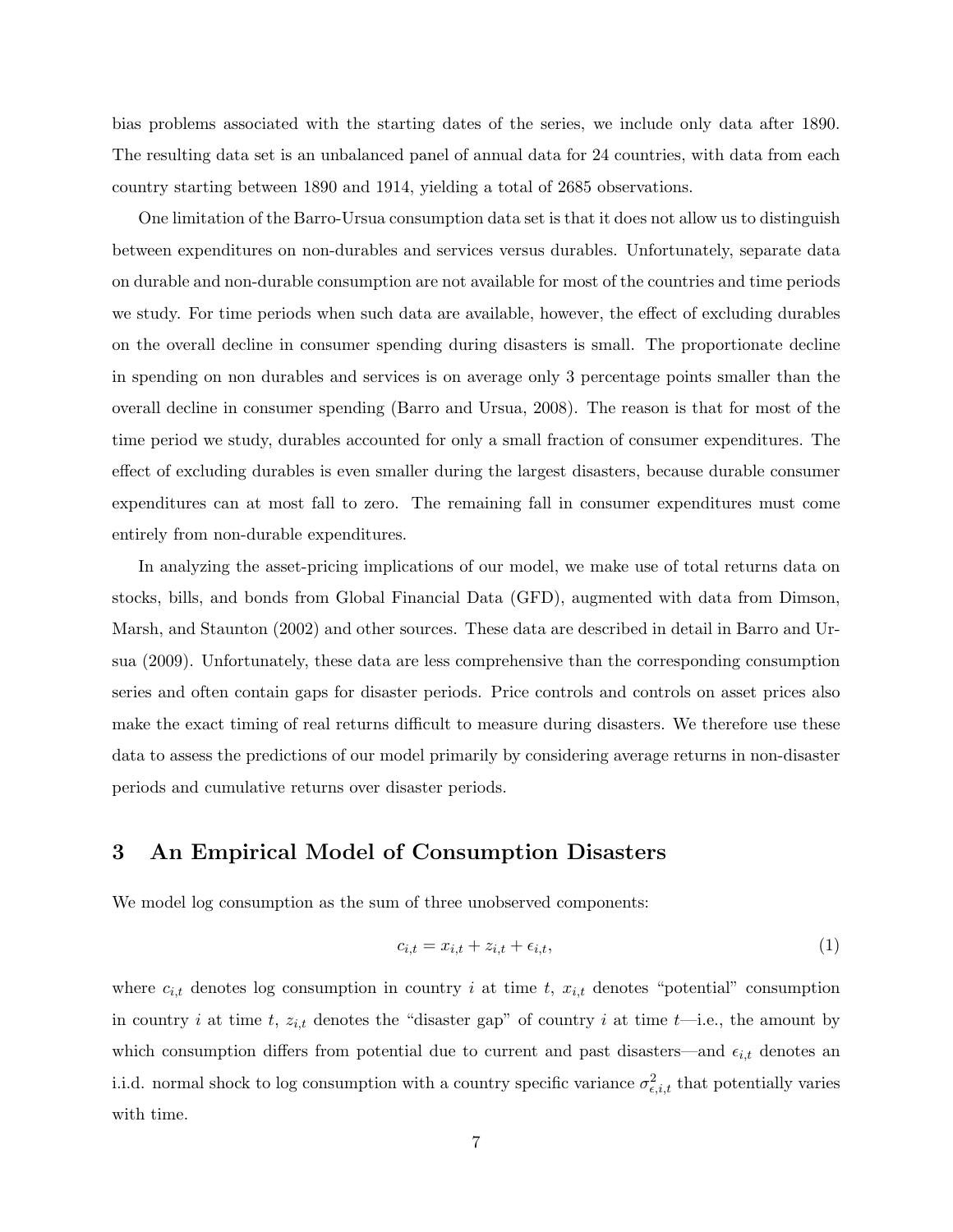The occurrence of disasters in each country is governed by a Markov process  $I_{i,t}$ . Let  $I_{i,t} = 0$ denote "normal times" and  $I_{i,t} = 1$  denote times of disaster. The probability that a country that is not in the midst of a disaster will enter the disaster state is made up of two components: a world component and an idiosyncratic component. Let  $I_{W,t}$  be an i.i.d. indicator variable that takes the value  $I_{W,t} = 1$  with probability  $p_W$ . We will refer to periods in which  $I_{W,t} = 1$  as periods in which "world disasters" begin. The probability that a country not in a disaster in period  $t-1$  will enter the disaster state in period t is given by  $p_{CbW} I_{W,t} + p_{Cb}(1 - I_{W,t})$ , where  $p_{CbW}$  is the probability that a particular country will enter a disaster when a world disaster begins and  $p_{CbI}$  is the probability that a particular country will enter a disaster "on its own." Allowing for correlation in the timing of disasters through  $I_{W,t}$  is important for accurately assessing the statistical uncertainty associated with the probability of entering the disaster state. Once a country is in a disaster, the probability that it will exit the disaster state each period is  $p_{Ce}$ .

We model disasters as affecting consumption in two ways. First, disasters cause a large shortrun drop in consumption. Second, disasters may affect the level of potential consumption to which the level of actual consumption will return. We model these two effects separately. First, let  $\theta_{i,t}$ denote a one-off permanent shift in the level of potential consumption due to a disaster in country i at time t. Second, let  $\phi_{i,t}$  denote a shock that causes a temporary drop in consumption due to the disaster in country i at time t. For simplicity, we assume that  $\theta_{i,t}$  does not affect actual consumption on impact, while  $\phi_{i,t}$  does not affect consumption in the long run. In this case,  $\theta_{i,t}$  may represent a permanent loss of time spent on R&D and other activities that increase potential consumption or a change in institutions that the disaster induces. The short run shock,  $\phi_{i,t}$ , could represent destruction of structures, crowding out of consumption by government spending and temporary weakness of the financial system during the disaster.

We assume that  $\theta_{i,t}$  is distributed  $\theta_{i,t} \sim N(\theta, \sigma_{\theta}^2)$ . This implies that we do not rule out the possibility that disasters can have positive long-run effects. Crises can, e.g., lead to structural change that benefits the country in the long run. We consider two distributional assumptions for the short-run shock  $\phi_{i,t}$ . Both of these distributions are one sided reflecting our interest in modeling disasters. In our baseline case,  $\phi_{i,t}$  has a truncated normal distribution on the interval [ $-\infty, 0$ ]. We denote this as  $\phi_{i,t} \sim tN(\phi^*, \sigma_{\phi}^{*2}, -\infty, 0)$ , where  $\phi^*$  and  $\sigma_{\phi}^{*2}$  denote the mean and variance, respectively, of the underlying normal distribution (before truncation). We use  $\phi$  and  $\sigma_{\phi}^2$ to denote the mean and variance of the truncated distribution. We also estimate a model with  $-\phi_{i,t} \sim \text{Gamma}(\alpha_{\phi}, \beta_{\phi})$ . The gamma distribution is a flexible one-sided distribution that has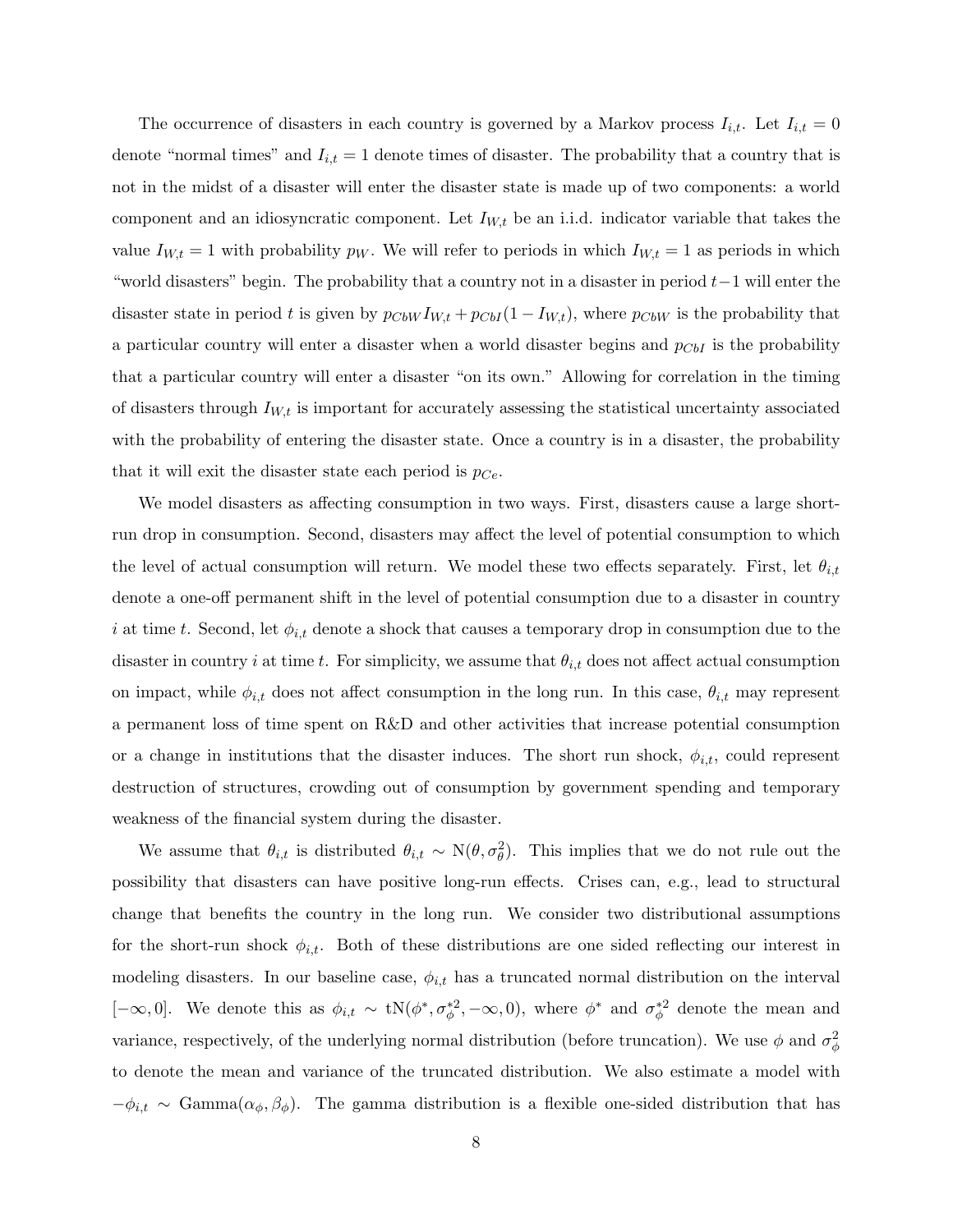excess kurtosis relative to the normal distribution.

Potential consumption evolves according to

$$
\Delta x_{i,t} = \mu_{i,t} + \eta_{i,t} + I_{i,t}\theta_{i,t},\tag{2}
$$

where  $\Delta$  denotes a first difference,  $\mu_{i,t}$  is a country specific average growth rate of trend consumption that may vary over time,  $\eta_{i,t}$  is an i.i.d. normal shock to the growth rate of trend consumption with a country specific variance  $\sigma_{\eta,i}^2$ . This process for potential consumption is similar to the process assumed by Barro (2006) for actual consumption. Notice that consumption in our model is trend stationary if the variances of  $\eta_{i,t}$  and  $\theta_{i,t}$  are zero.

The disaster gap follows an AR(1) process:

<span id="page-9-1"></span>
$$
z_{i,t} = \rho_z z_{i,t-1} - I_{i,t} \theta_{i,t} + I_{i,t} \phi_{i,t} + \nu_{i,t},
$$
\n(3)

where  $0 \leq \rho_z < 1$  denotes the first order autoregressive coefficient and  $\nu_{i,t}$  is an i.i.d. normal shock with a country specific variance  $\sigma_{\nu,i}^2$ . We introduce  $\nu_{i,t}$  mainly to aid the convergence of our numerical algorithm.<sup>[11](#page-9-0)</sup> Since  $\theta_{i,t}$  is assumed to affect potential consumption but to leave actual consumption unaffected on impact, it gets subtracted from the disaster gap when the disaster occurs.

Figure [1](#page--1-0) provides an illustration of the type of disaster our model can generate. For simplicity, we abstract from trend growth and set all shocks other than  $\phi_{i,t}$  and  $\theta_{i,t}$  to zero. The Figure depicts a disaster that lasts six periods and in which  $\rho_z = 0.6$  and  $\phi_{i,t} = -0.125$  and  $\theta_{i,t} = -0.0025$  in each period of the disaster. Cumulatively, log consumption drops by roughly 0.40 from peak to trough. Consumption then recovers substantially. In the long run, log consumption is 0.15 lower than it was before the disaster. This disaster is therefore partially permanent. The negative  $\theta_{i,t}$  shocks during the disaster permanently lower potential consumption. The fact that the shocks to  $\phi_{i,t}$  are more negative than the shocks to  $\theta_{i,t}$  mean that consumption falls below potential consumption during the disaster. The difference between potential consumption and actual consumption is the disaster gap in our model. In the long run, the disaster gap closes—i.e., consumption recovers—so that only the drop in potential consumption has a long run effect on consumption. Our model can generate a wide range of paths for consumption during a disaster. If  $\theta_{i,t} = 0$  throughout the

<span id="page-9-0"></span> $11$ MCMC algorithms have trouble converging when the objects one is estimating are highly correlated. In our case,  $z_t$  and  $z_{t+1}$  for small j are highly correlated when there are no disturbances in the disaster gap equation between time t and time  $t + j$ . This would be the case in the "no disaster" periods in our model if it did not include the  $\nu_{i,t}$  shock. In fact,  $z_t$  and  $z_{t+1}$  would be perfectly correlated in this case. It is in order to avoid this extremely high correlation that we introduce small disturbances to the disaster gap equation.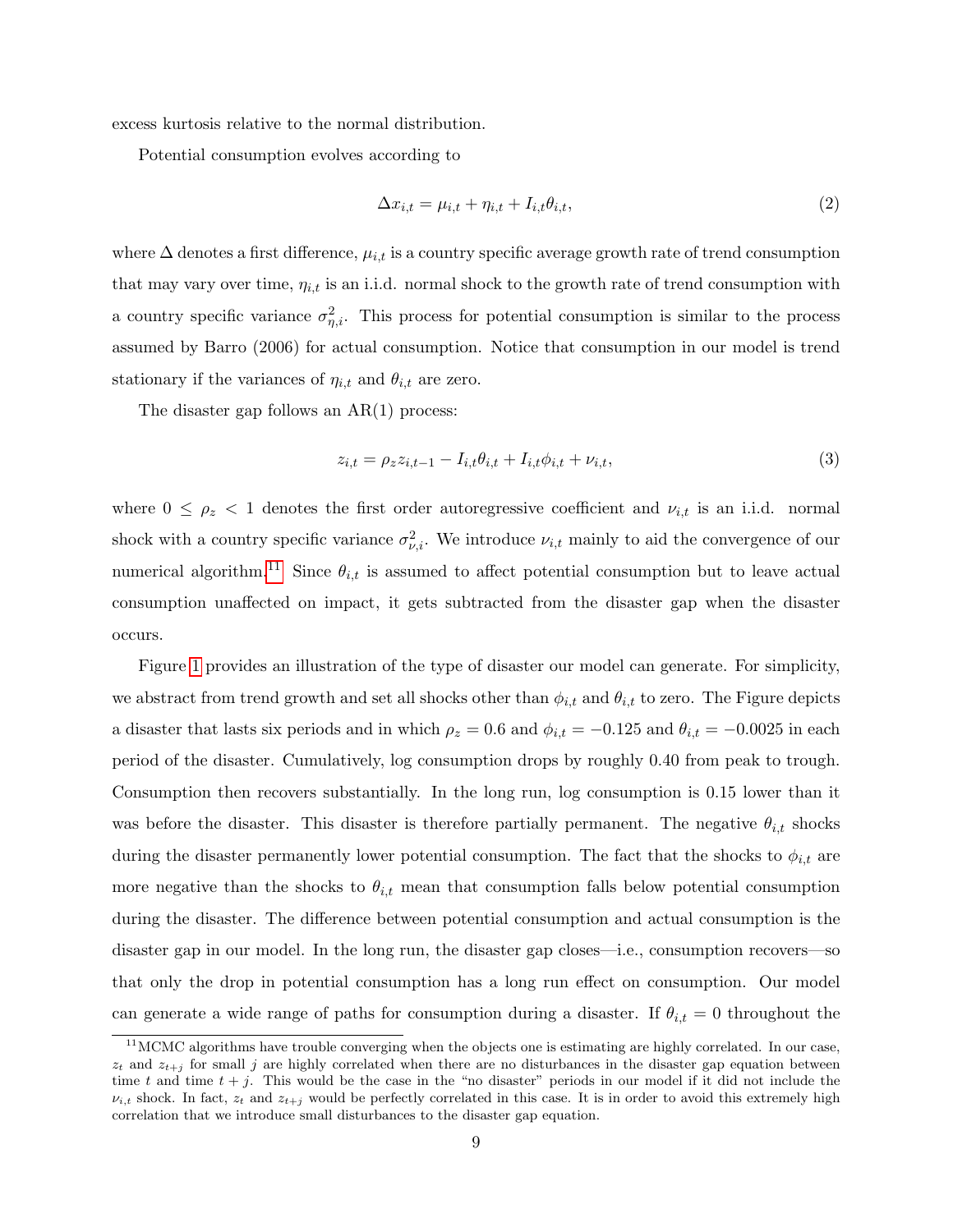disaster, the entire disaster is transitory. If on the other hand  $\phi_{i,t} = \theta_{i,t}$  throughout the disaster, the entire disaster is permanent.

A striking feature of the consumption data is the dramatic drop in volatility in many countries following WWII. Part of this drop in consumption volatility likely reflects changes in the procedures for constructing national accounts that were implemented at this time (Romer, 1986; Balke and Gordon, 1989). We allow for this break by assuming that  $\sigma_{\epsilon,i,t}^2$  takes two values for each country: one before 1946 and one after. Allowing for this feature is important in not overestimating the occurrence of disasters in the early part of the sample. Another striking feature is that many countries experienced very rapid growth for roughly 25 years after WWII. We allow for this by assuming that  $\mu_{i,t}$  takes three values for each country: one before 1946, one for the period 1946-1972 and one for the period since 1973.[12](#page-10-1) We discuss the implications of allowing for such trend breaks in section [5.](#page-12-0)

One can show that the model is formally identified except for a few special cases in which multiple shocks have zero variance. Nevertheless, the main challenge in estimating the model is the relatively small number of disaster episodes observed in the data. We, therefore, assume that all the disaster parameters— $p_W$ ,  $p_{CbW}$ ,  $p_{CbV}$ ,  $p_{Ce}$ ,  $\rho_z$ ,  $\theta$ ,  $\sigma_\theta^2$ ,  $\phi$ ,  $\sigma_\phi^2$ —are common across countries and time periods. This assummption allows us to pool information about the disasters that have occurred in different countries and at different times. In contrast, we allow the non-disaster parameters— $\mu_{i,t}$ ,  $\sigma_{\epsilon,i,t}^2$ ,  $\sigma_{\eta,i,t}^2$ ,  $\sigma_{\nu,i}^2$  to vary across countries.

#### <span id="page-10-0"></span>4 Estimation

The model presented in section [3](#page-7-0) decomposes consumption into three unobserved components: potential consumption, the disaster gap and a transitory shock. One way of viewing the model is, thus, as a disaster filter. Just as business-cycle filters isolate movements in output attributable to the business cycle, our model isolates movements in consumption attributable to disasters. Despite the large number of unobserved states and parameters, it is possible to estimate our model efficiently using Bayesian MCMC methods.[13](#page-10-2)

<span id="page-10-2"></span><span id="page-10-1"></span> $12$ See Perron (1989) and Kilian and Ohanian (2002) for a discussion of trend breaks in macroeconomic aggregates. <sup>13</sup>Bayesian MCMC methods have recently been applied to many problems in finance in which it is necessary to estimate a large number of unobserved states (see e.g., Pesaran et. al, 2006; and Koop and Potter, 2007). An important technical reason that Bayesian MCMC methods work well in our setting is that many of the unobserved states can be sampled using a Gibbs sampler as opposed to more computationally costly methods. Our algorithm samples from the posterior distributions of the parameters and states using a Gibbs sampler augmented with Metropolis steps when needed. This algorithm is described in greater detail in appendix [A.](#page-30-0) The estimates discussed in section [5](#page-12-0) for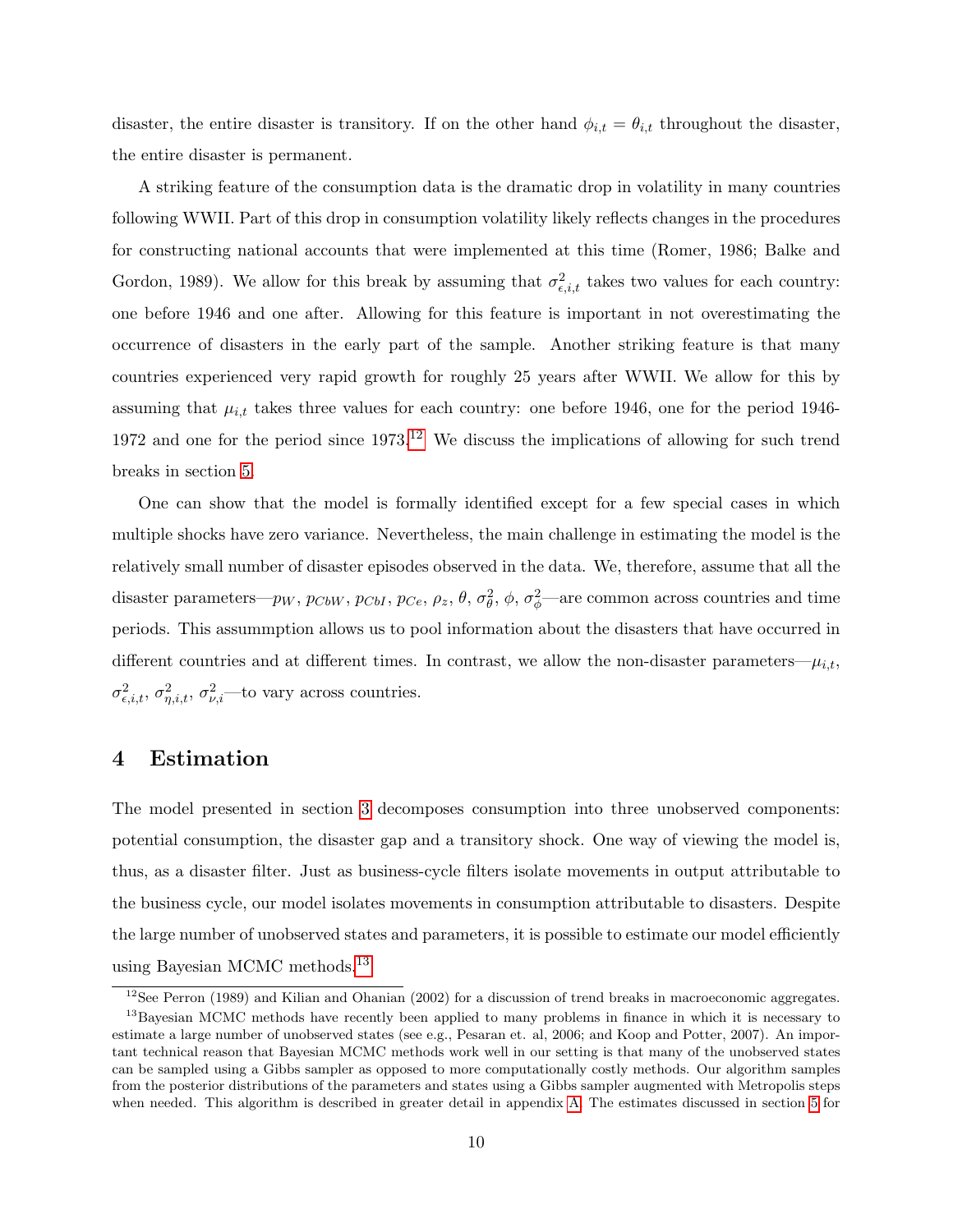To carry out our Bayesian estimation we need to specify a set of priors on the parameters of the model. The full set of priors we use is:

$$
\theta \sim N(0, 0.2), \qquad \sigma_{\theta} \sim U(0.01, 0.25),
$$
  
\n
$$
\phi^* \sim U(-0.25, 0), \qquad \sigma_{\phi}^* \sim U(0.01, 0.25),
$$
  
\n
$$
\phi \sim U(-0.25, 0), \qquad \sigma_{\phi} \sim U(0.01, 0.25),
$$
  
\n
$$
p_W \sim U(0, 0.1), \qquad p_{CbI} \sim U(0, 0.02),
$$
  
\n
$$
p_{CbW} \sim U(0, 1), \qquad 1 - p_{Ce} \sim U(0, 0.9),
$$
  
\n
$$
\rho_z \sim U(0, 0.9),
$$
  
\n
$$
\mu_{i,t} \sim N(0.02, 1), \qquad \sigma_{\epsilon, i, t} \sim U(0, 0.15),
$$
  
\n
$$
\sigma_{\eta, i} \sim U(0, 0.15), \qquad \sigma_{\nu, i} \sim U(0, 0.015).
$$

We consider two specifications for the short run shock  $\phi_{i,t}$ —a truncated normal distribution and a gamma distribution. Thus, we specify two sets of priors for this shock. For the case of  $\phi_{i,t}$ shocks that have a truncated normal distribution, we specify priors on  $\phi^*$  and  $\sigma_{\phi}^*$ —the mean and standard deviation of the normal distribution before it is truncated. For the alternative case with gamma distributed  $\phi_{i,t}$  shocks, we place priors on the mean and standard deviation of  $\phi_{i,t}$ —which we denote  $\phi$  and  $\sigma_{\phi}$ . These priors imply a joint prior distribution over  $\alpha_{\phi}$  and  $\beta_{\phi}$ .

A key parameter in our model is  $\theta$ —the mean long-run effect of the disaster shock, which determines the extent of recovery from a disaster. Our prior for this parameter is symmetric and highly dispersed. Thus, the prior is agnostic about whether disasters have any long run effect at all—and allows for the possibility that in some cases the long-run effect of a disaster might actually be positive, as could arise if the disaster led to a favorable change in institutions. Our estimated long run effect of disasters thus comes entirely from the data.

Our priors on the probability of disasters embed the assumption that disasters are in fact rare. On the one hand, we do not wish to "overestimate" the probability of disasters by choosing a prior on disasters that places a large prior weight on high disaster frequencies. On the other hand we do not wish to choose a prior that constrains the posterior distribution of disasters from above. In fact, our results are relatively insensitive to allowing for more dispersed priors on the probability

both versions of the model, are based on four independent Markov chains each with 2 million draws with the first 150,000 draws from each chain dropped as burn-in. The four chains are started from 2 different starting values, 2 chains from each starting value. We choose these two sets of starting values to be far apart in a sense made precise in the appendix. We use a number of techniques to assess convergence. First, we employ Gelman and Rubin's (1992) approach to monitoring convergence based on parallel chains with "over-dispersed starting points" (see also Gelman, et al. 2004, ch 11). Second, we calculate the "effective" sample size (corrected for autocorrelation) for the parameters of the model. Finally, we visually evaluate "trace" plots from our simulated Markov chains.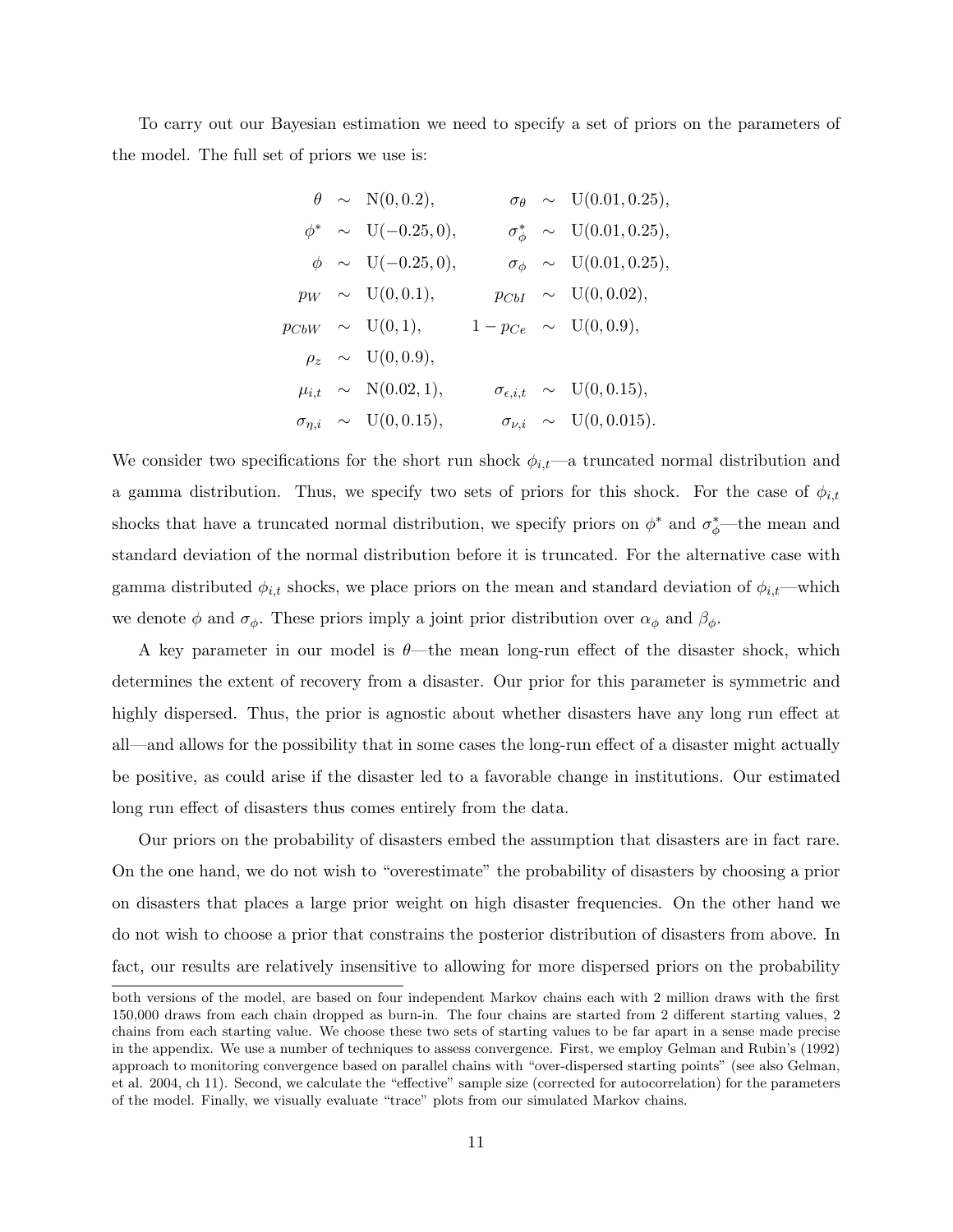of disasters, since the probability of disasters is essentially pinned down by the frequency of large and unusual events (wars, depressions, and financial crises).

Importantly, our priors in no way downweight the possibility that there are no rare disasters in the data generating process, or that the disasters are in fact small. Thus, our results on the importance of disasters are in no sense "built in" to our priors. We further verify this in section [6](#page-17-0) by re-estimating the model using artificial data generated from a model without disasters. We show that if the model were truly generated by a process without disasters, our model would deliver a tight posterior around zero on the importance of disasters for asset prices—in stark contrast to our results based on estimating the model using actual data.

We limit the scope of disasters by setting an upper bound on the half-life of the disaster gap. This restriction rules out the possibility that consumption growth in a given period can be explained by disasters that occurred decades earlier.<sup>[14](#page-12-1)</sup> We also place upper bounds on the frequency of disasters. Our results are not sensitive to this assumption. Finally, recall that  $\nu_{i,t}$  is introduced mainly to aid numerical convergence of our MCMC sampling algorithm. We therefore restrict its magnitude such that it has a negligible effect on the predictions of the model.

We have extensively investigated the robustness of our results to alternative specifications of the priors. For example, priors that restrict disasters to occur less frequently yield similar results because these specifications still allow for the infrequent occurrence of very large disasters, which contribute most to the equity premium.

#### <span id="page-12-0"></span>5 Empirical Results

Table [1](#page--1-1) presents our estimates of the disaster parameters for our baseline case. For each parameter, we present the parametric form of the prior distribution, the mean of the prior and its standard deviation, as well as the posterior mean and posterior standard deviation. We refer to the posterior mean of each parameter as our point estimate for that parameter.

The principle new features of our model relative to the Rietz-Barro model of permanent, instantaneous disasters are 1) the possibility of recoveries after disasters, and 2) the notion that disasters may unfold over several years. We find strong empirical support for both of these features. We can gauge the extent to which our results imply that disasters are followed by recoveries by comparing our estimate of  $\phi$ —the mean of the short-run shock  $\phi_{i,t}$ —and  $\theta$ —the mean of the long-run shock  $\theta_{i,t}$ .

<span id="page-12-1"></span> $14$ This approach is analogous to one used in the asset-pricing literature of placing restrictions on jumps in returns and volatility (Eraker, Johannes and Polson, 2003).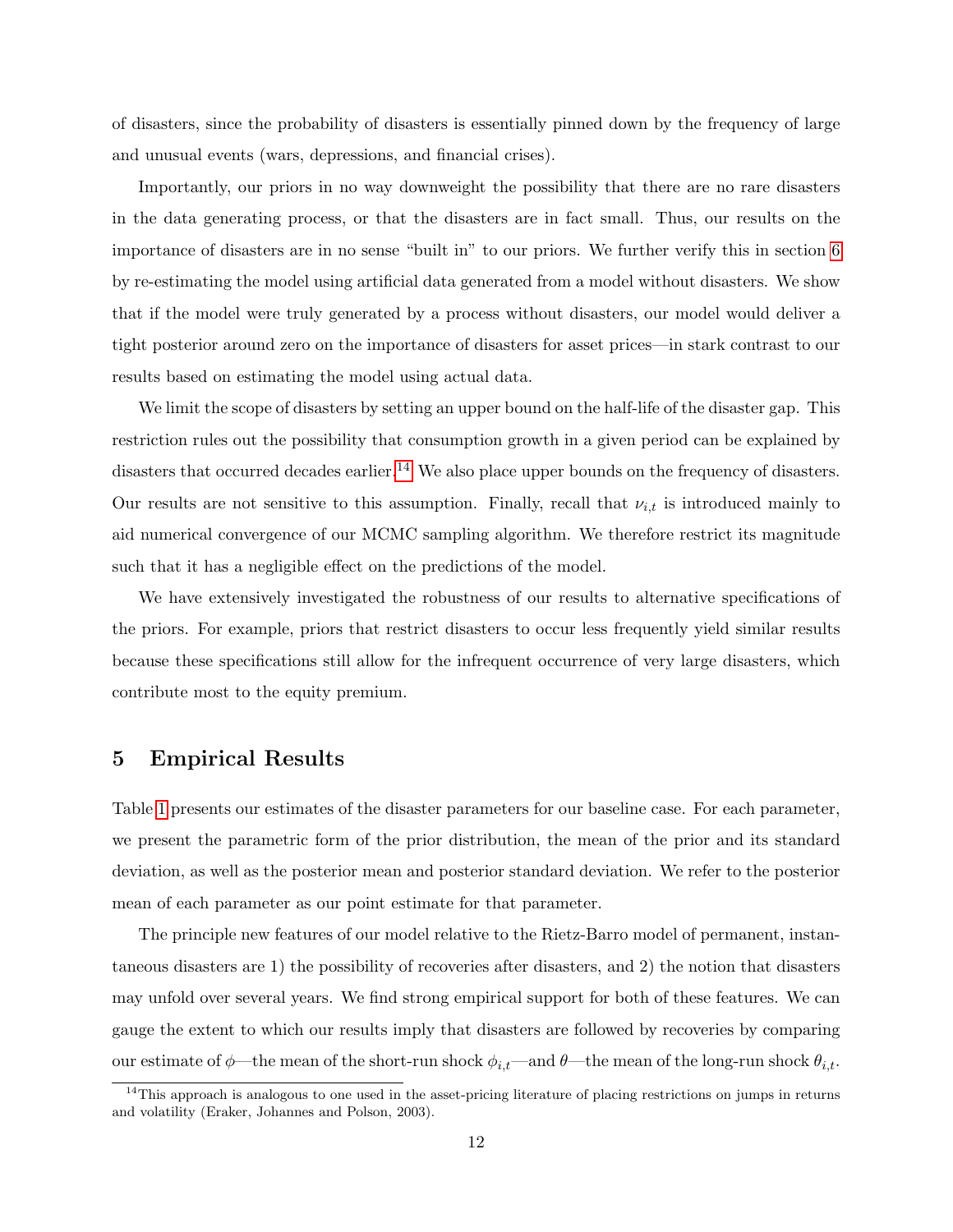We estimate  $\phi = -0.111$ , while we estimate  $\theta = -0.025$ . This implies that the short-term negative shock to consumption during disasters is on average 11.1% per year, while the long-run negative impact of the disaster on consumption is only 2.5% per year. In other words, most disasters are followed by substantial recoveries.

Our estimate of  $p_{Ce}$ —the probability that a country exits a disaster once one has begun provides strong support for the notion that disasters unfold over several years. According to our estimates, a country that is already in a disaster will continue to be in the disaster in the following year with a 0.835 probability. This estimate implies that the average length of disasters is roughly 6 years, while the median length of disasters is 4 years.

To get a better sense for what these parameters imply about the nature of consumption disasters, Figure [2](#page--1-2) plots the impulse response of a "typical disaster." This prototype lasts for 6 years, and the sizes of the short-run and long-run effects are set equal to the respective posterior means of these parameters for each of the six disaster years (i.e.  $\phi_{i,t} = \phi$  and  $\theta_{i,t} = \theta$ ). The figure shows that the maximum short run effect of this typical disaster is approximately a 27% fall in consumption (a 0.32 fall in log consumption), while the long-run negative effect of the disaster is approximately 14%.[15](#page-13-0)

Our estimates of  $\sigma_{\phi}$  and  $\sigma_{\theta}$ —the standard deviation of the short-run shock  $\phi_{i,t}$  and long-run shock  $\theta_{i,t}$ —are 0.083 and 0.121, respectively. The large estimated values of these standard deviations reveals that there is a huge amount of uncertainty during disasters about the short-run as well as the long-run effect of a disaster on consumption. Figure [3](#page--1-3) illustrates this. Consider an agent at time 0 who knows that a disaster will begin at time 1 but knows nothing about the character of this disaster beyond the unconditional distribution. The solid line in Figure [3](#page--1-3) plots the mean of the distribution of beliefs of such an agent about the change in log consumption going forward relative to what his beliefs were before he received the news about the start of a disaster.<sup>[16](#page-13-1)</sup> The dashed lines in the figure plot the median, 5%, and 95% quantiles of this same distribution. Figure [3](#page--1-3) therefore gives an ex ante view of disasters, while Figure [2](#page--1-2) gives an ex post view of a particular disaster.

Figure [3](#page--1-3) illustrates the huge risk associated with disasters. When a disaster strikes, there is a non-trivial probability that consumption will be more than 50% lower than without the disaster

<span id="page-13-0"></span><sup>&</sup>lt;sup>15</sup>The maximum drop is "only" roughly twice the size of the long-run drop even though the average size of the short-run shocks is more than four times larger than the average size of the long-run shock. This is because the effect of the short-run shocks in the first few years of the disaster have largely died out by the end of the disaster.

<span id="page-13-1"></span><sup>&</sup>lt;sup>16</sup>In other words, the solid line in Figure [3](#page--1-3) plots  $E[\Delta c_{i,t+z}|I_{i,t} = 1, \Xi_{t-1}]$  -  $E[\Delta c_{i,t+z}|I_{i,t} = 0, \Xi_{t-1}]$  for  $z = 0, 1, 2...$ and where  $\Xi_{t-1}$  denotes the information set known to agents at time  $t-1$ .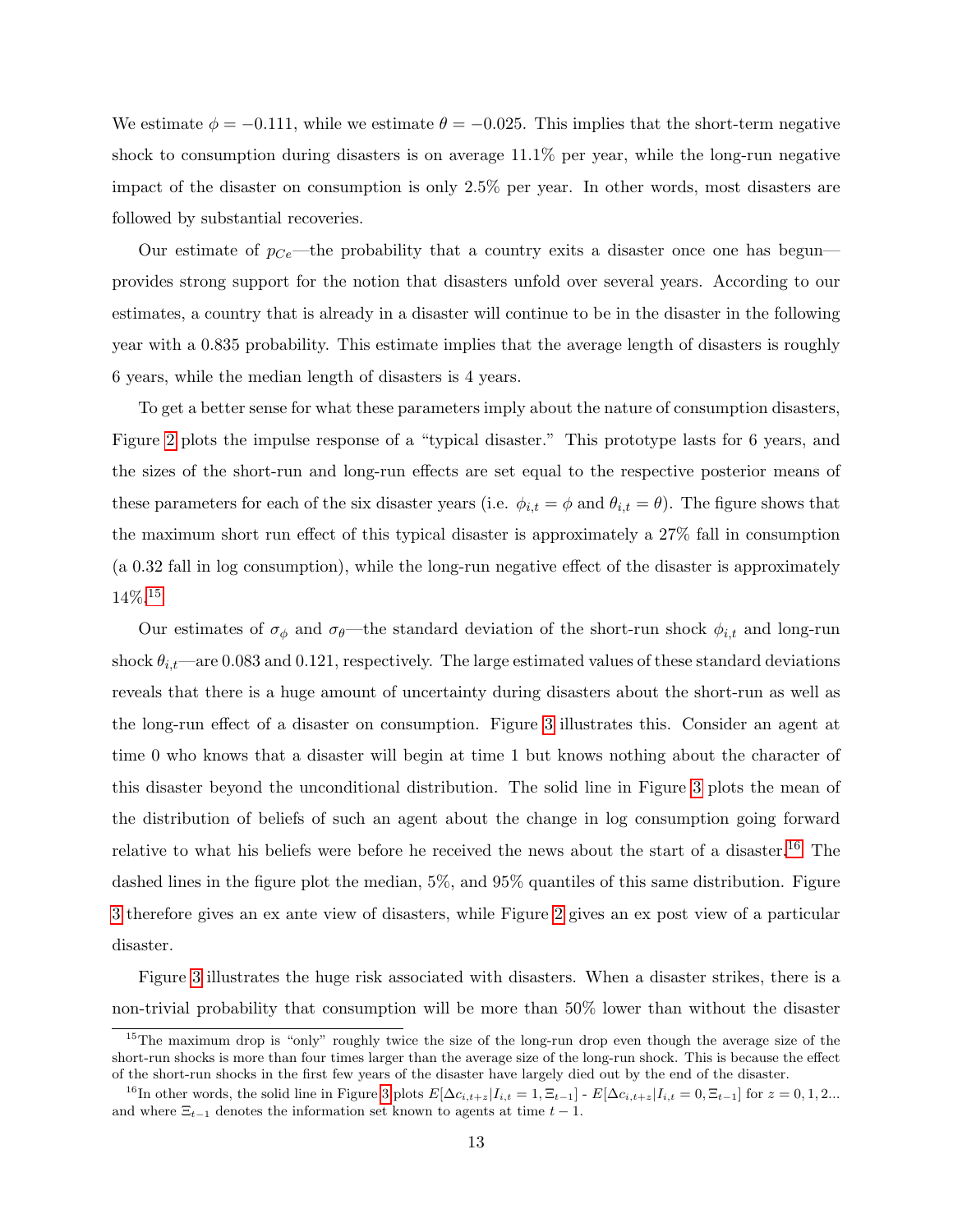even 20-25 years later. This long left tail of the disaster distribution is particularly important for asset pricing. The median long-run effect is smaller than the mean long-run effect because the distribution of disaster sizes is negatively skewed. At first glance, Figure [3](#page--1-3) seems to suggest more permanence in disasters than the typical disaster graph in Figure [2.](#page--1-2) This pattern arises because the average short-run effect depicted in Figure [3](#page--1-3) averages over many disasters of varying lengths and is, therefore, muted relative to the individual disasters, which reach their troughs at different points in time.[17](#page-14-0)

Figure [4](#page--1-4) provides more detail about how our model interprets the evolution of consumption for France, Korea, Chile, and the United States.<sup>[18](#page-14-1)</sup> The two lines in each panel plot consumption and our estimate of potential consumption. The bars give our posterior probability estimate that a country was in a disaster in each year. For France, the model picks up WWI and WWII as disasters. The model views WWII as largely a transitory event for French consumption. The permanent effect of WWII on French consumption is estimated to be only about 7%. The French experience in WWII is typical for many European countries. For South Korea, our model interprets the entire period from 1940 to 1960 as a single long disaster that spans WWII and the Korean War. In contrast to the experience of many European countries, our estimates suggest that the crisis in the 1940's and 1950's had a large permanent effect on South Korean consumption (48%). This pattern is typical of the experience of Asian countries in our sample during WWII.

While the bulk of the disasters we identify are associated with world disasters, we also identify a number of idiosyncratic disaster events. Some of these idiosyncratic disasters are associated with financial or debt crises. For example, we identify a disaster in South Korea at the time of the Asian Financial Crisis and in Argentina at the time of their 2002 sovereign default.<sup>[19](#page-14-2)</sup> Other idiosyncratic disasters are associated with regional wars, coups, or revolutions. These include Chile's experience during the 1970's.

<span id="page-14-0"></span>The last panel in Figure [4](#page--1-4) plots results for the United States. Relative to most other countries in

 $17$  For example, a short disaster may reach its trough after 2 years while a long disaster may reach its trough after 10 years. The average drop in consumption at a given point in time (relative to the start of the disaster) is an average over some disaster paths for which consumption is already recovering after having reached its trough at an earlier point and other disaster paths for which consumption is still falling toward a later trough. The trough in average consumption is, therefore, far less severe than the average of the troughs across different disasters. In contrast, the long-run average level of consumption is equal to the average of the long-run levels of consumption across the different disaster paths. It is the fact that the trough in average consumption is so much less than the average of the troughs that makes the average disaster path look more permanent than in the case of the prototype disaster.

<span id="page-14-2"></span><span id="page-14-1"></span><sup>&</sup>lt;sup>18</sup>More detailed figures for all the countries in our study are reported in a web appendix.

<sup>&</sup>lt;sup>19</sup>Countries such as Indonesia and Thailand likely also experienced disasters during the Asian Financial Crisis but are not in the data set.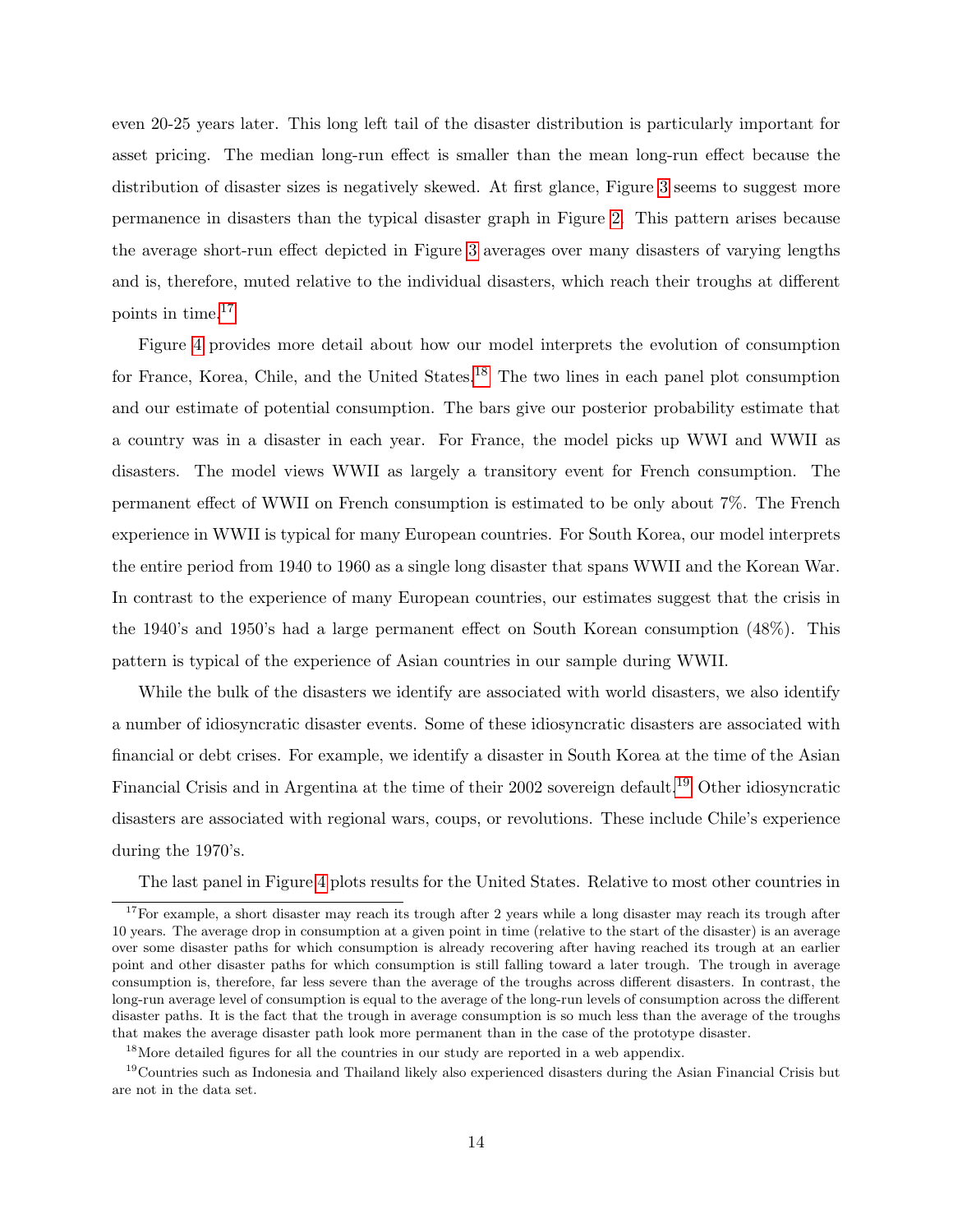our sample, the United States was a tranquil place during our sample period. The model identifies two disaster episodes for the United States. The first disaster begins in 1914 and lasts until 1922, encompassing both WWI and the Great Influenza Epidemic of 1918-1920. The Great Depression is identified as a second disaster for U.S. consumption. The Great Depression is the larger of the two disasters with a 26% short-run drop in consumption and a 14% long-run drop.

One could also ask whether the relative tranquility of the U.S. experience since the Great Depression provides evidence that the United States is fundamentally different from other countries in our sample. However, the posterior probability for a randomly selected country experiencing no disasters over a 72-year stretch is 0.12 according to our model. The posterior probability of at least one out of 24 countries experiencing no disaster over a 73-year stretch is 0.60. Therefore, the tranquility of the U.S. experience (which is not randomly selected) does not provide evidence against our model.

Figure [5](#page--1-5) plots our estimates of the probability that a "world disaster" began in each year.<sup>[20](#page-15-0)</sup> Our model clearly identifies World War I, the Great Depression, and World War II as world disasters. Our estimate of  $p_W$ —the probability that a world disaster begins—is 3.7% per year. Countries are estimated to have a 62.3% probability of entering disasters conditional on a world disaster, but a much lower (0.6% per year) probability of entering a disaster "on their own." The overall probability that a country enters a disaster is  $2.8\%$  per year.<sup>[21](#page-15-1)</sup>

Our Bayesian estimation procedure does not deliver a definitive judgment on whether a disaster occurred at certain times and places but rather provides a posterior probability of whether a disaster occurred. For expositional purposes, however, it is useful to define "disaster episodes" as periods when the posterior probability of a disaster is estimated to be particularly high. We define a disaster episode as a set of consecutive years for a particular country such that: 1) The probability of a disaster in each of these years is larger than 10%, and 2) The sum of the probability of disaster for each year over the whole set of years is larger than one.<sup>[22](#page-15-2)</sup> In a few cases, our model is not able

<span id="page-15-0"></span><sup>&</sup>lt;sup>20</sup>This is the posterior mean of  $I_{W,t}$  for each year. In other words, with the hindsight of all the data up until 2006, what is our estimate of whether a world disaster began in say 1940?

<span id="page-15-1"></span><sup>&</sup>lt;sup>21</sup>The overall probability that a country will enter a disaster is  $p_W p_{CbW} + (1-p_W) p_{CbI}$ . Since the three parameters involved are not independent, we cannot simply multiply together the posterior mean estimates we have for them to get a posterior mean of the overall probability of entering a disaster. Instead, we use the joint posterior distribution of these three parameters to calculate a posterior mean estimate of the overall probability that a country enters a disaster.

<span id="page-15-2"></span><sup>&</sup>lt;sup>22</sup>More formally: A disaster episode is a set of consecutive years for a particular country,  $T_i$ , such that for all  $t \in T_i$  $P(I_{i,t} = 1) > 0.1$  and  $\sum_{t \in T_t} P(I_{i,t} = 1) > 1$ . The idea behind this definition is that there is a substantial posterior probability of a disaster for a particular set of consecutive years. We stress that the concept of a disaster episode is purely a descriptive device and does not influence our analysis of asset pricing. One could consider broader or narrower definitions (lower or higher cutoffs) of disaster episodes. In our experience, there are few borderline cases.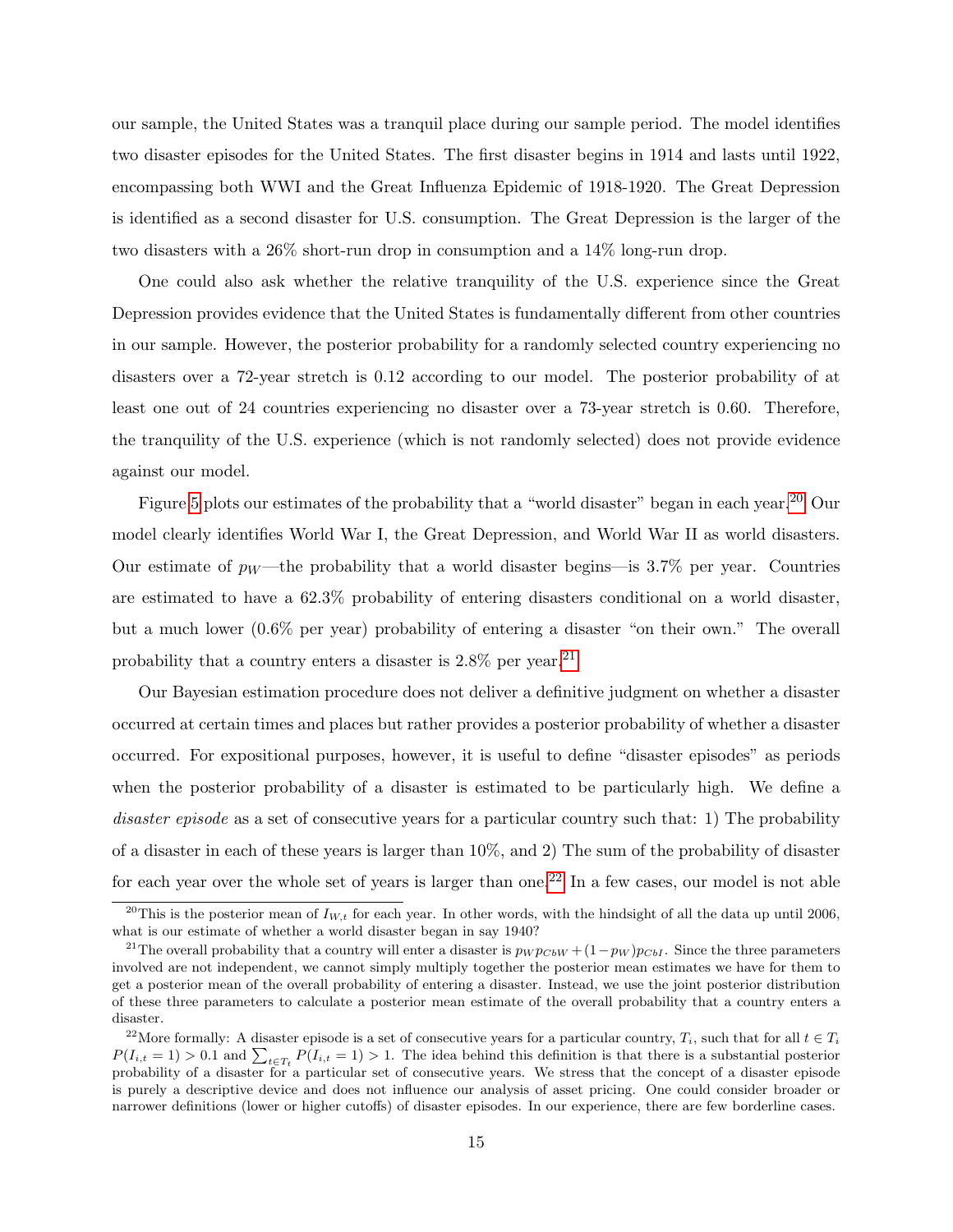to distinguish between two or more episodes of economic turmoil that occur in the same country over a short span of time and therefore lumps these events into one long disaster episode.[23](#page-16-0)

Using this definition, we identify 53 disaster episodes. Summary statistics for the main disaster episodes are reported in Table [2,](#page--1-6) including the short-run and long-run effects of the disaster. In all cases, these statistics measure the negative effect of the disaster on the level of consumption relative to the counter-factual scenario where the country instead experienced normal trend growth. On average, the maximum drop in consumption due to the disasters is 29%, while the permanent effect of disasters on consumption is on average 14%, consistent with our estimates of the permanent and transitory components of disaster shocks.

Tables [3](#page--1-7) and [4](#page--1-8) present the remaining parameter estimates for our empirical model. Table [3](#page--1-7) presents country-specific estimates of the mean growth rate of potential consumption for the countries in our sample. In most cases, the growth rate of potential consumption is estimated to have risen in 1946 and fallen in 1973, consistent with the large literature on the post-WWII "growth miracle" and the "productivity slowdown." The structural features of the economy generating such breaks are not incorporated into our model, since investors assume that any changes in long-run growth rates they may have observed in the past will not repeat themselves in the future. An interesting question is whether there is a systematic tendency of such breaks to be positive or negative following disaster episodes. Such a pattern does not appear to be present in the data. While WWII was followed by a 30 year period of high growth in many countries, this pattern did not apply following WWI or the Great Depression. In preliminary work, Nakamura, Sergeyev, and Steinsson (2010) analyze movements in long-run growth rates around disaster periods. This framework suggests that disasters are sometimes associated with large shifts in the trend growth rate, but these changes may be positive or negative.  $24$ 

Table [4](#page--1-8) presents country-specific estimates of the variances of the permanent and transitory shocks to consumption. We find a great deal of evidence for a break in the variance of the transitory shock in 1946. For all but five of the countries in our data set, our estimates of the variance of the transitory shocks to consumption fell dramatically from the earlier period to the later period. Romer (1986) argues that in the case of the United States this volatility reduction is due to improvements in measurement.

<span id="page-16-0"></span>For robustness, we have estimated an alternative specification of our model in which we assume

<span id="page-16-1"></span><sup>&</sup>lt;sup>23</sup>Examples include WWII and the Korean war for South Korea and WWI and the Great Depression for Chile.

 $^{24}$ Bansal and Yaron's (2004) long-run risk model suggests that persistent movements in the average growth rate of consumption and time variation in economic uncertainty could raise the equity premium implied by our model.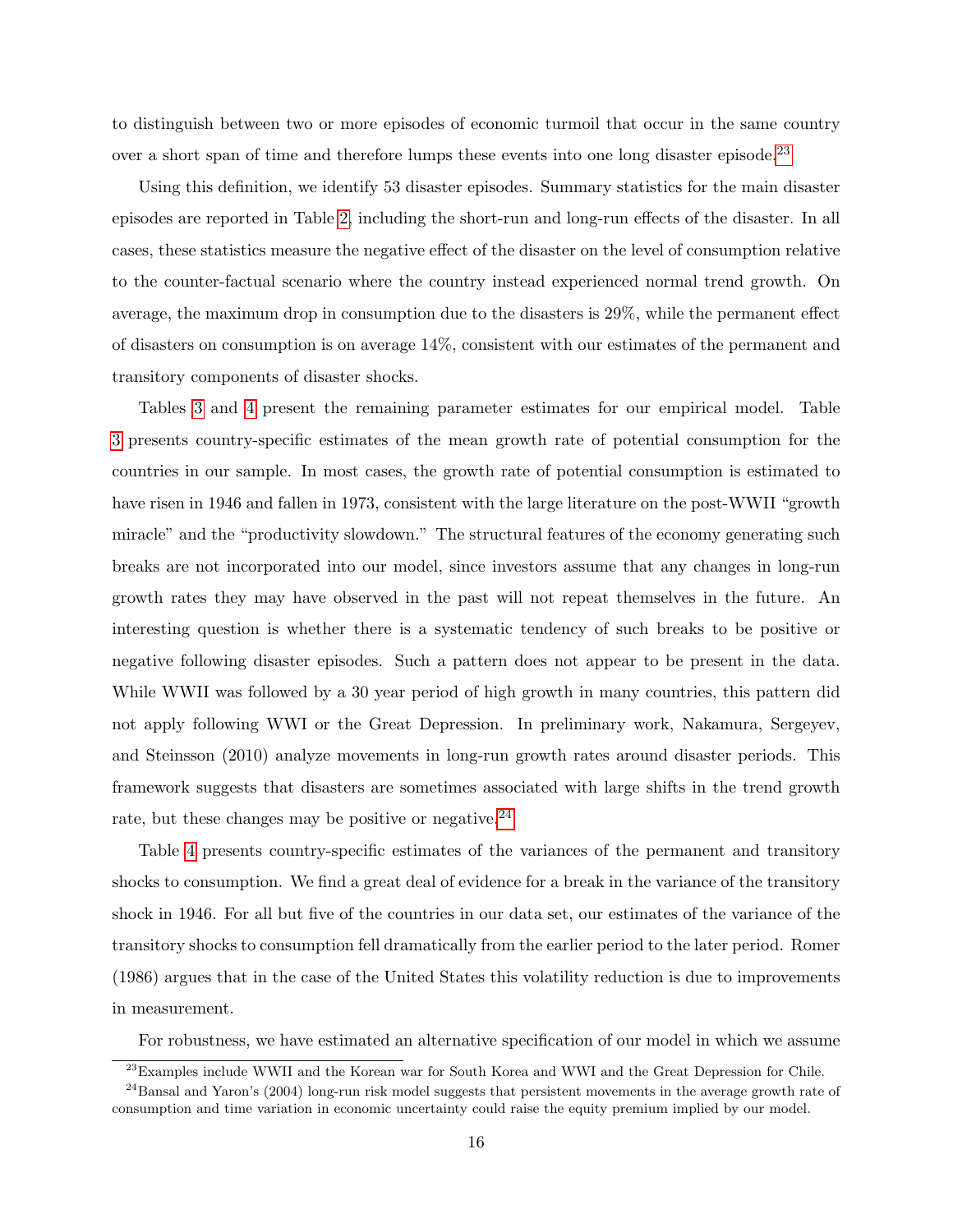that  $\phi_{i,t}$ —the short-run disaster shock—has a Gamma distribution. Most of the estimates are similar to the baseline case. The main difference is that the gamma model assigns a somewhat larger portion of the volatility of consumption during disasters to the short-run shock as opposed to the long-run shock.

# <span id="page-17-0"></span>6 Asset Pricing

We follow Mehra and Prescott (1985) in analyzing the asset-pricing implications of the consumption process we estimate in section [5](#page-12-0) within the context of a representative consumer endowment economy. We assume that the representative consumer in our model has preferences of the type developed by Epstein and Zin (1989) and Weil (1990). For this preference specification, Epstein and Zin (1989) show that the return on an arbitrary cash flow is given by the solution to the following equation:

<span id="page-17-3"></span>
$$
E_t\left[\beta^{\xi}\left(\frac{C_{i,t+1}}{C_{i,t}}\right)^{(-\xi/\psi)}R_{w,i,t+1}^{-(1-\xi)}R_{j,i,t+1}\right] = 1,
$$
\n(4)

where  $R_{j,i,t+1}$  denotes the gross return on an arbitrary asset j in country i from period t to period  $t+1$ , and  $R_{w,i,t+1}$  denotes the gross return on wealth of the representative agent in country i, which in our model equals the endowment stream. The parameter  $\beta$  represents the subjective discount factor of the representative consumer. The parameter  $\xi = \frac{1-\gamma}{1-1/\psi}$ , where  $\gamma$  is the coefficient of relative risk aversion (CRRA), and  $\psi$  is the intertemporal elasticity of substitution (IES), which governs the agent's desire to smooth consumption over time.[25](#page-17-1)

The asset-pricing implications of our model with Epstein-Zin-Weil (EZW) preferences cannot be derived analytically. We therefore use standard numerical methods.<sup>[26](#page-17-2)</sup> We begin by calculating returns for two assets: a one period risk-free bill and an unleveraged claim on the consumption

<span id="page-17-1"></span><sup>&</sup>lt;sup>25</sup>The representative-consumer approach that we adopt abstracts from heterogeneity across consumers. Wilson (1968) and Constantinides (1982) show that a heterogeneous-consumer economy is isomorphic to a representativeconsumer economy if markets are complete and agents have expected utility preferences. See also Rubinstein (1974). Constantinides and Duffie (1996) argue that highly persistent, heteroscedastic, uninsurable income shocks can resolve the equity-premium puzzle.

<span id="page-17-2"></span> $26$ We solve the integral in equation [\(4\)](#page-17-3) on a grid. Specifically, we start by solving for the price-dividend ratio for a consumption claim. In this case we can rewrite equation [\(4\)](#page-17-3) as  $PDR_t^C = E_t[f(\Delta C_{t+1}, PDR_{t+1}^C)],$  where  $PDR_t^C$ denotes the price dividend ratio of the consumption claim. We specify a grid for  $PDR<sub>t</sub><sup>C</sup>$  over the state space. We then solve numerically for a fixed point for  $PDR_t^C$  as a function of the state of the economy on the grid. We can then rewrite equation [\(4\)](#page-17-3) for other assets as  $PDR_t = E_t[f(\Delta C_{t+1}, \Delta D_{t+1}, PDR_{t+1}^C], PDR_{t+1})]$ , where  $PDR_t$  denotes the price dividend ratio of the asset in question and  $\Delta D_{t+1}$  denotes the growth rate of its dividend. Given that we have already solved for  $PDR_t^C$ , we can solve numerically for a fixed point for  $PDR_t$  for any other asset as a function of the state of the economy on the grid. This approach is similar to the one used by Campbell and Cochrane (1999) and Wachter (2008).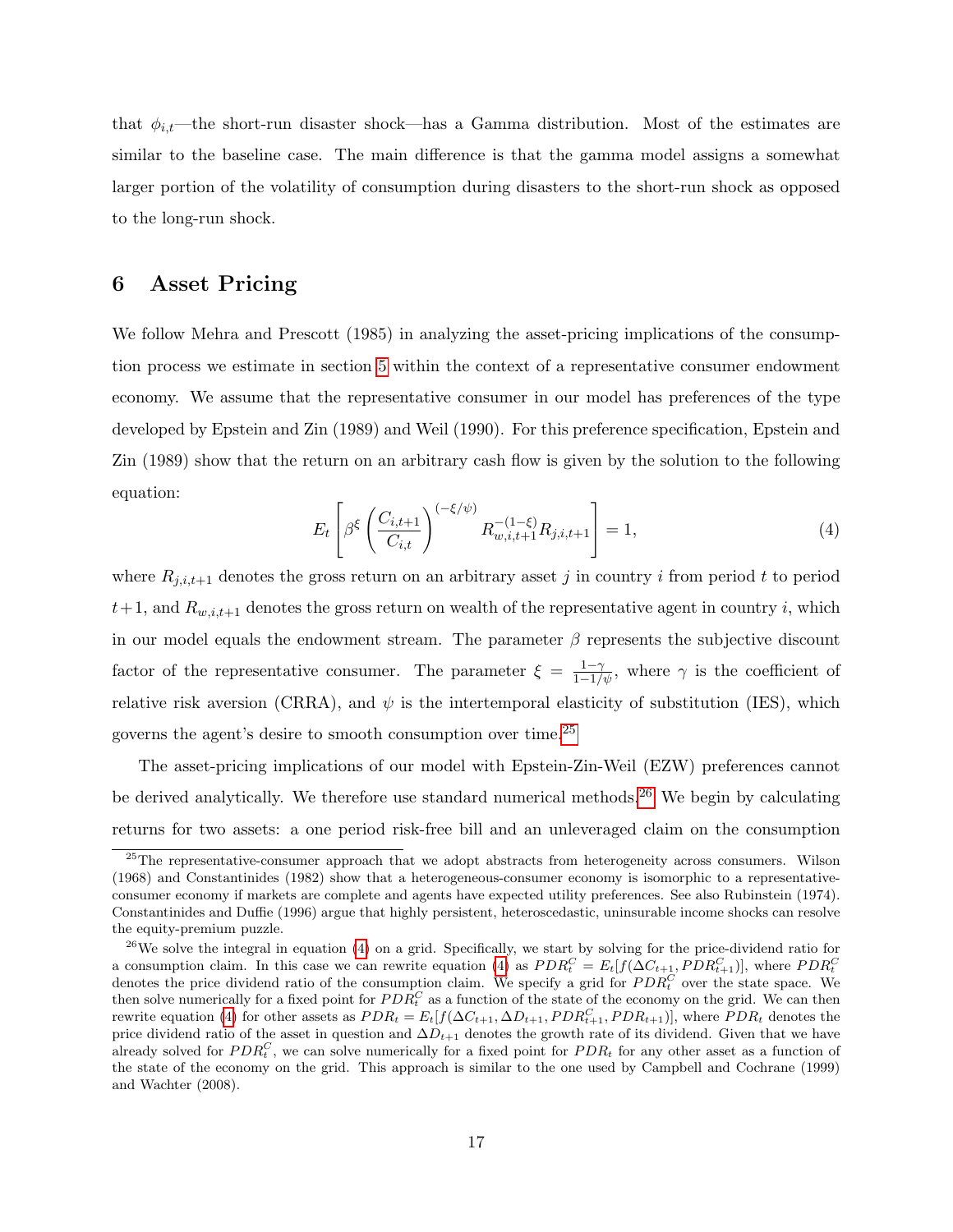process. In section [6.3,](#page-24-0) we calculate asset prices for a long-term bond and allow for partial default on bills and bonds during disasters.

Our asset pricing data includes rates of return for stocks, bonds and bills for 17 countries over long periods. The average arithmetic real rate of return on stocks is 8.1% per year, while the average arithmetic real rate of return on short term bills is 0.9% per year. The average equity premium is therefore 7.2% per year. If we view stock returns as a levered claim on the consumption stream, the target equity premium for an unleveraged claim on the consumption stream is lower than that for stocks. According to the Federal Reserve's Flow-of-Funds Accounts for recent years, the debtequity ratio for U.S. non-financial corporations is roughly one-half. This amount of leverage implies that the target equity premium for an unleveraged consumption claim in our model should be 4.8% per year  $(7.2/1.5).^{27}$  $(7.2/1.5).^{27}$  $(7.2/1.5).^{27}$  We therefore take 4.8% per year as the target for the equity premium in our analysis.

To analyze the asset-pricing implications of our model we must choose values for the CRRA,  $γ$ , the IES,  $ψ$ , and the discount factor,  $β$ . There is little agreement within the macroeconomics and finance literature about the appropriate value for the IES. Hall (1988) estimates the IES to be close to zero. This estimate is obtained by analyzing the response of aggregate consumption growth to movements in the real interest rate over time. Yet, as noted by Bansal and Yaron (2004) and Gruber (2006), the interest rate and consumption growth result from capital-market equilibrium, making it difficult to estimate the causal effect of one on the other without strong structural assumptions. These concerns are sometimes addressed by using lagged interest rates as instruments for movements in the current interest rate. However, this instrumentation strategy is successful only if there are no slowly moving parameters of preferences and technology (including especially parameters related to uncertainty) that affect interest rates and consumption growth. Alternative procedures for identifying exogenous variation in the interest rate sometimes generate much larger estimates of the IES. For example, Gruber (2006) uses instruments based on crossstate variation in tax rates on capital income to estimate a value close to 2 for the IES. As a consequence, a wide variety of parameter values for the IES are used in the asset-pricing literature. On the one hand, Campbell (2003) and Guvenen (2008) advocate values for the IES well below one, while Bansal and Yaron (2004) use a value of the IES of 1.5 and Barro (2009) relies on Gruber

<span id="page-18-0"></span> $27$ Dividing the equity premium for levered equity by one plus the debt-equity ratio to get a target for unleveraged equity is exact in the simple disaster model of Barro (2006). Abel (1999) argues for approximating levered equity by a scaled consumption claim. Bansal and Yaron (2004) and others have adopted this approach. For our model, the two approaches yield virtually indistinguishable results.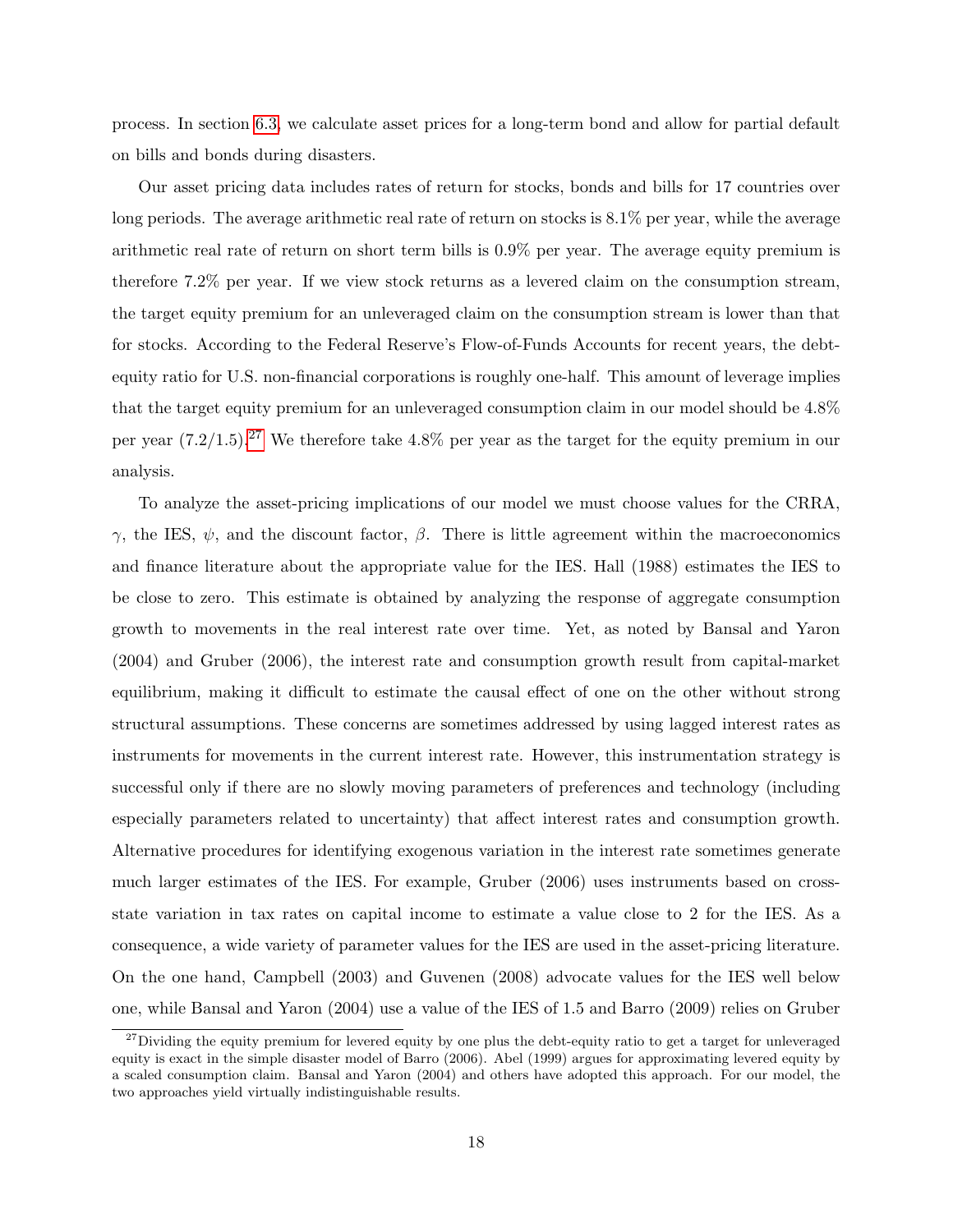(2006) to use a value of 2. We argue below that low values of the IES are starkly inconsistent with the observed behavior of asset prices during consumption disasters. We therefore focus on parameterizations with an IES equal to two— $\psi = 2$ —as our baseline case.

We present results for several different values of the CRRA. Our baseline value of the CRRA is chosen to match the equity premium in the data. Differences in the discount factor  $\beta$  have only minimal effects on the equity premium in our model.<sup>[28](#page-19-0)</sup> They do, however, affect the risk-free rate. We choose the discount factor  $\beta$  to match the risk-free rate in the data for our baseline values for  $\gamma$  and  $\psi$ . This procedure yields a value of  $\beta = \exp(-0.034)$ .

The consumption data we analyze reflect any international risk sharing that agents may have engaged in. The asset-pricing equations we use are standard Euler equations involving domestic consumption and domestic asset returns. In principle, we could also investigate the asset-pricing implications of Euler equations that link domestic consumption, foreign consumption, and the exchange rate (see, e.g., Backus and Smith, 1993). A large literature in international finance explores how the form that these Euler equations take depends on the structure of international financial markets. Analyzing these issues is beyond the scope of this paper. However, recent work suggests that rare disasters may help to explain anomalies in the behavior of the real exchange rate.[29](#page-19-1)

#### 6.1 The Equity Premium with Epstein-Zin-Weil Preferences

Table [6](#page--1-9) presents our main results regarding the equity premium. The equity premium is reported for three cases: our baseline model as estimated in section [5,](#page-12-0) a version of our model without disasters as in Mehra and Prescott (1985), and a version of the model in which disasters are permanent and occur in a single period as in Barro  $(2006).^{30}$  $(2006).^{30}$  $(2006).^{30}$  The statistics we report are the logarithm of the arithmetic average gross return on each asset ( $\log E[R_{j,i,t+1}]$ ). These calculations are based on the posterior means of the parameters of our model. We discuss sampling uncertainty below.

Our estimated model matches the observed equity premium given a CRRA of 6.4. For this CRRA, the model yields an equity premium about ten times larger than the model without dis-

<span id="page-19-1"></span><span id="page-19-0"></span><sup>&</sup>lt;sup>28</sup>In the continuous time limit of our discrete time model, the equity premium is unaffected by  $\beta$ .

 $^{29}$ Papers on this topic include Bates (1996), Brunnermeier et al. (2008), Burnside et al. (2008), Farhi et al. (2009), Farhi and Gabaix (2008), Guo (2007) and Jurek (2008).

<span id="page-19-2"></span> $30$ For the model without disasters, we set the probability of entering a disaster to zero. For the model with permanent, one-period disasters, we set the probability of exiting a disaster equal to one, assume that  $\phi_{i,t} = \theta_{i,t}$ , and that the distribution of these shocks corresponds to the distribution of the peak-to-trough drop in consumption over the course of disasters in our baseline model.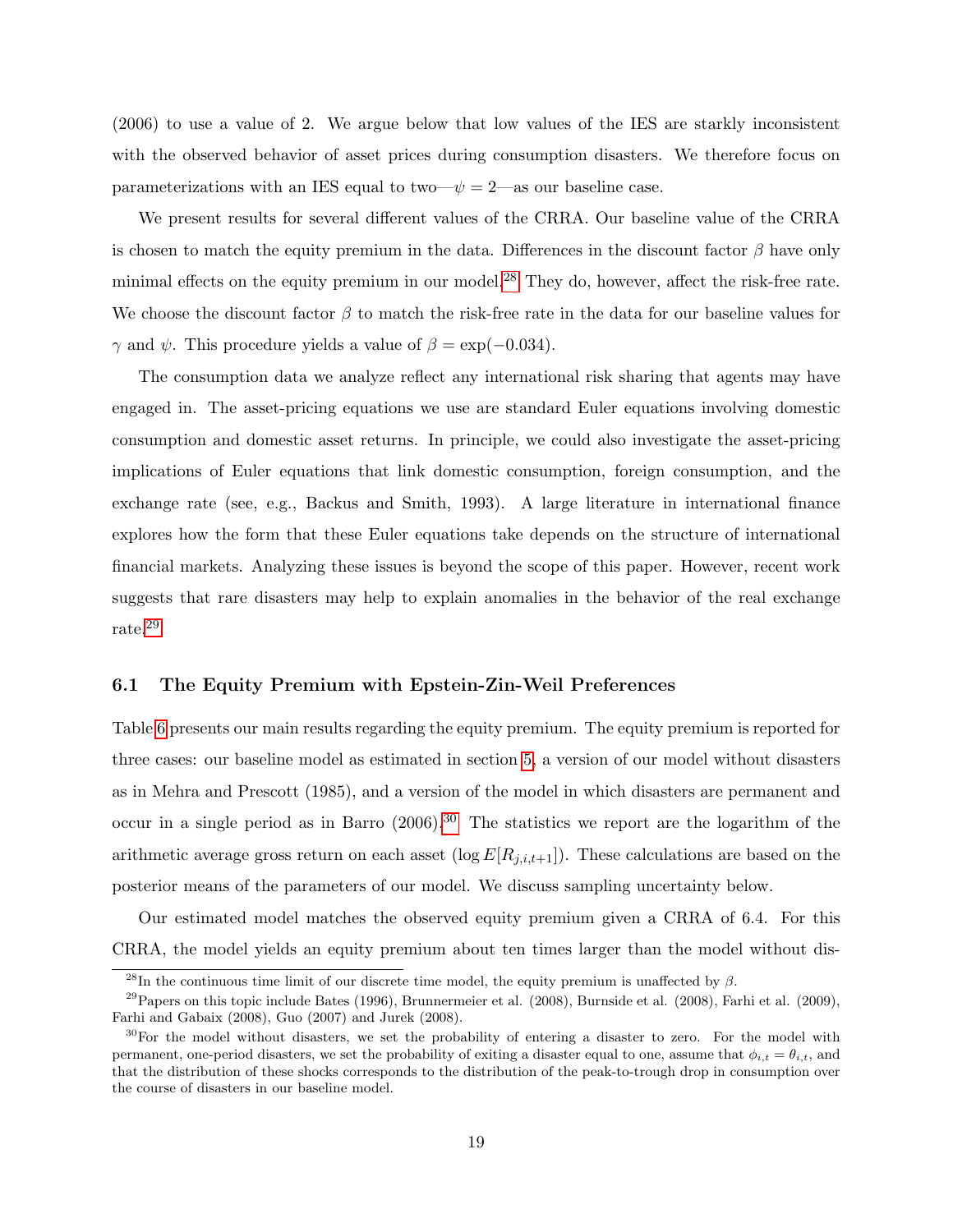asters. The model without disaster risk implies essentially no equity premium, in line with Mehra and Prescott (1985). Our analysis shows, therefore, that even accounting for the partially transitory nature of disasters, and the fact that they unfold over multiple years, disaster risk greatly amplifies the equity premium. On the other hand, the model with permanent, one-period disasters of the type analyzed in Barro (2006) yields an equity premium roughly 10 times larger than our estimated model. Our analysis, thus, also shows that ignoring recoveries and the multi-year nature of disasters greatly overstates their asset-pricing implications. Given the close link between the equity premium and the welfare costs of economic fluctuations (Alvarez and Jermann, 2004; Barro, 2009), these differences imply that our model yields costs of economic fluctuations substantially larger than a model that ignores disaster risk but substantially smaller than the Rietz-Barro model of permanent and instantaneous disasters.

Figure [6](#page--1-10) depicts equity and bond returns over the course of a "typical" disaster when  $IES = 2$ and  $\gamma = 6.4$ . When the news arrives that a disaster has struck, the stock market crashes. In contrast, the return on risk-free bills is not affected in this initial period. This crash in the value of stocks relative to bonds at the onset of the disaster coincides with a sizable drop in consumption. The fact that stocks payoff poorly at the onset of disasters, when consumption is low and the marginal utility of consumption is high, implies that stocks must yield a considerable returnpremium over bills in normal times. In other words, the equity premium in normal times in our model is compensation for the risk of a disaster occurring.

The consumption decline in any given year of a disaster is substantially smaller than the peakto-trough declines used to calibrate simpler disaster models—we estimate the short-run effect of the disaster on consumption to be about 10% on average. In Barro (2006), disasters of a magnitude of 10% have essentially no effect on the equity premium. How, then, do our estimates generate a sizable disaster premium? The key point is that the current short-run decline in consumption is paired with news about future declines in consumption and a large increase in uncertainty about future consumption—effects that do not arise in simpler disaster models. The dramatic decline in expected future consumption growth and increase in uncertainty at the onset of the disaster contribute to the magnitude of the stock-market decline and to the premium households are willing to pay for assets that insure against disaster events.

Table [7](#page--1-11) presents more detailed results and results for additional parameterizations. For each specification, we present results on the one hand for a long sample with a representative set of disasters and on the other hand for a long sample for which agents expect disasters to occur with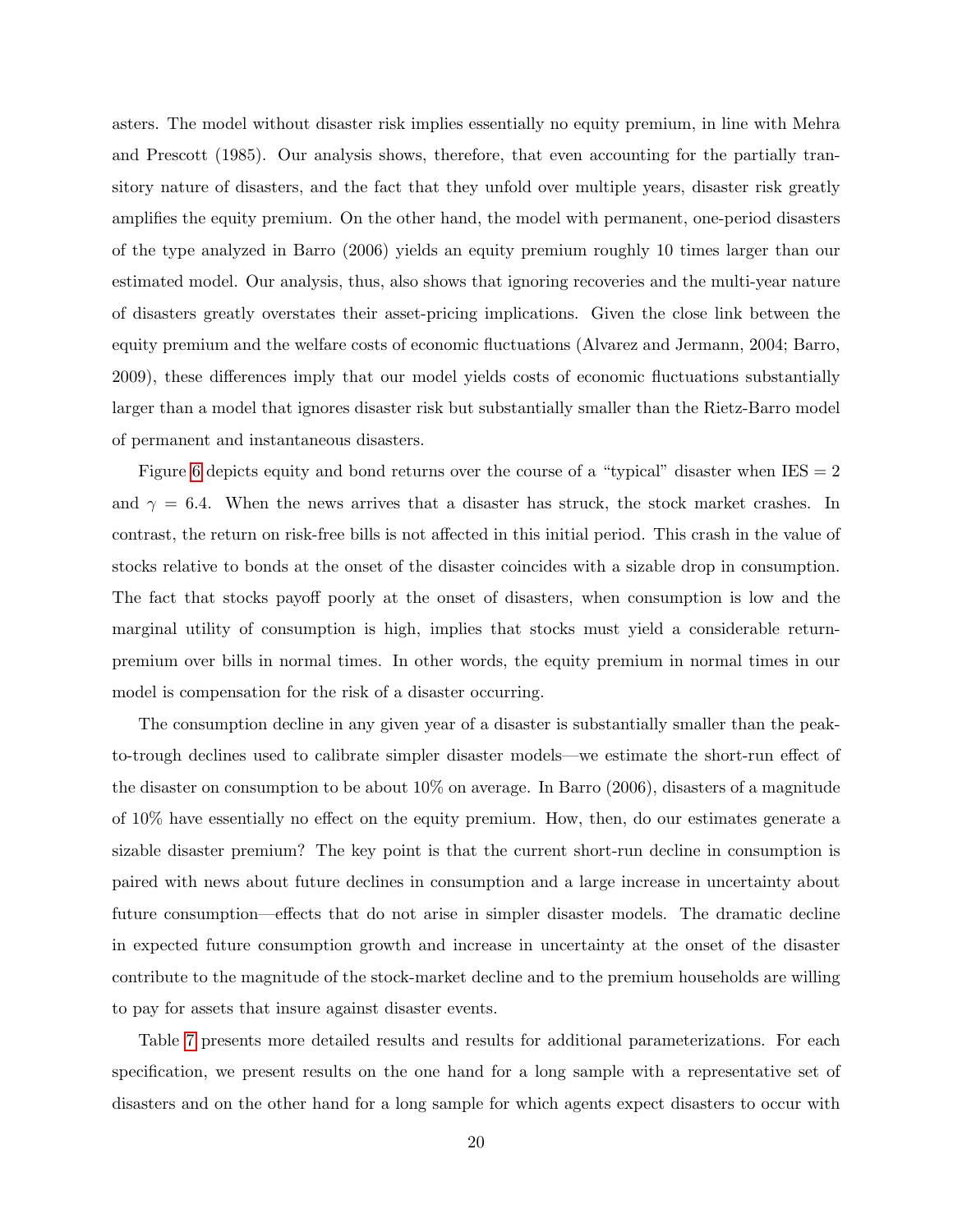their normal frequency but no disasters actually occur. This latter case is meant to capture asset returns in "normal" times, such as the post-WWII period (at least up to 2006) in most OECD countries.

To assess the importance of allowing for recoveries after disasters, specification 2 presents assetpricing results for the case in which disasters are completely permanent (but unfold over several years).<sup>[31](#page-21-0)</sup> With permanent disasters and a CRRA of 6.4, the equity premium doubles to 10%. A world in which disasters are completely permanent is clearly much riskier than a world in which there is substantial recovery after disasters. This specification of the model matches the equity premium in the data when the CRRA is set to 4.4.[32](#page-21-1) The fact that our model allows for partial recovery after disasters thus accounts for a large part of the difference in our results and the results of Barro (2006) and Barro and Ursua (2008).

To assess the role of the multi-period nature of disasters in our model, specification 3 presents results for a case in which the drop in consumption associated with a disaster occurs in a single period and the drop is permanent. With a CRRA of 6.4, this model yields an equity premium of 47%. We can match the equity premium in the data for this specification of the model with a CRRA of 3.0.[33](#page-21-2) This specification raises the equity premium because the stock market crash coincides perfectly with the trough in consumption—when the marginal utility of consumption is highest. In contrast, when disasters unfold over multiple periods, the stock market crash occurs at the onset of the disaster, while a large fraction of the drop in consumption occurs in subsequent periods. Also, if the drop in consumption associated with a disaster occurs in a single period, it does not lead to an increased desire to save. In multi-period disasters, expectations of further drops in consumption increase the desire to save. This response strengthens the demand for stocks, limiting the magnitude of the stock-market crash.

An advantage of our formal estimation approach is that it allows us to investigate the strength of the statistical evidence for disaster risk as an explanation for the equity premium. Because they

<span id="page-21-0"></span><sup>&</sup>lt;sup>31</sup>We consider a version of our model in which  $\phi_{i,t} = \theta_{i,t}$  and set the mean and variance of these shocks for each year of the disaster equal to the mean and variance of peak-to-trough drops in consumption due to disasters in our baseline model divided by the expected length of disasters.

<span id="page-21-1"></span> $32\%$ Notice that we lowered the CRRA by roughly  $30\%$  and this change leads to a drop in the equity premium of about 50%. This pattern illustrates that the equity premium is highly convex in the CRRA in our model. Specifications 4 and 5 of Table [7](#page--1-11) illustrate this point further.

<span id="page-21-2"></span><sup>&</sup>lt;sup>33</sup>The model analyzed in specification 3 is very similar to the model analyzed by Barro and Ursua (2008). Their model matches the equity premium when  $\gamma = 3.5$ , while the model in specification 3 matches the equity premium for  $\gamma = 3.0$ . This difference arises because the size distribution of disasters in our model is relative to trend, while the peak-to-trough distribution used by Barro and Ursua (2008) does not adjust for trend growth over the course of the disaster and because of differences between our approach to estimating the distribution of disasters and the non-parametric approach used by Barro and Ursua (2008).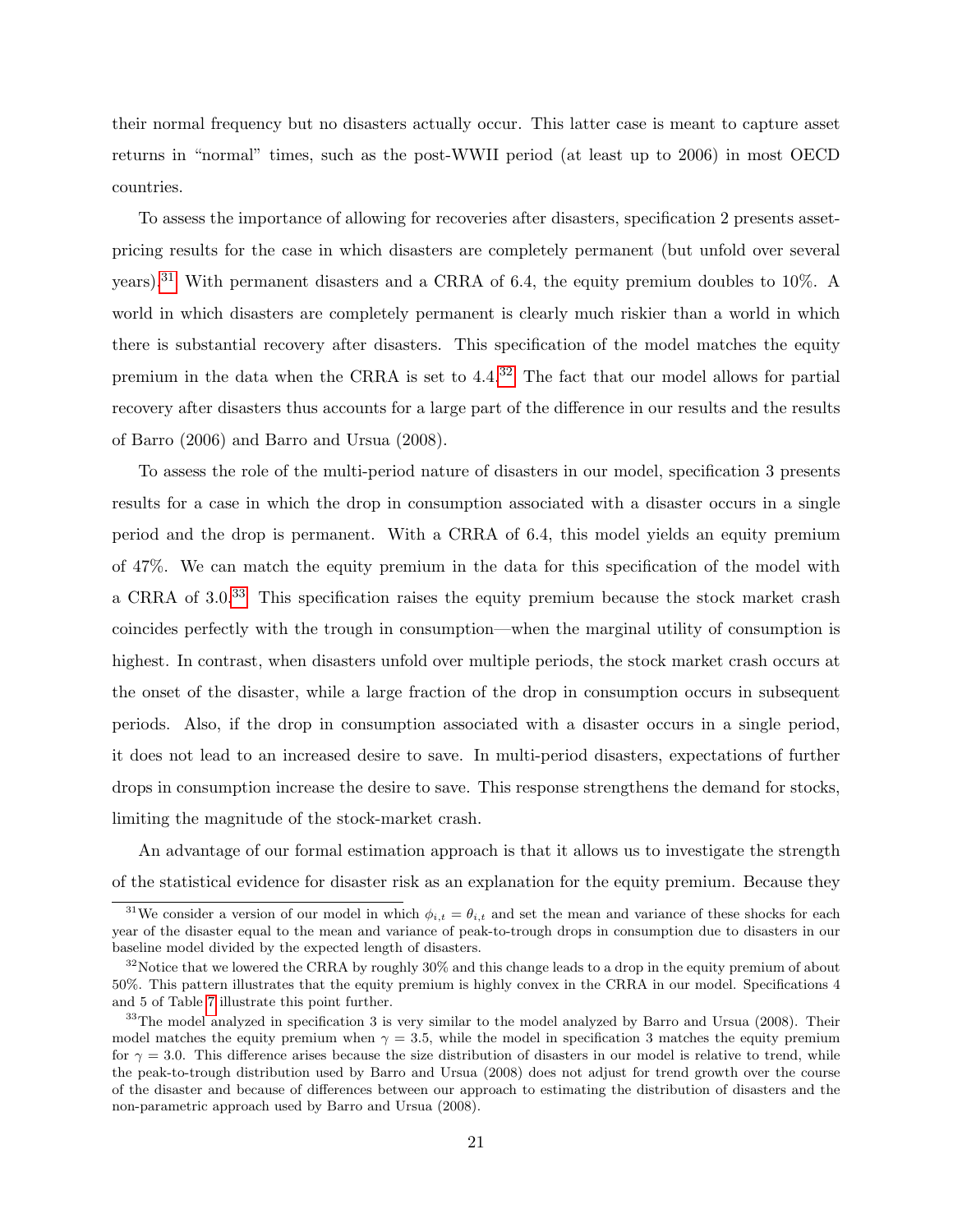occur rarely, there is much less information on the frequency, size, and shape of disasters than on business-cycle phenomena. This perspective suggests that the statistical uncertainty regarding the estimates of the equity premium presented above may be large. The posterior distribution for the equity premium implied by the posterior distribution of the parameters of our model is plotted in Figure [7](#page--1-12) for our baseline parameter values. Figure [7](#page--1-12) shows that our estimates place more than 90% weight on parameter combinations that generate an equity premium of more than 3.3%. The centered 90% probability interval for the equity premium implied by the model is [3.0%, 7.0%].

A different way of assessing this issue is to plot the posterior distribution of the value of the CRRA that matches the observed equity premium. This distribution is plotted in Figure [8.](#page--1-13)[34](#page-22-0) The centered 90% probability interval for the CRRA is [5.3, 7.8]. Thus, despite the limited data, the observed disasters provide substantial statistical evidence that it is possible to explain the observed equity premium with values of the CRRA less than 10.

To check that our results are not somehow "built in" to our priors or estimation algorithm, we analyze what our estimation algorithm implies for a data set generated from a model without disasters; that is, a setting similar to the one used by Mehra and Prescott (1985). In this counterfactual exercise, it is important that we allow ourselves only as many observations as we have in the data. We therefore simulate an artificial dataset of the same size as our data (24 countries and a total of 2685 observations) from our model with the disaster probabilities set to zero. We then estimate our model on these data and calculate the posterior distribution of the equity premium. This distribution is plotted in Figure [9.](#page--1-14) For this alternative data set, our model places a large probability on the equity premium being below 1%. These results are strikingly different from those implied by our estimated model (Figure [7\)](#page--1-12), indicating that it is the data—not our priors or estimation algorithm—that lead us to the conclusion that the fear of rare disasters can explain a sizable equity premium.

It is interesting to note in Figure [9](#page--1-14) that while the majority of the mass is located close to zero, the distribution has a long right tail. This distribution implies that even if no disasters were observed in a sample the size of ours, agents might still place some weight on the notion that disasters occur with a non-trivial probability and that the sample they had observed was simply not representative of the underlying process (a "Peso problem").

<span id="page-22-0"></span>For robustness, we also calculated asset-pricing results for the alternative specification of our

 $34$ For every parameter combination sampled from the estimated posterior distributions of the parameters, we calculate the value of the CRRA required to match the equity premium.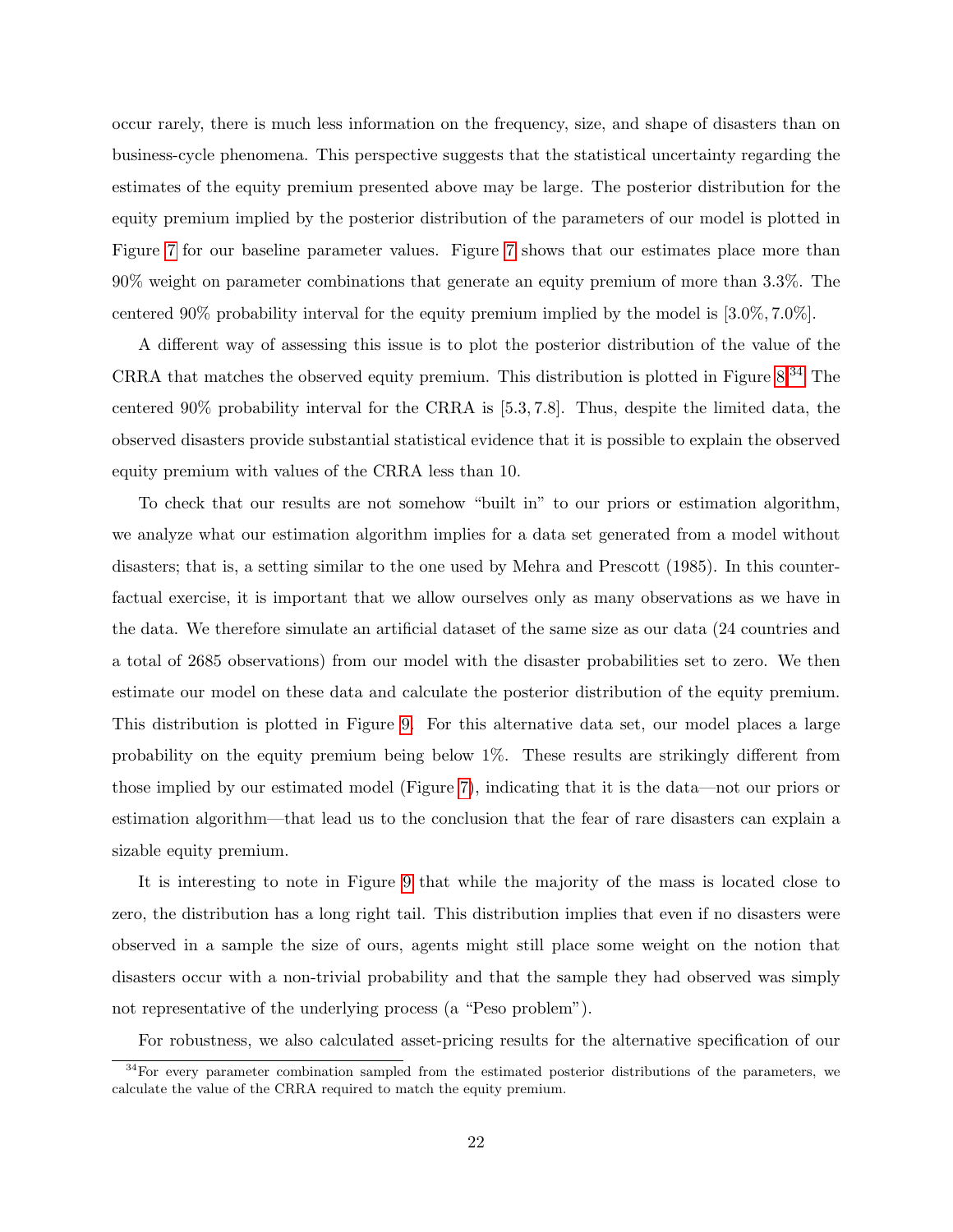model in which the short-run disaster shocks follow a Gamma distribution. This case yields similar asset pricing results, which are presented in specification 6 of Table [7.](#page--1-11) With  $\gamma = 6.4$  and an IES of 2, the equity premium is 3.2% and the risk-free rate is 2.2%. The gamma model matches the equity premium and risk-free rate when  $\gamma = 7.7$ . This difference arises because the gamma model allocates slightly more of the overall volatility in consumption to the short-run shock than to the long-run shock, compared to the baseline model.

#### 6.2 The Equity Premium with Power Utility

Much work on asset pricing—including Mehra and Prescott (1985), Rietz (1988) and Barro (2006) considers the special case of power utility. In this case, the coefficient of relative risk aversion equals the reciprocal of the IES— $\gamma = 1/\psi$ . In other words, a single parameter governs consumers' willingness to bear risk and substitute consumption over time. Asset pricing results for our model with power utility are presented in specifications 7-9 of Table [7.](#page--1-11) With  $\gamma = 1/\psi = 4$ —the utility specification used by Barro (2006)—our model yields starkly different results from those with an IES of 2. The most striking difference is that the equity premium in normal times is negative, i.e., lower than in a model in which no disasters can occur. Since the overall equity premium is positive, this model implies that high returns during disasters make up for low returns in normal times. This outcome contrasts with Barro (2006), in which the equity premium arises in normal times, and stocks do poorly during disasters.

Why does our model with power utility yield such different results from earlier work by Barro (2006)? The key difference is that the multi-period disasters in our model yield large movements in expected consumption growth. Figure [10](#page--1-15) presents a time-series plot of the behavior of equity and bond returns over the course of a "typical" disaster for our baseline multi-period disaster model with power utility. Notice that there is a huge positive return on equity at the start of the disaster (when the news arrives that a disaster has struck). The reason is that entering the disaster state causes agents in the model to expect further drops in consumption going forward. Given the low value of the IES in this model (1/4) this generates a tremendous desire to save to smooth consumption that is large enough to drive up stock prices, despite the bad news about future dividends associated with the disaster. This pattern implies that agents need not be compensated for holding stocks in normal times to offset disaster risk—in fact, equity is a hedge against disaster risk and, therefore, commands a negative premium in normal times. During disasters, stockholders demand an equity premium as compensation for the risk associated with the stock-market crash that occurs at the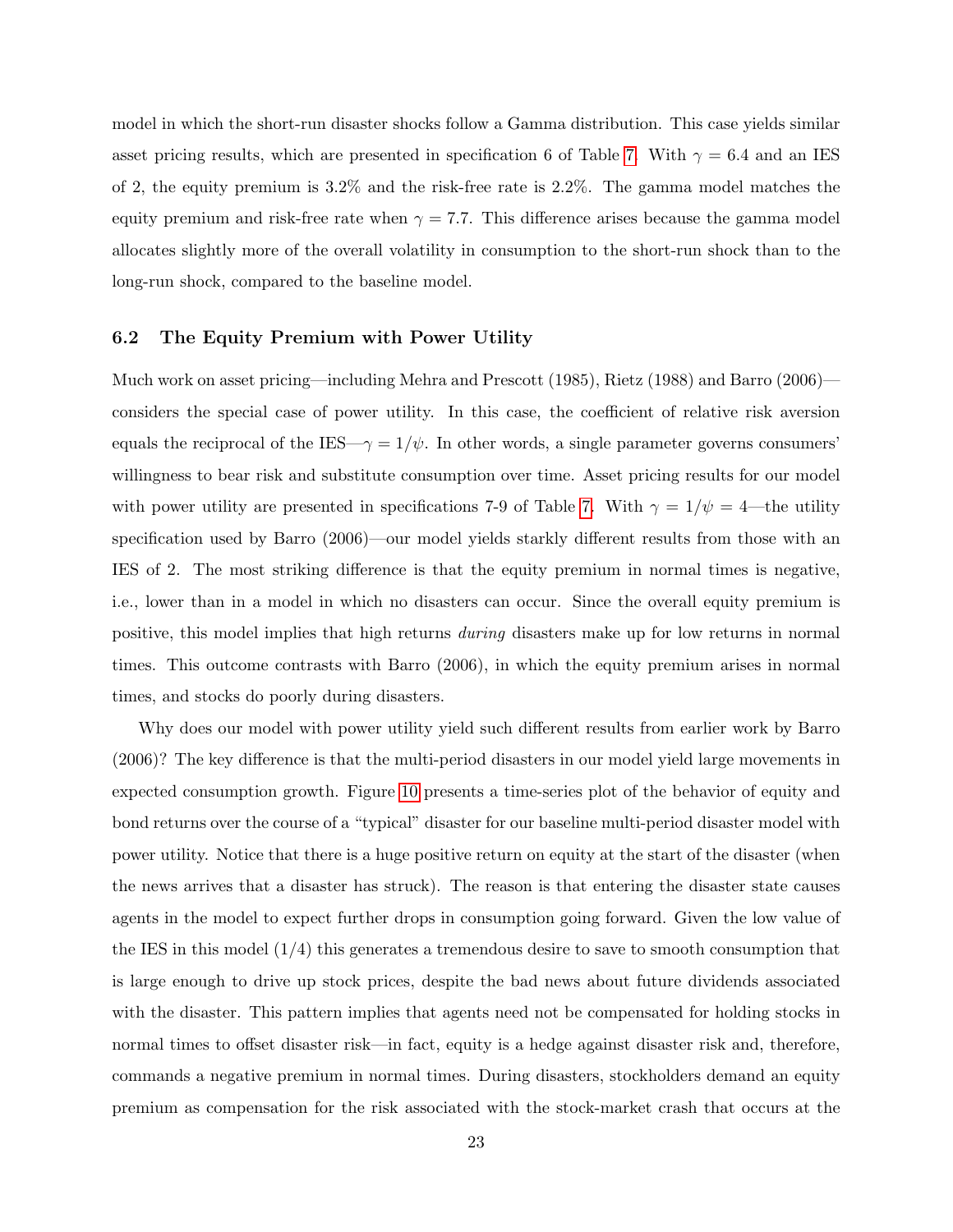end of the disaster. Needless to say, the prediction that stocks yield hugely positive returns at the onset of disasters is highly counterfactual. We take this as strong evidence against low values of the IES at least during times of disaster.[35](#page-24-1)

These counterintuitive asset-pricing results arise because, in our estimated model, disasters unfold over multiple periods, leading to strong movements in expected consumption growth. Figure [11](#page--1-16) presents a plot analogous to Figure [10](#page--1-15) for the case of a single-period permanent disaster when agents have power utility. In this case, there is no change in expected consumption growth going forward, since the disaster is over as soon as it begins. As a consequence, there is no increased desire to save pushing up stock prices. Equity, thus, fares extremely poorly relative to bonds at times of disasters, and this behavior generates a large equity premium in normal times.

Another counterintuitive feature of the power utility case—emphasized by Gourio (2008)—is that one-period permanent disasters yield a lower equity premium than one-period disasters that are followed by partial recoveries—see specifications 8 and 9 in Table  $7<sup>36</sup>$  $7<sup>36</sup>$  $7<sup>36</sup>$  The reason for this difference is that, when agents expect a partial recovery after a disaster, they would like to borrow when the disaster strikes to smooth consumption. This force depresses stock prices and thus raises the equity premium. With an IES substantially below one, this force is strong enough that it outweighs the fact that the news about future dividends is not as bad in the case of partially permanent disasters as in the case of fully permanent disasters.

#### <span id="page-24-0"></span>6.3 Long-Term Bonds, Inflation Risk, and Partial Default

The predictable movements in consumption surrounding disasters yield equilibrium movements in real interest rates that do not arise in simpler disaster models. During disasters, consumers expect consumption to keep falling and thus have an incentive to save. This force drives up the pricedividend ratio for assets and drives down their expected returns. As a consequence, stock and bill returns are lower on average during disasters than in normal times, even after the initial crash (see Figure [6\)](#page--1-10). Furthermore, the return on assets is temporarily high during the recovery period after a disaster.

<span id="page-24-1"></span> $35$ Similarly counter-intuitive results for the case of IES  $<$  1 have been emphasized by Bansal and Yaron (2004) and Barro (2009). Bansal and Yaron (2004) observe that with an IES < 1 a fall in the growth rate of consumption or a rise in uncertainty leads to a rise in the price-dividend ratio of stocks. Barro (2009) shows that with an IES  $< 1$  a rise in the probability of disasters also leads to a rise in the price-dividend ratio of stocks.

<span id="page-24-2"></span><sup>&</sup>lt;sup>36</sup>In specification 9, the probability of exiting a disaster equals one, implying that disasters last only one period. The distribution of  $\phi_{i,t}$  is equal to the distribution of the peak-to-trough drop in consumption over the course of disasters in our baseline model. Finally, the distribution of  $\theta_{i,t}$  is equal to the distribution of the long-run effect of a disaster on consumption in our baseline model.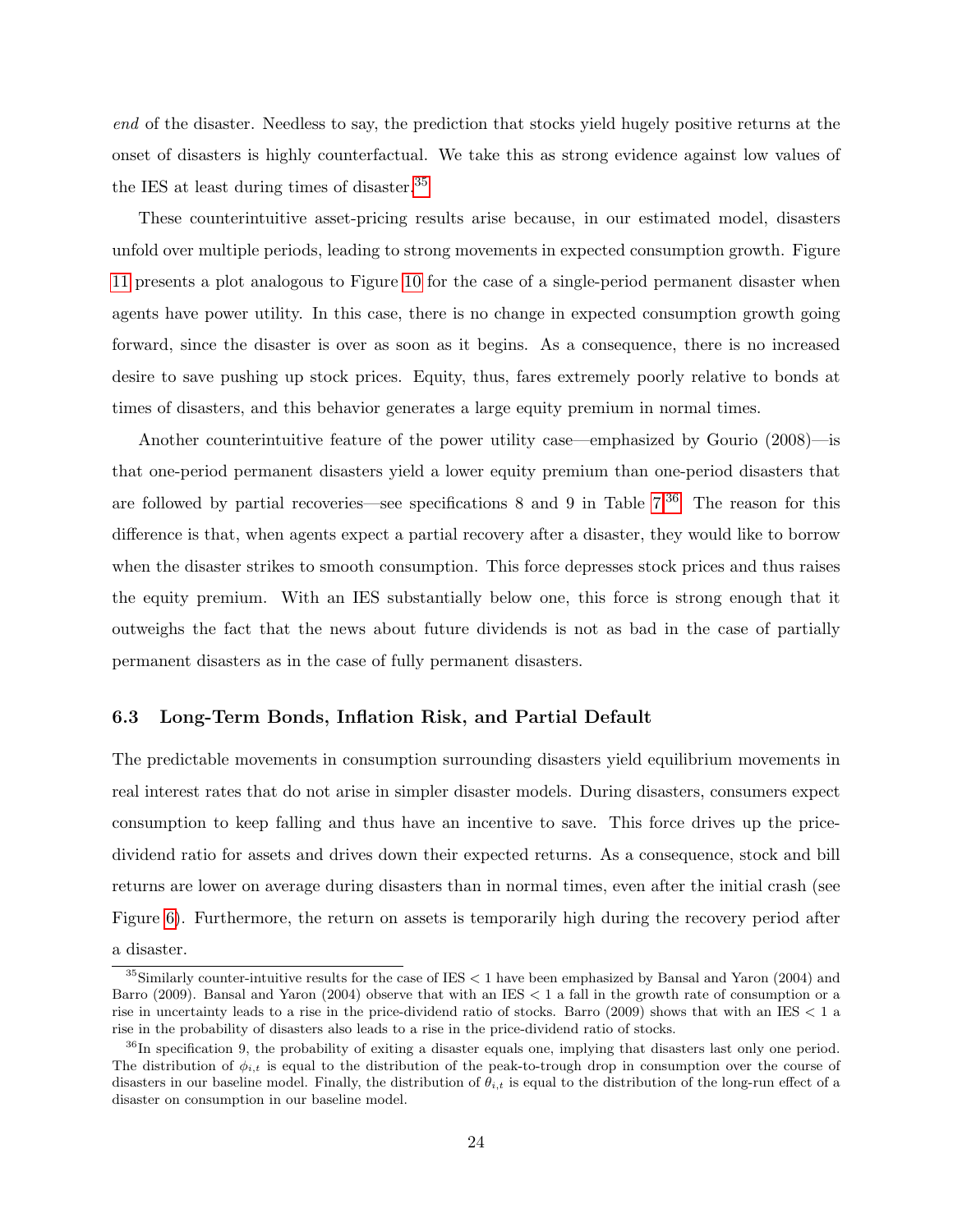These features of asset prices in our model line up well with the data. Barro (2006) reports low returns on bills and stocks during many disasters. He also presents evidence that real returns on U.S. Treasury bills were unusually low during wars. This regularity is inconsistent with many macroeconomic models (Barro, 1997, Ch. 12). There is, furthermore, some evidence that real returns on bills are temporarily high after wars; for example, in the United States after the Civil War and WWI. These features are absent in random-walk models of disasters, in which expected consumption growth is constant.

The variation in expected consumption growth during disasters also implies a non-trivial term structure of real interest rates. Our data contain information on real returns on long-term bonds for 15 countries over a long sample period. The underlying claims are nominal government bonds usually of around ten-year maturity. The average arithmetic real rate of return on these bonds is 2.7% per year. The real return on bills for the same sample is 1.5% per year. Thus, the average real term premium in these data is 1.2% per year.

To approximate long-term bonds in our model, we consider a perpetuity with coupon payments that decline over time. We denote the gross annual growth rate of the coupon payments by  $G_p$ . We report results for  $G_p = 0.9$ , a value that implies a duration for our perpetuity close to that of 10-year coupon bonds.[37](#page-25-0)

We begin by considering real bonds with no risk of default. The returns on such long-term bonds in our baseline model are reported in the first column of Table [8.](#page--1-17) The average return on such bonds is -2.1% per year. This result implies a term premium of -3.2% per year. In contrast, the term premium in a version of our model without disasters is virtually zero. The reason the long-term bonds have such low average returns in the presence of disasters is that they are an excellent hedge against disaster risk.

To understand why the long bond is a valuable hedge against disasters, it is useful to compare it to stocks. When a disaster occurs, stocks are affected in two ways. First, the disaster is a negative shock to future expected dividends. This effect tends to depress stock prices. Second, the representative consumer has an increased desire to save, which tends to raise stock prices. With an IES=2, the first effect dominates the second one, and stocks decline in value at the beginning of a disaster. The difference between a long-term bond and stocks is that the coupon payments on the bonds are not affected by the disaster. The only effect that the disaster has on the long-term

<span id="page-25-0"></span> $37$ The duration of 10-year bonds with yields to maturity and coupon rates between 5% and 10% ranges from 6.5 years to 8 years. Our perpetuity has a duration of 7 years when its yield is 5%.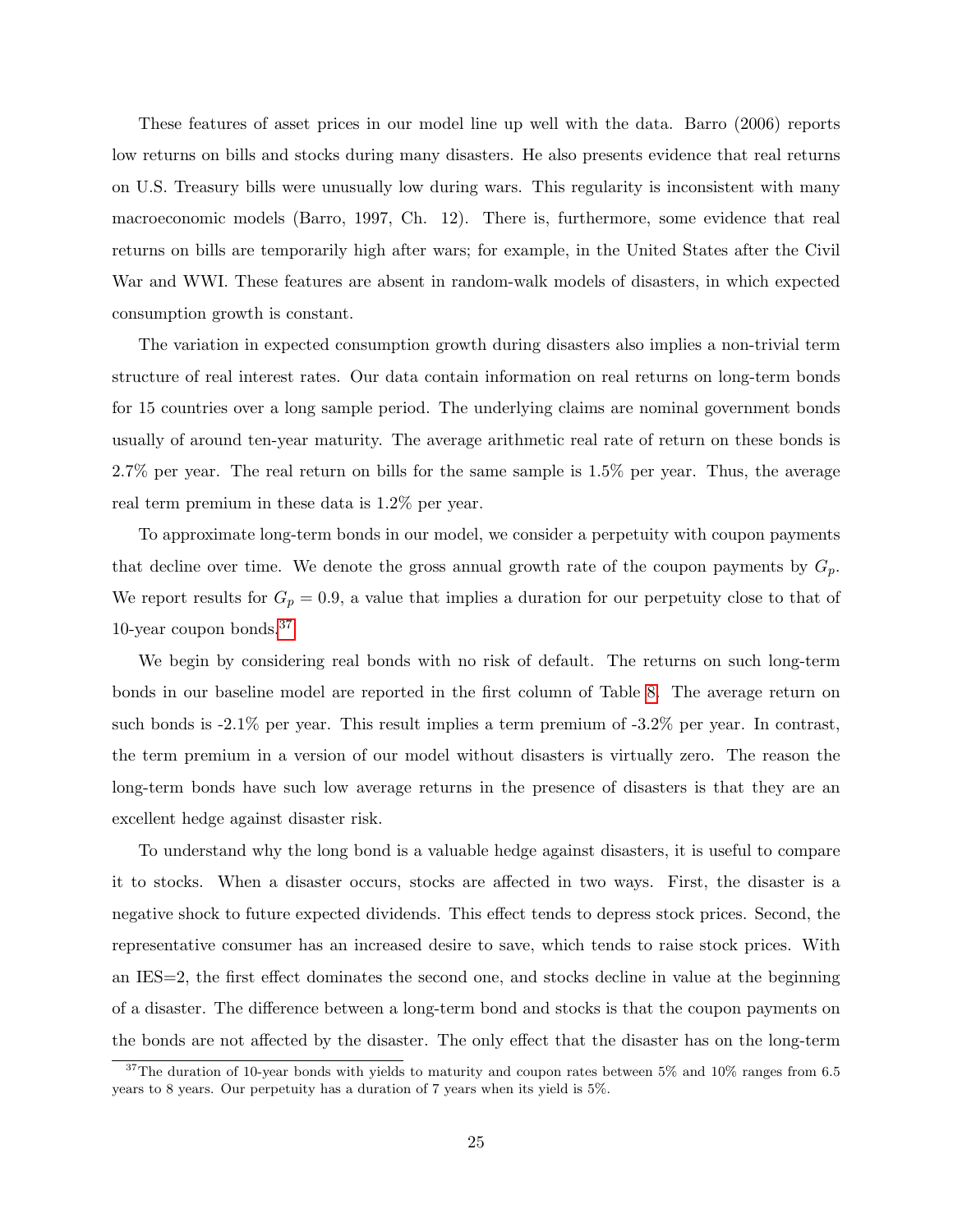bond is therefore to raise its price because of consumers' increased desire to save. Since the price of long-term bonds rises at the onset of a disaster, these bonds provide a hedge against disaster risk and earn a lower rate of return than bills in normal times.

A potentially important feature of the data that we have so far left out of our model is the possibility of partial default on nominal bonds. While literal default on bills is rare, even during disasters, inflation may lead to partial default on bills, particularly during disasters. To calibrate the probability of partial default, we follow Barro and Ursua (2009) in considering peak-to-trough drops in stock prices over time periods that correspond roughly to consumption disasters. Extending their empirical asset-price calculations to bills, we find that in 74% of the largest consumption disasters— 25 cases out of 34—stock returns are lower than bill returns.<sup>[38](#page-26-0)</sup> The average stock return in these 25 cases is -34%, while the average bill return is -3%. In the remaining 9 cases, the real return on stocks and bonds are similar. In these cases, the low real returns on bills (and bonds) are caused by huge amounts of inflation. These cases also tend to be ones in which the measurement of the timing of returns is most suspect because of market closure and controls on goods and asset prices.

These calculations suggest that an appropriate calibration of the probability of partial default is 26%  $(9/34)$ . To be conservative, we set the probability of partial default to 40%, as in Barro (2006). The second and third columns of Table [8](#page--1-17) report results for calibrations that allow for partial default on bills. For a CRRA of 6.4, this modification lowers the equity premium from 4.8% to 3.3%. Raising the CRRA to 7.5 restores the equity premium to 4.8%.

The news that a disaster has struck may affect the returns on long-term bonds more than the returns on bills if it raises inflationary expectations without leading to an immediate jump in the price level. This is one possible reason for the positive term premium on long-term nominal bonds in the data. We can match this term premium by raising the probability of partial default on long-term bonds relative to short-term bonds. The fourth column in Table [8](#page--1-17) reports results for a case in which the probability of partial default on the perpetuity is 84%, while the probability of partial default on short-term bonds is 40%. For these probabilities of partial default, our model matches the term premium on nominal bonds in the data.

Our model implies that, without default risk on bonds, the term structure is downward sloping; but introducing partial default can match the observed upward-sloping term structure for nominal

<span id="page-26-0"></span><sup>38</sup>Here we identify disasters as events in which the peak-to-trough drop in consumption is larger than 17%. We choose this cutoff because applying it to the data yields a set of events that corresponds closely to the disaster episodes identified by our model. For the subset of countries that we use to estimate our model, we get 48 events as compared to 53 disaster episodes identified by our model. The average drop in consumption for these events is 32%, compared to 29% for our disaster episodes. There are 34 events for which we have data on both stock and bill returns.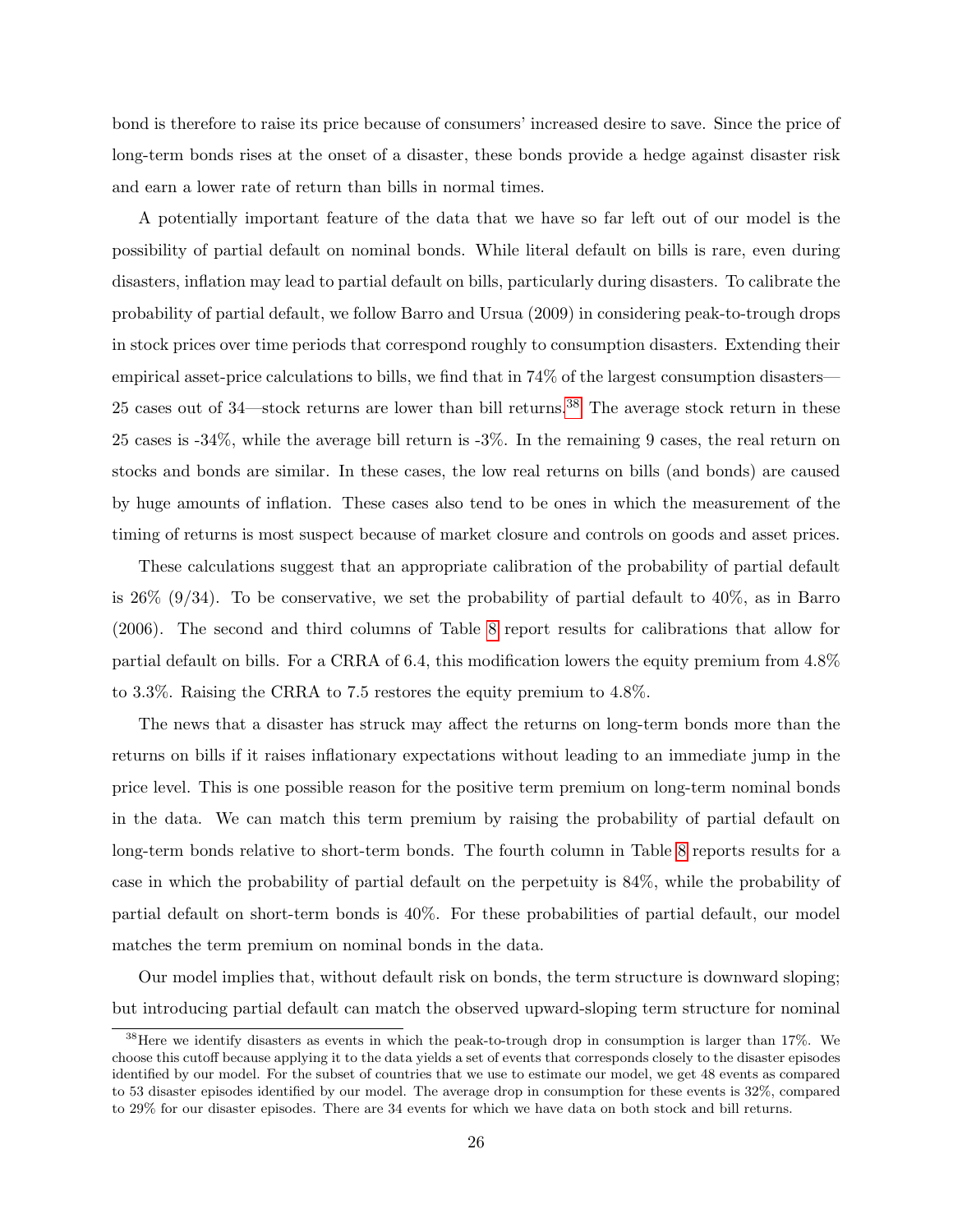bonds. If most of the default risk comes from inflation risk, our model implies that the term structure for real bonds should be less upward sloping or even downward sloping. In the United Kingdom, a large and liquid market for indexed government bonds has existed for several decades. Piazzesi and Schneider (2006) document that while the U.K. nominal yield curve has been upward sloping, the real yield curve has been downward sloping. In the United States, indexed bonds (TIPS) have been trading since 1997. Piazzesi and Schneider (2006) document that the TIPS curve over this period appears to be mostly upward sloping, contrary to our prediction. They caution, however, that this evidence is hard to assess because of the short sample and poor liquidity in the TIPS market.[39](#page-27-0)

#### 6.4 Additional Predictions

Recent work by van Binsbergen, Brandt, and Koijen (2010) and Binsbergen et al. (2010) has shown that short term dividend strips on the aggregate stock market have substantially higher expected returns than the stock market as a whole.<sup>[40](#page-27-1)</sup> They point out that this fact is difficult to match using leading equilibrium asset-pricing models, such as Campbell and Cochrane (1999), Bansal and Yaron (2004), and Barro (2006). In contrast, this feature arises naturally in our model. For the baseline calibration of our model, a one-year dividend strip on unleveraged equity—i.e., an asset that pays off a single dividend equal to consumption in the next period—has a return premium of 13.7% over bills outside of disasters, compared to an unleveraged equity premium of 4.9% for the stock market as a whole. This pattern reflects the presence of recoveries in our model, which raise the riskiness of short-term assets relative to long-term assets.<sup>[41](#page-27-2)</sup>

Our model is related, in general terms, to other explanations for the equity premium in which predictable movements in consumption play an important role. A leading example is the long-run risks model of Bansal and Yaron (2004). However, one important difference between our model and theirs is that, while consumption growth is highly predictable during disasters and in the periods immediately following disasters, we do not require that it be predictable in other periods. Since

<span id="page-27-1"></span><span id="page-27-0"></span><sup>39</sup>See also Evans (1998), Barr and Campbell (1997) and Campbell, Shiller, and Viceira (2009).

<span id="page-27-2"></span> $40$ The price of a k-year dividend strip is the present value of the dividend paid in k years.

 $^{41}$ Lettau and Wachter (2007) present a model in which long-horizon assets are less risky than short-horizon assets. A key feature of their model—like ours—is that negative shocks to dividends are associated with increases in expected dividend growth. Lettau and Wachter posit an exogenous stochastic discount factor that generates important asset pricing implications of these shocks for the cross-section of expected returns and use asset-price data to calibrate its parameters. In our model, the stochastic discount factor is derived from the utility function of the representative consumer and the dynamics of consumption. Our model therefore provides evidence of an important role for these shocks based on consumption data alone.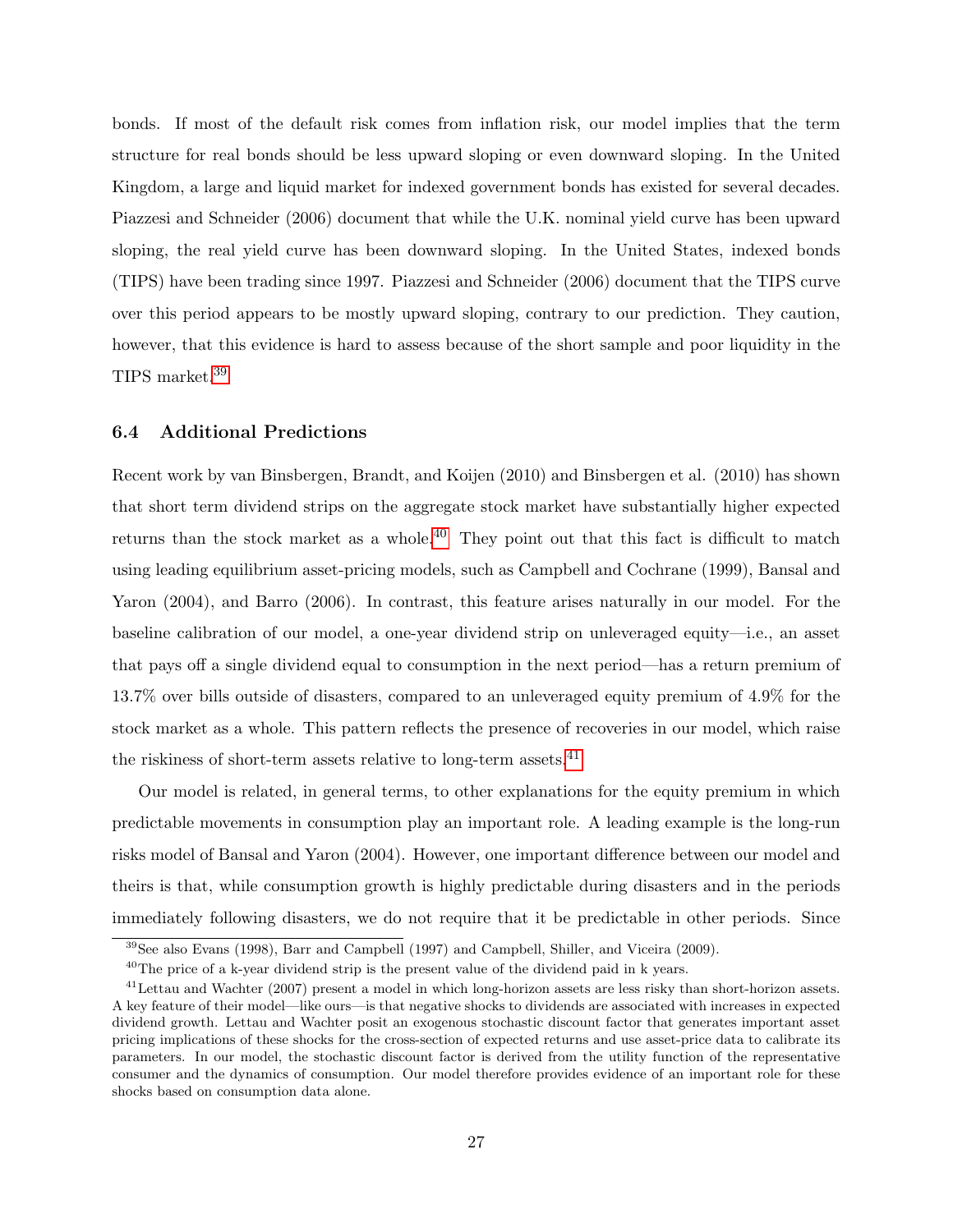disasters occur infrequently, the explanatory power of the price-dividend ratio in predicting future consumption growth at medium and short horizons is close to zero in our model.[42](#page-28-1) In contrast, the long-run risks model generates substantial forecastability of consumption growth using the pricedividend ratio. Beeler and Campbell (2009) argue that this feature of the model is hard to reconcile with U.S. consumption data, particularly in the post-WWII period.

The analysis of this section suggests that variation in expected consumption growth surrounding disasters has important implications for asset pricing. It is nevertheless useful to ask what parameters would best approximate our estimated consumption process in the simpler random walk framework studied by Rietz (1988) and Barro (2006). The equity premium in the random-walk model is,

$$
\log ER^{e} - \log R^{f} = \gamma \sigma^{2} + pE\{b[(1-b)^{-\gamma} - 1]\},\
$$

where  $p$  denotes the probability of disasters,  $b$  denotes the permanent instantaneous fraction by which consumption drops at the time of disasters,  $\sigma^2$  denotes the variance of consumption growth in normal times, and  $\gamma$  denotes the coefficient of relative risk aversion. Fixing the probability of disasters at our empirical estimate of 2.8%, we can replicate our baseline equity premium results in the random-walk model with a fixed disaster size of  $b = 0.27^{43}$  $b = 0.27^{43}$  $b = 0.27^{43}$  This value of b is substantially smaller than in the parameterizations implied by Barro (2006) and Barro and Ursua (2008) where the risk-adjusted disaster size is roughly 0.4.[44](#page-28-3) The smaller "effective" size of disasters implied by our estimates arises from the importance of recoveries and multi-period disasters.

# <span id="page-28-0"></span>7 Conclusion

We estimate a quantitative model of consumption disasters that allows for recoveries, and for disasters to unfold over multiple periods. We find strong evidence for both of these features. Allowing for recoveries implies less risk associated with disasters, lowering the equity premium for given risk aversion. Allowing disasters to unfold over multiple periods implies strongly predictable movements in consumption, which also leads to a reduction in the equity premium. Even accounting

<span id="page-28-1"></span> $^{42}$ Specifically, we have analyzed regressions of consumption growth at 1, 3 and 5-year horizons on the current price dividend ratios. The  $R^2$  of such regressions is consistently 3% or less.

<span id="page-28-2"></span> $43$ Specifically, this is the value of b that matches the observed equity premium for our baseline estimate of risk aversion of  $\gamma = 6.4$  and disaster probability  $p = 2.8\%$ .

<span id="page-28-3"></span> $^{44}$ Both Barro (2006) and Barro and Ursua (2008) study models with a distribution of disaster sizes. However, it is possible to solve for the value of b that matches their equity premium results for a given value of p and  $\gamma$ . Barro and Ursua (2008) analyze a model with a disaster probability of 0.0363 and  $\gamma = 3.5$ , implying that the equity premium results can be replicated with  $b = 0.4$ . Barro's (2006) calibration assumes a disaster probability of 0.017 and  $\gamma = 4$ . implying that  $b = 0.36$  is required to fit the equity premium.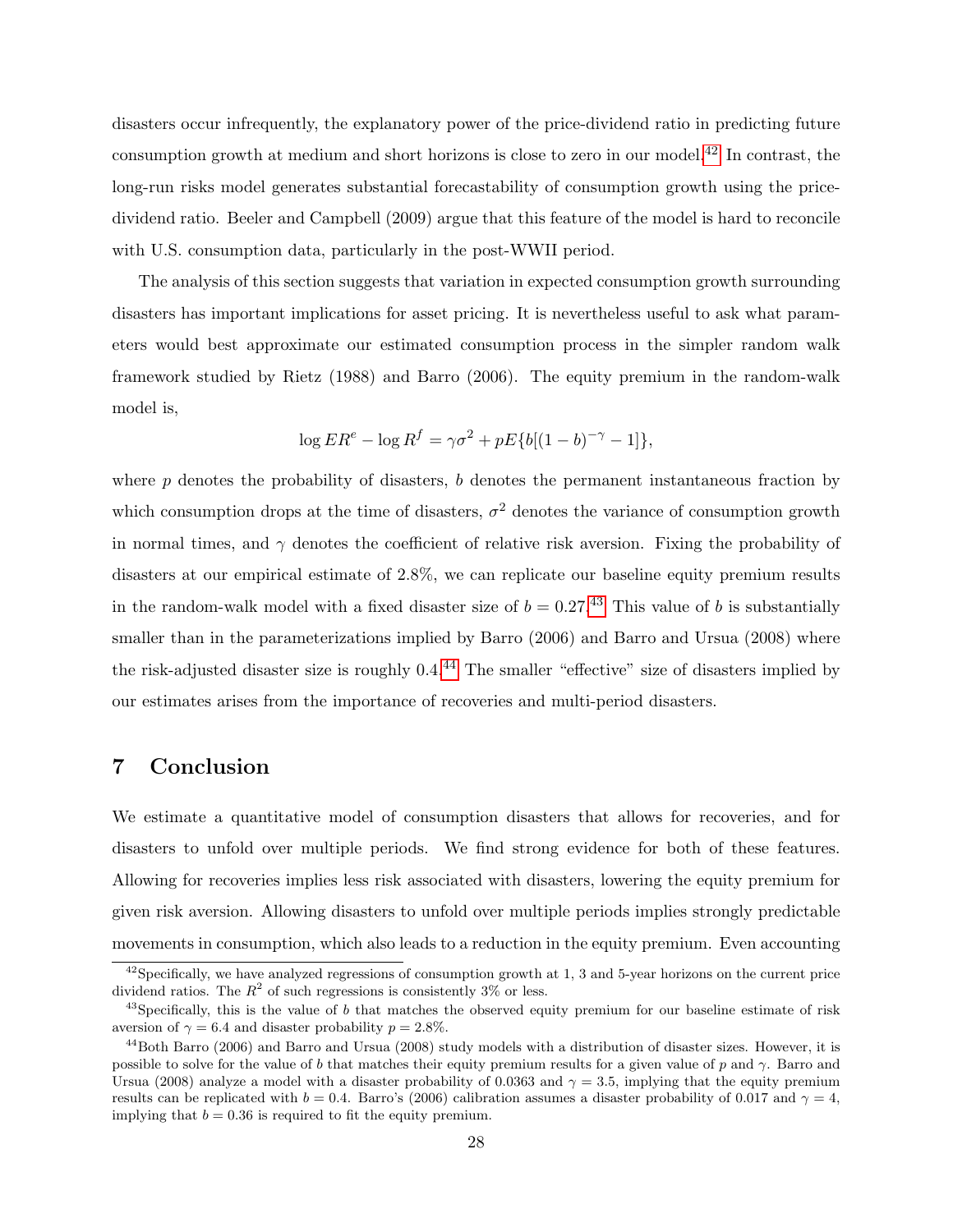for these features of the data, and for the statistical uncertainty arising from the rare nature of disasters, disaster risk greatly amplifies the equity premium.

Our estimated model matches the observed equity premium given a coefficient of relative risk aversion (CRRA) of 6.4, with a centered 90% probability interval of [5.3, 7.8]. For these parameters, a Mehra-Prescott type model that ignores disaster risk implies an equity premium close to zero. On the other hand, the Rietz-Barro model yields an equity premium more than 10 times as large as our benchmark model. These conclusions are robust to the inclusion of empirically realistic amounts of default risk on government bonds.

The predictable movements in consumption growth we estimate surrounding disasters imply that the intertemporal elasticity of substitution plays a more important role than in simpler disaster models. At the onset of a disaster, agents expect steep future declines in consumption, implying a strong desire to save. If the intertemporal elasticity of substitution is low, stock prices will counterfactually boom at the onset of disasters. This counterfactual prediction provides evidence against low values of the IES at least during times of disaster. The predictable movements in consumption we estimate also yield equilibrium movements in interest rates, a non-trivial term structure of interest rates, and predictions for dividend strips on stocks that line up well with recent empirical estimates.

An interesting extension of our approach would be to estimate a model of time-variation in disaster probabilities and trend growth rates. Aside from variation in the actual probability of disasters, the perceived disaster probability may vary due to learning. Even conditioning on all the available time-series data, our estimates suggest there is substantial uncertainty regarding the disaster parameter, implying that learning may play an important role. Variation in disaster probabilities and expected future growth rates, whether real or perceived, have the potential to generate significant volatility of asset returns—an important feature of the asset pricing data.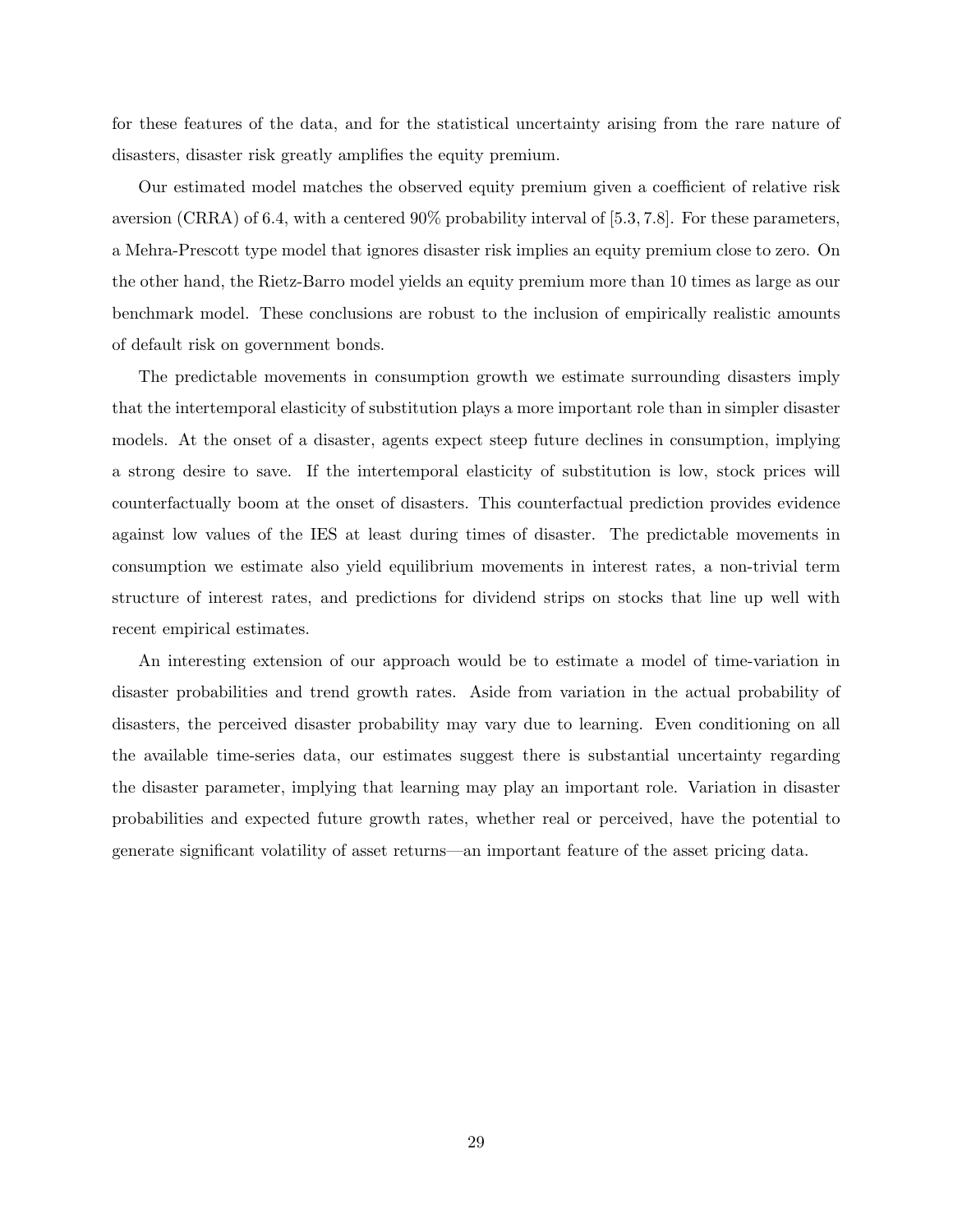## <span id="page-30-0"></span>A Model Estimation

We employ a Bayesian MCMC algorithm to estimate our model. More specifically, we employ a Metropolized Gibbs sampling algorithm to sample from the joint posterior distribution of the unknown parameters and variables conditional on the data. This algorithm takes the following form in the case of our model.

The full probability model we employ may be denoted by

$$
f(Y, X, \Theta) = f(Y, X | \Theta) f(\Theta),
$$

where  $Y \in \{C_{i,t}\}\$ is the set of observable variables for which we have data,

$$
X \in \{x_{i,t}, z_{i,t}, I_{W,t}, I_{i,t}, \phi_{i,t}, \theta_{i,t}\}
$$

is the set of unobservable variables,

$$
\Theta \in \{p_W, p_{CbW}, p_{CbI}, p_{Ce}, \rho_z, \theta, \sigma_{\theta}^2, \phi, \sigma_{\phi}^2, \mu_i, \sigma_{\epsilon,i,t}^2, \sigma_{\eta,i}^2, \sigma_{\nu,i}^2\}
$$

is the set of parameters. From a Bayesian perspective, there is no real importance to the distinction between X and Θ. The only important distinction is between variables that are observed and those that are not. The function  $f(Y, X | \Theta)$  is often referred to as the likelihood function of the model, while  $f(\Theta)$  is often referred to as the prior distribution. Both  $f(Y, X | \Theta)$  and  $f(\Theta)$  are fully specified in sections [3](#page-7-0) and [4](#page-10-0) of the paper. The likelihood function may be constructed by combining equations [\(1\)](#page-7-1)-[\(3\)](#page-9-1), the distributional assumptions for the shocks in these equations and the distributional assumptions made about  $I_{i,t}$  and  $I_{W,t}$  in section [3.](#page-7-0) The prior distribution is described in detail in section [4.](#page-10-0)

The object of interest in our study is the distribution  $f(X, \Theta|Y)$ , i.e., the joint distribution of the unobservables conditional on the observed values of the observables. For expositional simplicity, let  $\Phi = (X, \Theta)$ . Using this notation, the object of interest is  $f(\Phi|Y)$ . The Gibbs sampler algorithm produces a sample from the joint distribution by breaking the vector of unknown variables into subsets and sampling each subvector sequentially conditional on the value of all the other unknown variables (see, e.g., Gelman et al., 2004, and Geweke, 2005). In our case we implement the Gibbs sampler as follows.

1. We derive the conditional distribution of each element of  $\Phi$  conditional on all the other elements and conditional on the observables. For the *i*th element of  $\Phi$ , we can denote this conditional distribution as  $f(\Phi_i|\Phi_{-i}, Y)$ , where  $\Phi_i$  denotes the *i*th element of  $\Phi$  and  $\Phi_{-i}$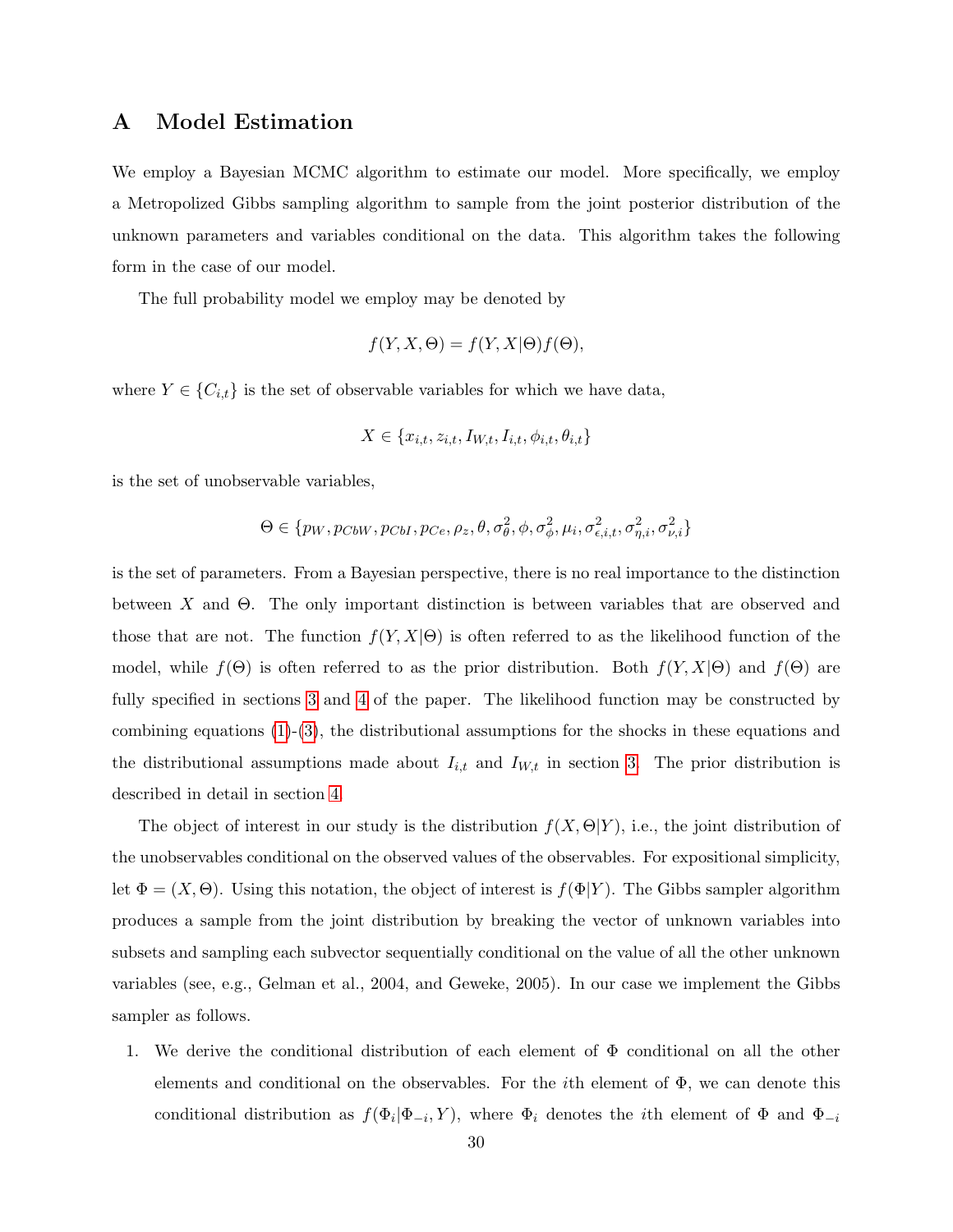denotes all but the *i*th element of  $\Phi$ . In most cases,  $f(\Phi_i | \Phi_{-i}, Y)$  are common distributions such as normal distributions or gamma distributions for which samples can be drawn in a computationally efficient manner. For example, the distribution of potential consumption for a particular country in a particular year,  $x_{i,t}$ , conditional on all other variables is normal. This makes using the Gibbs sampler particularly efficient in our application. Only in the case of a  $(\rho_z, \sigma_{\epsilon,i,t}^2, \sigma_{\eta,i}^2, \sigma_{\nu,i}^2, \phi, \sigma_{\phi}^2, \sigma_{\theta}^2)$  are the conditional distributions not readily recognizable. In these cases, we use the Metropolis algorithm to sample values of  $f(\Phi_i|\Phi_{-i}, Y)$ .<sup>[45](#page-31-0)</sup>

- 2. We propose initial values for all the unknown variables  $\Phi$ . Let  $\Phi^0$  denote these initial values.
- 3. We cycle through  $\Phi$  sampling  $\Phi_i^t$  from the distribution  $f(\Phi_i | \Phi_{-i}^{t-1}, Y)$  where

$$
\Phi^{t-1}_{-i} = (\Phi^t_1,...,\Phi^t_{i-1},\Phi^{t-1}_{i+1},...,\Phi^{t-1}_{d})
$$

and d denotes the number of elements in  $\Phi$ . At the end of each cycle, we have a new draw  $\Phi^t$ . We repeat this step N times to get a sample of N draws for  $\Phi$ .

4. It has been shown that samples drawn in this way converge to the distribution  $f(\Phi|Y)$  under very general conditions (see, e.g., Geweke, 2005). We assess convergence and throw away an appropriate burn-in sample.

In practice, we run four such "chains" starting two from one set of initial values and two from another set of initial values. We choose starting values that are far apart in the following way: The first set of starting values has  $I_{i,t} = 0$  for all i and all t and sets  $x_{i,t} = c_{i,t}$  and  $z_{i,t} = 0$  for all i and all t. The second set of starting values is constructed as follows.  $I_{i,t} = 1$  for all i and all t. We extract a smooth trend (with breaks in 1946 and 1973) from  $c_{i,t}$ . Denote this trend by  $c_{i,t}^t$  and denote the remaining variation in consumption as  $c_{i,t}^c = c_{i,t} - c_{i,t}^t$ . We set  $z_{i,t} = \min(\max(-0.5, c_{i,t}^c), 0)$  and  $x_{i,t} = c_{i,t} - z_{i,t}$ . The first set of starting values thus attributes all the variation in the data to  $x_{i,t}$ , while the second attributes the bulk of the variation in the data around a smooth trend to  $z_{i,t}$ .

Given a sample from the joint distribution  $f(\Phi|Y)$  of the unobserved variables conditional on the observed data, we can calculate any statistic of interest that involves  $\Phi$ . For example, we can

<span id="page-31-0"></span><sup>&</sup>lt;sup>45</sup>The Metropolis algorithm samples a proposal  $\Phi_i^*$  from a proposal distribution  $J_t(\Phi_i^* | \Phi_i^{t-1})$ . This proposal distribution must by symmetric, i.e.,  $J_t(x_a|x_b) = J_t(x_b|x_a)$ . The proposal is accepted with probability min $(r, 1)$  where  $r = f(\Phi_i^* | \Phi_{-i}, Y)/f(\Phi_i^{t-1} | \Phi_{-i}, Y)$ . If the proposal is accepted,  $\Phi_i^t = \Phi_i^*$ . Otherwise  $\Phi_i^t = \Phi_i^{t-1}$ . Using the Metropolis algorithm to sample from  $f(\Phi_i|\Phi_{-i}, Y)$  is much less efficient than the standard algorithms used to sample from known distributions such as the normal distribution in most software packages. Intuitively, this is because it is difficult to come up with an efficient proposal distribution. The proposal distribution we use is a normal distribution centered at  $\Phi_i^{t-1}$ .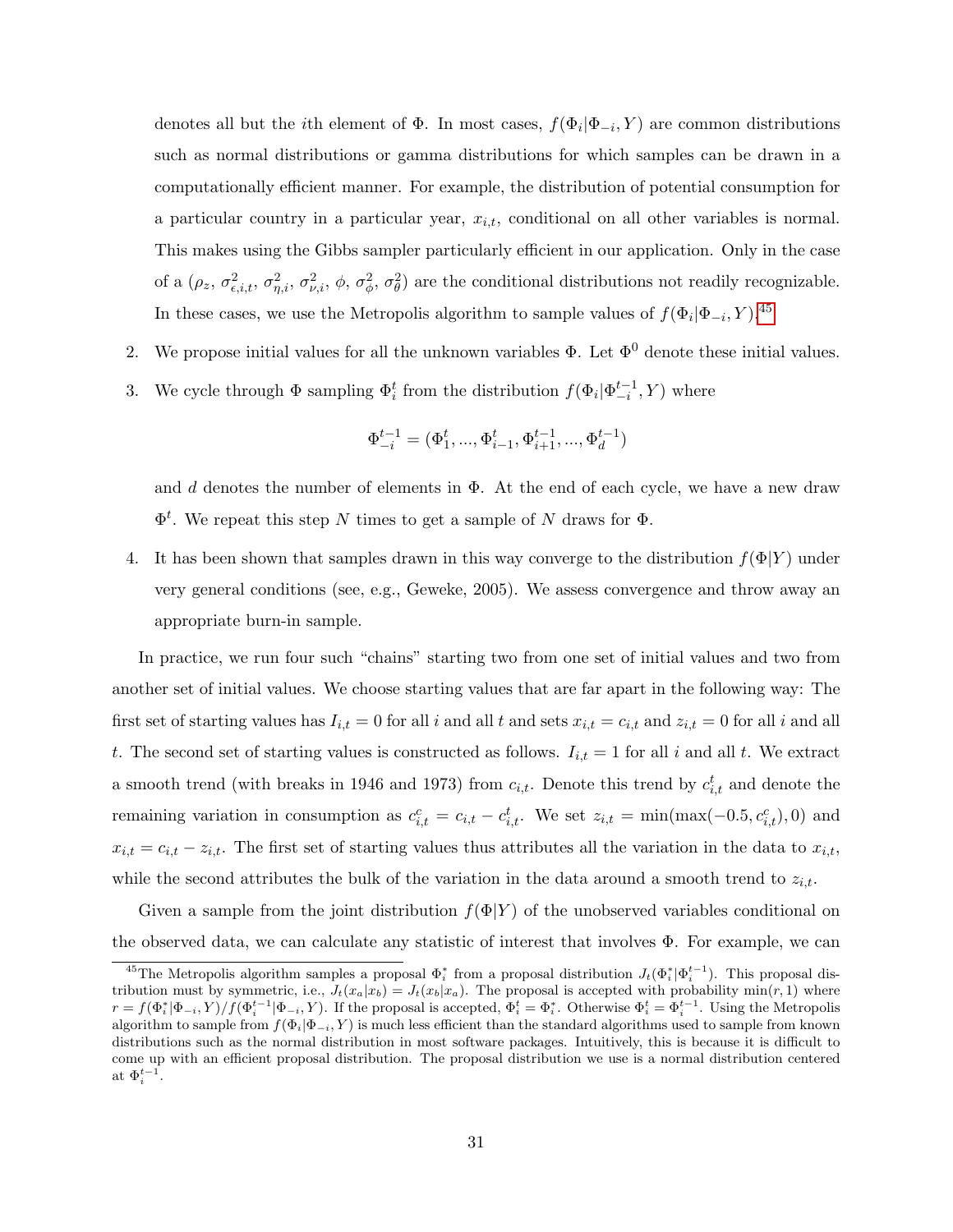calculate the mean of any element of  $\Phi$  by calculating the sample analogue of the integral

$$
\int \Phi_i f(\Phi_i | \Phi_{-i}^{t-1}, Y) d\Phi_i.
$$

## References

- ABEL, A. B. (1999): "Risk Premia and Term premia in General Equilibrium," Journal of Monetary Economics, 43, 3–33.
- Alvarez, F., and U. J. Jermann (2004): "Using Asset Prices to Measure the Cost of Business Cycles," Journal of Political Economy, 112(6), 1223–1256.
- Arakelian, V., and E. G. Tsionas (2009): "Bayesian Analysis of the Consumption CAPM," in Bayesian Econometrics (Advances in Econometrics, Volume 23), ed. by T. B. Fomby, and R. C. Hill, pp. 619–643, England. Emerald Group Publishing.
- Backus, D. K., and G. W. Smith (1993): "Consumption and Real Exchange Rates in Dynamic Economcies with Non-Traded Goods," Journal of International Economics, 35(3-4), 297–316.
- BALKE, N. S., AND R. J. GORDON (1989): "The Estimation of Prewar Gross National Product: Methodology and New Evidence," Journal of Political Economy, 97, 38–92.
- Bansal, R., and A. Yaron (2004): "Risks for the Long Run: A Potential Resolution of Asset Pricing Puzzles," Journal of Finance, 59(4), 1481–1509.
- BARR, D., AND J. Y. CAMPBELL (1997): "Inflation, Real Interest Rates, and the Bond Market: A Study of UK Nominal and Index-Linked Goverment Bond Prices," Journal of Monetary Economics, 39, 361–383.
- Barro, R. (1997): Macroeconomics. MIT Press, Cambridge, MA.
	- (2006): "Rare Disasters and Asset Markets in the Twentieth Century," Quarterly Journal of Economics, 121(3), 832–866.
- (2009): "Rare Disasters, Asset Prices, and Welfare Costs," American Economic Review, 99(1), 243–264.
- BARRO, R. J., AND T. JIN (2011): "On the Size Distribution of Macroeconomic Disasters," Econometrica, forthcoming.
- Barro, R. J., and J. F. Ursua (2008): "Macroeconomic Crises since 1870," Brookings Papers on Economic Activity, 2008, 255–350.
	- (2009): "Stock-Market Crashes and Depressions," NBER Working Paper No. 14760.
- Bates, D. (1996): "Jumps and Stochastic Volatility: Exchange Rat Processes Implicit in Deutsche Mark Options," Journal of Financial Economics, 9, 69–107.
- Beeler, J., and J. Y. Campbell (2009): "The Long-Run Risk Model and Aggregate Asset Prices: An Empirical Assessment," NBER Working Paper No. 14788.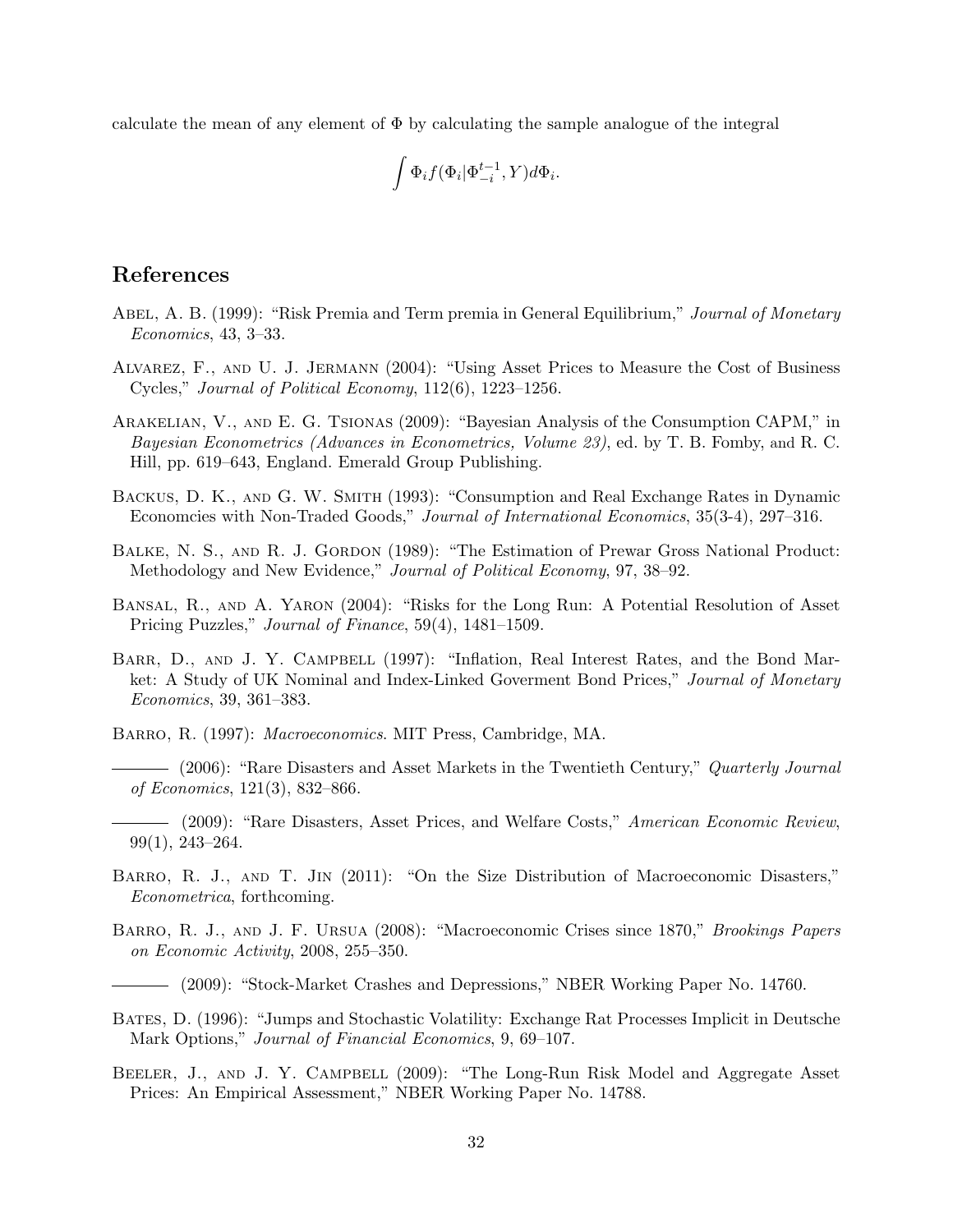- Brunnermeier, M. K., S. Nagel, and L. H. Pedersen (2008): "Carry Trades and Currency Crashes," in NBER Macroeconomics Annual, ed. by D. Acemoglu, K. Rogoff, and M. Woodford, pp. 313–347, Chicago, Il. University of Chicago Press.
- Burnside, A., M. S. Eichenbaum, I. Kleshchelski, and S. Rebelo (2008): "Do Peso Problems Explain the Returns to the Carry Trade?," NBER Working Paper No. 14054.
- Campbell, J. Y. (2003): "Consumption-Based Asset Pricing," in Handbook of the Economics of Finance, ed. by G. Constantinides, M. Harris, and R. Stulz, pp. 804–887, Amsterdam. Elsevier.
- Campbell, J. Y., and J. H. Cochrane (1999): "By force of habit: A consumption-based explanation of aggregate stock market behavior," Journal of Political Economy, 107, 205–251.
- Campbell, J. Y., R. Shiller, and L. Viceira (2009): "Understanding Inflation-Indexed Bond Markets," Brooking Papers on Economic Activity, 2009(1), 79–120.
- Cerra, V., and S. C. Saxena (2008): "Growth Dynamics: The Myth of Economic Recovery," American Economic Review, 98(1), 439–457.
- Cochrane, J. H. (1988): "How Big Is the Random Walk in GNP?," Journal of Political Economy, 96(5), 893–920.
- COGLEY, T. (1990): "International Evidence on the Size of the Random Walk in Output," Journal of Political Economy, 98(3), 501–518.
- Constantinides, G. (1982): "Intertemporal Asset Pricing with Heterogeneous Consumers and without Demand Aggregation," *Journal of Business*, 55(2), 253–267.
- (2008): "Consumption Crises since 1870," Brookings Conference Discussion of "Macroeconomic Crises since 1870" by Robert J. Barro and Jose F. Ursua.
- Constantinides, G., and D. Duffie (1996): "Asset Pricing with heterogeneous consumers," Journal of Political Economy, 104(2), 219–240.
- Davis, D. R., and D. E. Weinstein (2002): "Bones, Bombs and Break Points: The Geography of Economic Activity," American Economic Review, 92(5), 1269–1289.
- DIMSON, E., P. MARSH, AND M. STAUNTON (2002): Triumph of the Optimists. Princeton University Press, Princeton, New Jersey.
- Epstein, L. G., and S. E. Zin (1989): "Substitution, Risk Aversion and the Temporal Behavior of Consumption and Asset Returns," Econometrica, 57, 937–969.
- Eraker, B., M. Johannes, and N. Polson (2003): "The Impact of Jumps in Volatility and Returns," Journal of Finance, 58, 1269–1300.
- EVANS, M. (1998): "Real Rates, Expected Inflation, and Inflation Risk Premia," Journal of Finance, 53(1), 187–218.
- Farhi, E., S. P. Fraiberger, X. Gabaix, R. Ranciere, and A. Verdelhan (2009): "Crash Risk in Currency Markets," Working Paper, Harvard University.
- Farhi, E., and X. Gabaix (2008): "Rare Disasters and Exchange Rates," Working Paper.
- Gabaix, X. (2008): "Variable Rare Disasters: A Tractable Theory of Ten Puzzles in Macro-Finance," American Economic Review, 98(2), 64–67.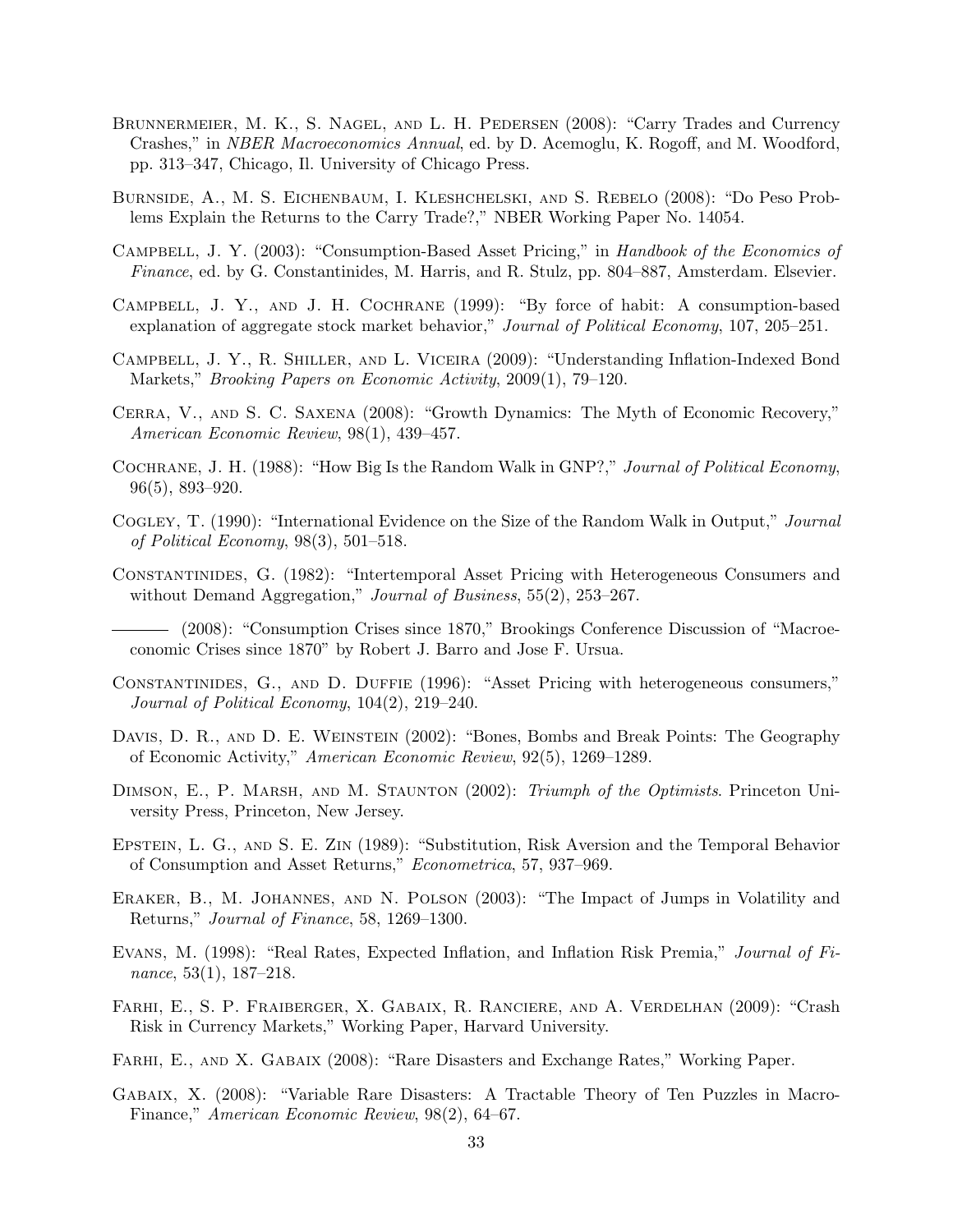- GELFAND, A. (2000): "Gibbs Sampling," Journal of the American Statistical Association, 95(452), 1300–1304.
- GELMAN, A., J. B. CARLIN, H. S. STERN, AND D. B. RUBIN (2004): Bayesian Data Analysis. John Wiley and Sons, Hoboken, New Jersey.
- Gelman, A., and D. B. Rubin (1992): "Inference from Iterative Simulation Using Multiple Sequences," *Statistical Science*, 7, 457–511.
- Geweke, J. (2005): Contemporary Bayesian Econometrics and Statistics. Chapman & Hall/CRC, Boca Raton, Florida.
- (2007): "Models, Computational Experiments and Reality," Working Paper, Iowa University.
- Gourio, F. (2008): "Disasters and Recoveries," American Economic Review, 98(2), 68–73.
- (2010): "Disaster Risk and Business Cycles," Working Paper, Boston University.
- Gruber, J. (2006): "A Tax-Based Estimate of the Elasticity of Intertemporal Substitution," NBER Working Paper No. 11945.
- Guo, K. (2007): "Exchange Rates and Asset Prices in an Open Economy with Rare Disasters," Working Paper, Harvard University.
- Guvenen, F. (2008): "A Parsimonious Macroeconomic Model for Asset Pricing," Working Paper.
- HALL, R. E. (1988): "Intertemporal Substitution in Consumption," Journal of Political Economy, 96(2), 339–357.
- Hansen, L. P., and K. J. Singleton (1982): "Generalized Instrumental Variables Estimation of Nonlinear Rational Expectations Models," Econometrica, 50, 1269–1288.
- JULLIARD, C., AND A. GHOSH (2010): "Can Rare Events Explain the Equity Premium Puzzle?," Working Paper.
- Jurek, J. W. (2008): "Crash-Neutral Currency Carry Trades," Working Paper, Princeton University.
- Kilian, L., and L. E. Ohanian (2002): "Unit Roots, Trend Breaks, and Transitory Dynamics: A Macroeconomic Perspective," Macroeconomic Dynamics, 6(5), 614–632.
- KOOP, G., AND S. M. POTTER (2007): "Estimation and Forecasting in Models with Multiple Breaks," Review of Economic Studies, 74(3), 763–789.
- LETTAU, M., AND J. A. WACHTER (2007): "Why Is Long-Horizon Equity Less Risky? A Duration-Based Explanation of the Value Premium," Journal of Finance, 62(1), 55–92.
- Lucas, R. E. (1978): "Asset Prices in an Exchange Economy," Econometrica, 46(6), 1429–1445.
- MADDISON, A. (2003): The World Economy: Historical Statistics. OECD, Paris.
- MARTIN, I. (2008): "Disasters and the Welfare Cost of Uncertainty," American Economic Review, 98(2), 74–78.
- MEHRA, R., AND E. C. PRESCOTT (1985): "The Equity Premium: A Puzzle," Journal of Monetary Economics, 15, 145–161.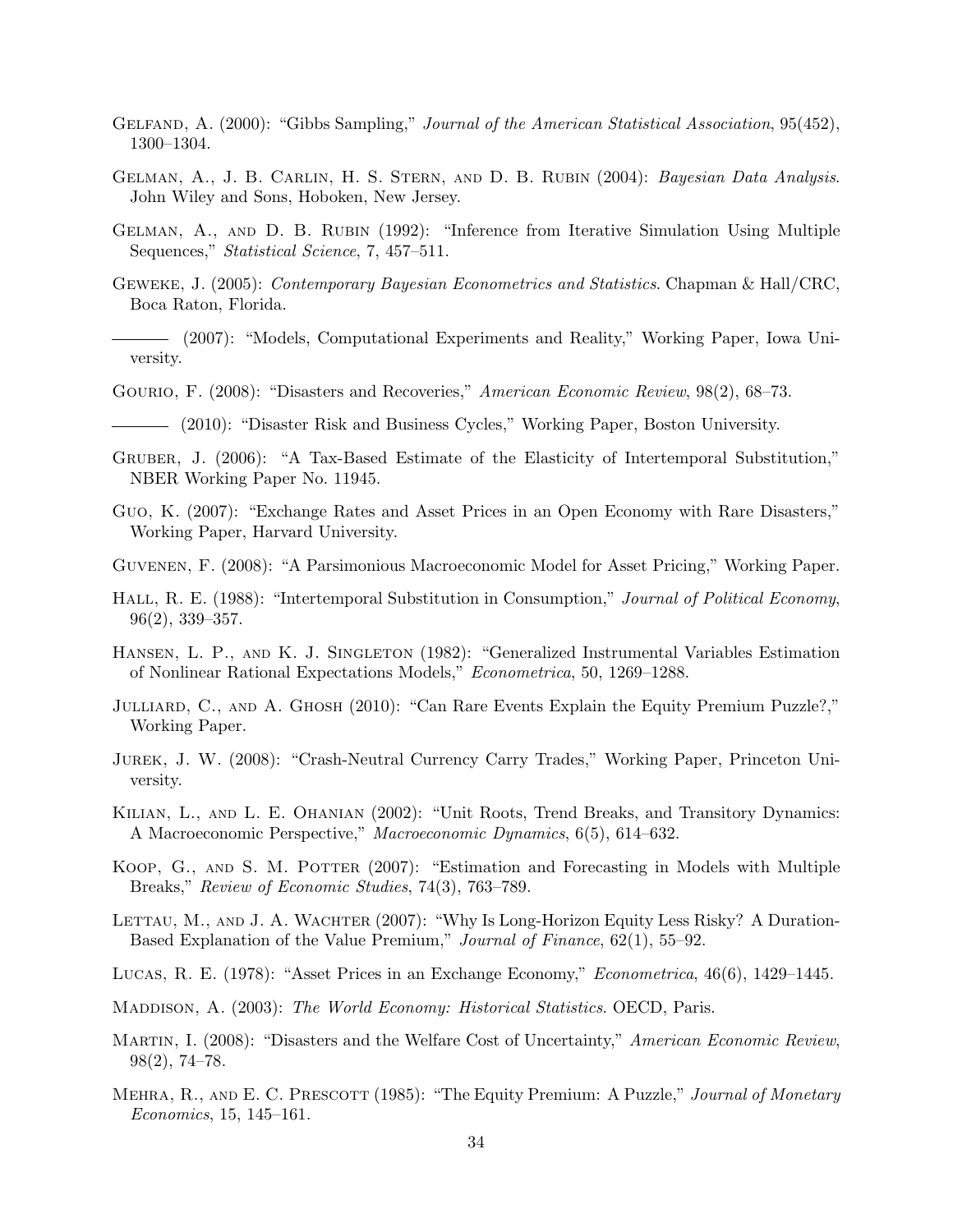- Nakamura, E., D. Sergeyev, and J. Steinsson (2010): "Long Run Risk and the Equity Premium: Evidence from Long Term Consumption Data," Working Paper, Columbia University.
- PERRON, P. (1989): "The Great Crash, the Oil Price Shock, and the Unit Root Hypothesis," Econometrica, 57, 1361–1401.
- PESARAN, M. H., D. PETTENUZZO, AND A. TIMMERMANN (2006): "Forecasting Time Series Subject to Multiple Structural Breaks," Review of Economic Studies, 73(4), 1057–1084.
- PIAZZESI, M. (2010): "Understanding Returns on Average and over Time," NBER Reporter 2010, (2), Program Report for the NBER Asset Pricing Program.
- PIAZZESI, M., AND M. SCHNEIDER (2006): "Equilibrium Yield Curves," in NBER Macroeconomics Annual, ed. by D. Acemoglu, K. Rogoff, and M. Woodford, pp. 389–442, Cambridge, Ma. MIT Press.
- RIETZ, T. A. (1988): "The Equity Risk Premium: A Solution," Journal of Monetary Economics, 22, 117–131.
- Romer, C. D. (1986): "Is the Stabilization of the Postwar Economy a Figment of the Data," American Economic Review, 76(3), 314–334.
- Rubinstein, M. (1974): "An Aggregation Theorem for Securities Markets," Journal of Financial Economics, 1, 225–244.
- Smith, A., and A. Gelfand (1992): "Bayesian Statistics without Tears: A Sampling-Resampling Perspective," The American Statistician, 46(2), 84–88.
- Tsionas, E. G. (2005): "Likelihood Evidence on the Asset Returns Puzzle," Review of Economic Studies, 72, 917–946.
- van Binsbergen, J. H., M. W. Brandt, and R. S. Koijen (2010): "On the Timing and Pricing of Dividends," Working Paper, Northwestern University.
- van Binsbergen, J. H., W. Hueskes, R. S. Koijen, and E. Vrugt (2010): "Asset Pricing Puzzles: Measuring the Importance of Short-Term and Long-Term Risk," Working Paper, Northwestern University.
- WACHTER, J. A. (2008): "Can time-varying risk of rare disasters explain aggregate stock market volatility," Working Paper.
- WEIL, P. (1990): "Nonexpected Utility in Macroeconomics," Quarterly Journal of Economics,  $105(1), 29-42.$
- Wilson, R. B. (1968): "The Theory of Syndicates," Econometrica, 36, 119–132.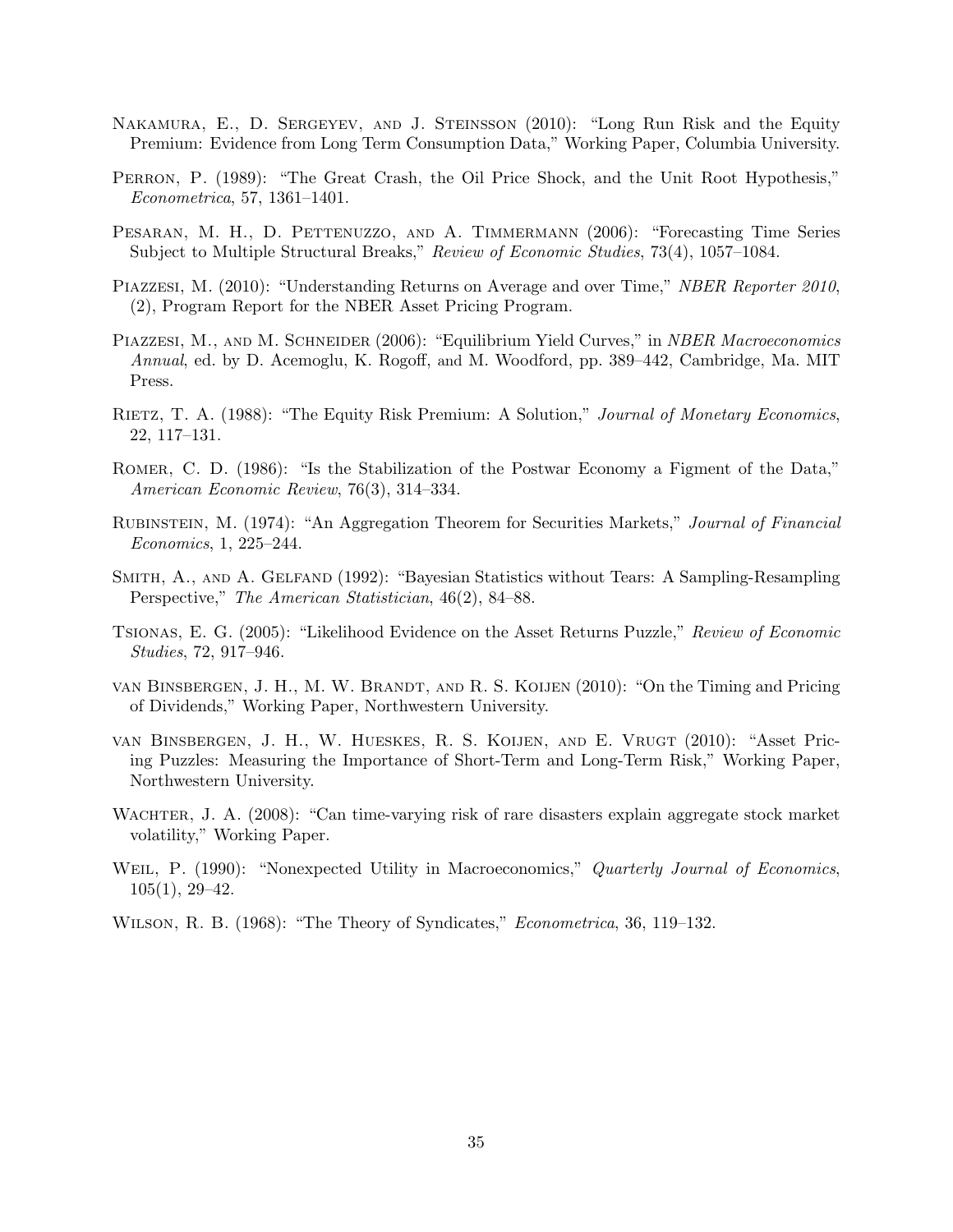|                            |                      |            | 17 VIJIJIJ 1 |            |          |  |  |  |  |
|----------------------------|----------------------|------------|--------------|------------|----------|--|--|--|--|
| <b>Disaster Parameters</b> |                      |            |              |            |          |  |  |  |  |
|                            | Prior Dist.          | Prior Mean | Prior SD     | Post. Mean | Post SD. |  |  |  |  |
| $p_W$                      | Uniform              | 0.050      | 0.029        | 0.037      | 0.016    |  |  |  |  |
| $p_{\text{CbW}}$           | Uniform              | 0.500      | 0.289        | 0.623      | 0.076    |  |  |  |  |
| P <sub>Chi</sub>           | Uniform              | 0.050      | 0.029        | 0.006      | 0.003    |  |  |  |  |
| $1-p_{Ce}$                 | Uniform              | 0.500      | 0.289        | 0.835      | 0.027    |  |  |  |  |
| $\rho_{\rm z}$             | Uniform              | 0.450      | 0.260        | 0.500      | 0.034    |  |  |  |  |
| φ                          | Uniform <sup>*</sup> | $-0.176$   | 0.064        | $-0.111$   | 0.008    |  |  |  |  |
| θ                          | Normal               | 0.000      | 0.200        | $-0.025$   | 0.007    |  |  |  |  |
| $\sigma_{\phi}$            | Uniform <sup>*</sup> | 0.098      | 0.047        | 0.083      | 0.006    |  |  |  |  |
| $\sigma_{\theta}$          | Uniform              | 0.130      | 0.069        | 0.121      | 0.015    |  |  |  |  |

TABLE I

We specify uniform priors on  $\varphi^*$  and  $\sigma_{\varphi}^*$ , the mean and standard deviation of the underlying normal distribution (before truncation). These priors imply (non-uniform) priors on φ and  $\sigma_{\varphi}$ . The numbers in the table refer to the prior mean and standard deviation of φ and  $σ<sub>φ</sub>$ .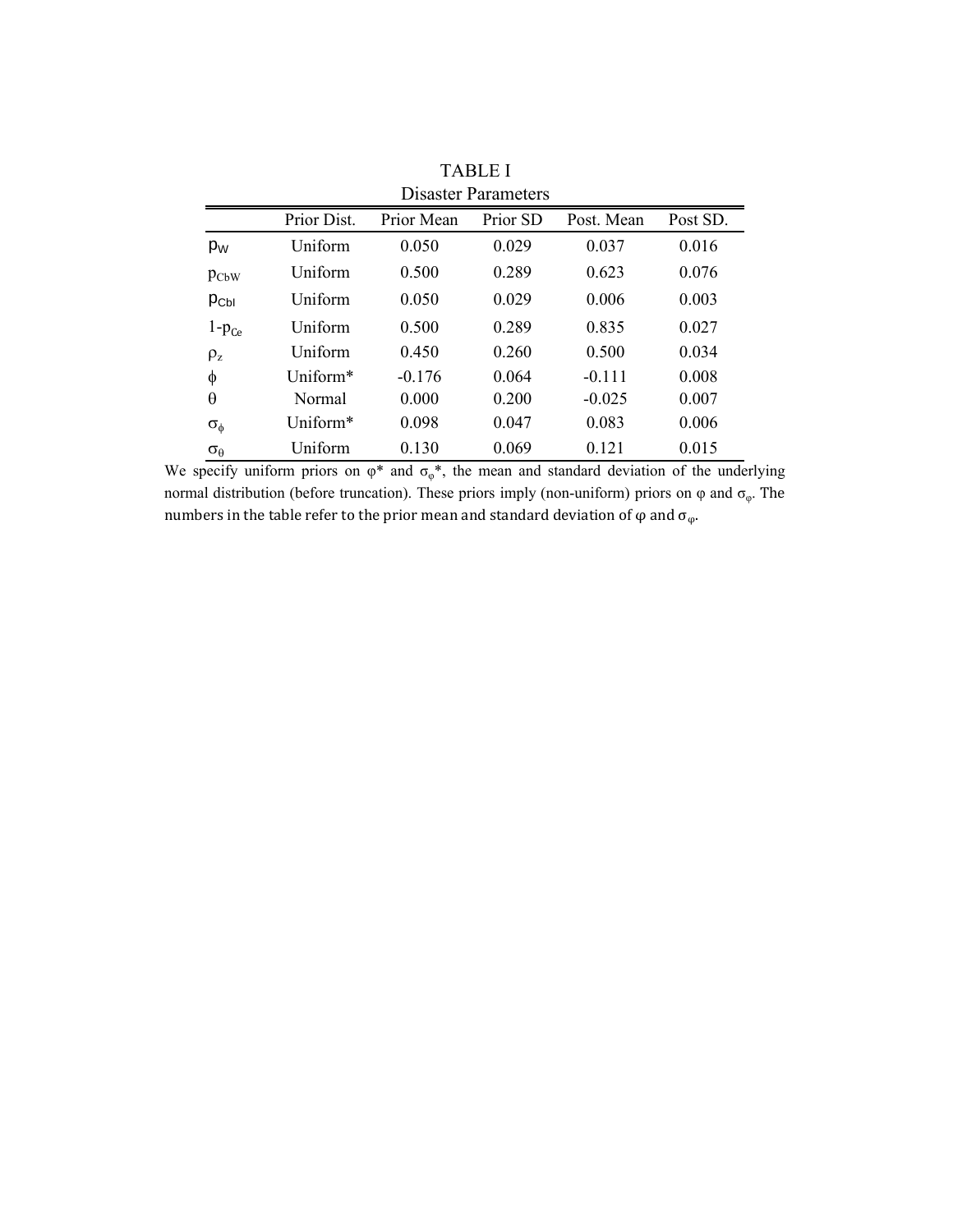| Disaster Episodes |                   |                 |         |                             |         |                       |                   |                 |         |                             |         |
|-------------------|-------------------|-----------------|---------|-----------------------------|---------|-----------------------|-------------------|-----------------|---------|-----------------------------|---------|
| Country           | <b>Start Date</b> | <b>End Date</b> |         | Max Drop Perm Drop Perm/Max |         | Country               | <b>Start Date</b> | <b>End Date</b> |         | Max Drop Perm Drop Perm/Max |         |
| Argentina         | 1890              | 1908            | $-0.23$ | 0.02                        | $-0.07$ | Japan                 | 1940              | 1952            | $-0.61$ | $-0.41$                     | 0.67    |
| Argentina         | 1914              | 1917            | $-0.13$ | $-0.05$                     | 0.37    | South Korea           | 1940              | 1960            | $-0.58$ | $-0.48$                     | 0.83    |
| Argentina         | 1930              | 1933            | $-0.16$ | $-0.10$                     | 0.65    | South Korea           | 1997              | 2004            | $-0.23$ | $-0.18$                     | 0.81    |
| Argentina         | 2000              | 2004            | $-0.10$ | $-0.01$                     | 0.07    | Mexico                | 1914              | 1918            | $-0.16$ | 0.27                        | $-1.66$ |
| Australia         | 1914              | 1923            | $-0.29$ | $-0.14$                     | 0.48    | Mexico                | 1930              | 1935            | $-0.24$ | $-0.06$                     | 0.23    |
| Australia         | 1930              | 1934            | $-0.24$ | $-0.16$                     | 0.65    | Netherlands           | 1914              | 1919            | $-0.45$ | $-0.07$                     | 0.15    |
| Australia         | 1939              | 1956            | $-0.31$ | $-0.09$                     | 0.27    | Netherlands           | 1940              | 1952            | $-0.55$ | $-0.10$                     | 0.18    |
| Belgium           | 1913              | 1920            | $-0.40$ | 0.05                        | $-0.12$ | Norway                | 1914              | 1924            | $-0.13$ | $-0.04$                     | 0.33    |
| Belgium           | 1939              | 1950            | $-0.52$ | $-0.14$                     | 0.26    | Norway                | 1940              | 1944            | $-0.08$ | $-0.07$                     | 0.84    |
| <b>Brazil</b>     | 1930              | 1932            | $-0.12$ | $-0.05$                     | 0.46    | Peru                  | 1930              | 1933            | $-0.17$ | $-0.08$                     | 0.47    |
| <b>Brazil</b>     | 1940              | 1942            | $-0.07$ | 0.00                        | 0.01    | Peru                  | 1977              | 1993            | $-0.40$ | $-0.37$                     | 0.93    |
| Canada            | 1914              | 1926            | $-0.37$ | $-0.20$                     | 0.55    | Portugal              | 1914              | 1921            | $-0.28$ | $-0.16$                     | 0.56    |
| Canada            | 1930              | 1933            | $-0.29$ | $-0.28$                     | 0.94    | Portugal              | 1940              | 1942            | $-0.09$ | $-0.07$                     | 0.74    |
| Chile             | 1914              | 1934            | $-0.53$ | $-0.36$                     | 0.69    | Spain                 | 1914              | 1919            | $-0.10$ | 0.00                        | 0.02    |
| Chile             | 1955              | 1958            | $-0.07$ | $-0.02$                     | 0.34    | Spain                 | 1930              | 1961            | $-0.59$ | $-0.54$                     | 0.91    |
| Chile             | 1972              | 1987            | $-0.58$ | $-0.56$                     | 0.95    | Sweden                | 1914              | 1923            | $-0.21$ | $-0.15$                     | 0.72    |
| Denmark           | 1914              | 1926            | $-0.16$ | $-0.08$                     | 0.54    | Sweden                | 1940              | 1951            | $-0.28$ | $-0.14$                     | 0.51    |
| Denmark           | 1940              | 1950            | $-0.28$ | $-0.11$                     | 0.40    | Switzerland           | 1914              | 1921            | $-0.14$ | $-0.09$                     | 0.62    |
| Finland           | 1890              | 1893            | $-0.08$ | $-0.01$                     | 0.18    | Switzerland           | 1940              | 1950            | $-0.23$ | $-0.15$                     | 0.65    |
| Finland           | 1914              | 1921            | $-0.42$ | $-0.22$                     | 0.52    | Taiwan                | 1901              | 1916            | $-0.24$ | $-0.09$                     | 0.37    |
| Finland           | 1930              | 1934            | $-0.23$ | $-0.11$                     | 0.49    | Taiwan                | 1940              | 1955            | $-0.65$ | $-0.46$                     | 0.71    |
| Finland           | 1940              | 1945            | $-0.29$ | $-0.14$                     | 0.48    | United Kingdom        | 1914              | 1921            | $-0.20$ | $-0.10$                     | 0.50    |
| France            | 1914              | 1921            | $-0.22$ | 0.08                        | $-0.36$ | <b>United Kingdom</b> | 1940              | 1946            | $-0.20$ | $-0.08$                     | 0.39    |
| France            | 1940              | 1945            | $-0.56$ | $-0.07$                     | 0.12    | <b>United States</b>  | 1914              | 1922            | $-0.24$ | $-0.14$                     | 0.57    |
| Germany           | 1914              | 1932            | $-0.45$ | $-0.22$                     | 0.48    | <b>United States</b>  | 1930              | 1935            | $-0.26$ | $-0.14$                     | 0.53    |
| Germany           | 1940              | 1950            | $-0.48$ | $-0.35$                     | 0.71    |                       |                   |                 |         |                             |         |
| Italy             | 1940              | 1949            | $-0.33$ | $-0.15$                     | 0.45    | Average               |                   |                 | $-0.29$ | $-0.14$                     | 0.42    |
| Japan             | 1914              | 1918            | $-0.04$ | 0.12                        | $-2.73$ | Median                |                   |                 | $-0.24$ | $-0.10$                     | 0.48    |

Disaster Episodes TABLE II

A disaster episode is defined as <sup>a</sup> set of consecudite years for <sup>a</sup> particular country such that: 1) The probability of <sup>a</sup> disaster in each of these years is larger than 10%, 2) The sum of the probability of disaster for each year over the whole set of years is larger than 1. Max Drop is the posterior mean of the maximum shortfall in the level of consumption due to the disaster. Perm Drop is the posterior mean of the permanen<sup>t</sup> effect of the disaster on the level potential consumption. Perm/Max is the ratio of Perm Drop to Max Drop.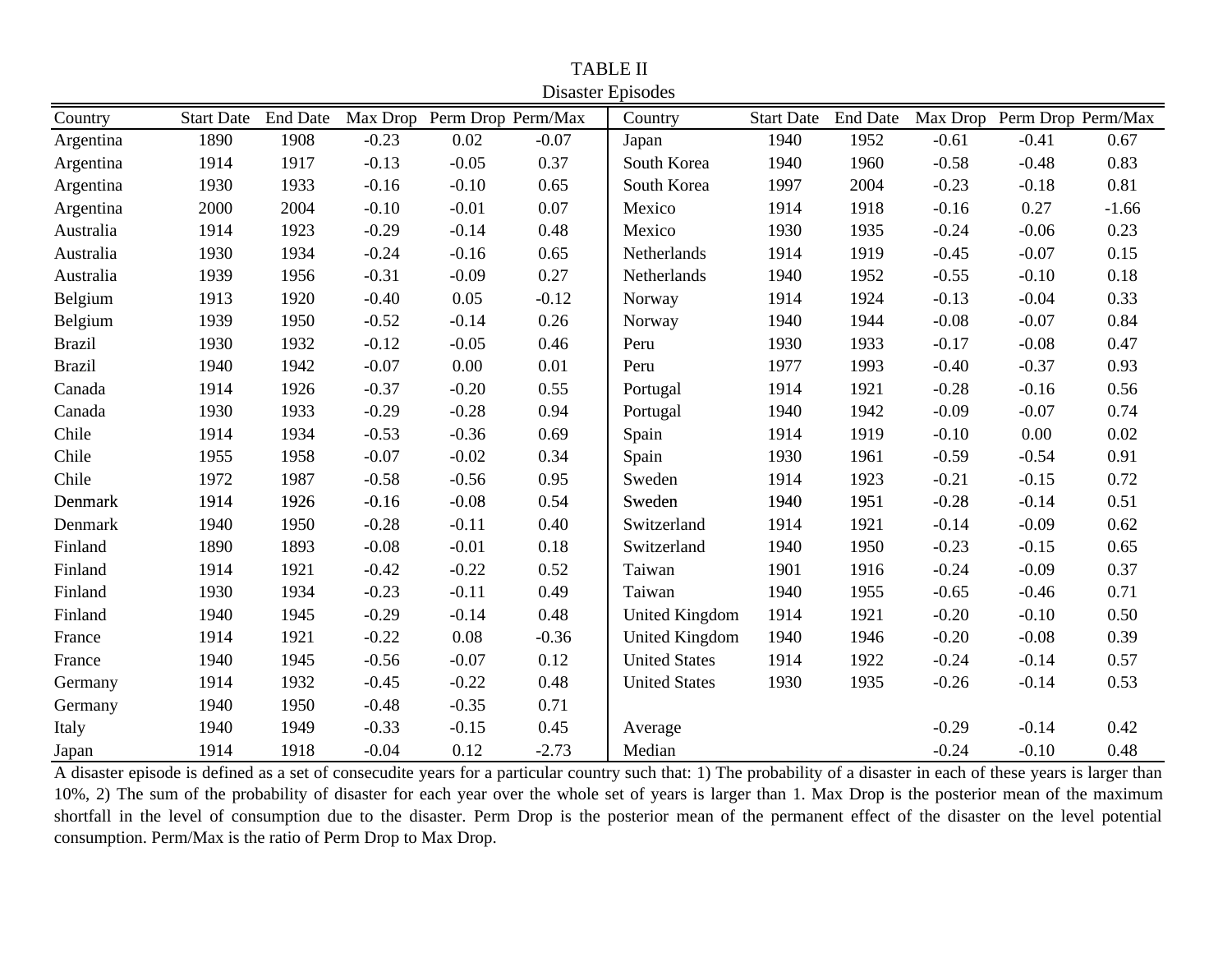| Mean Growth Rate of Potential Consumption |             |            |          |            |           |            |           |            |          |
|-------------------------------------------|-------------|------------|----------|------------|-----------|------------|-----------|------------|----------|
|                                           |             | Prior      | Pre-1946 |            | 1946-1972 |            | Post-1973 |            |          |
|                                           | Prior Dist. | Prior Mean | Prior SD | Post. Mean | Post SD.  | Post. Mean | Post SD.  | Post. Mean | Post SD. |
| Argentina                                 | Normal      | 0.02       | 1.00     | 0.015      | 0.010     | 0.018      | 0.011     | 0.008      | 0.011    |
| Australia                                 | Normal      | 0.02       | 1.00     | 0.014      | 0.006     | 0.023      | 0.005     | 0.020      | 0.003    |
| Belgium                                   | Normal      | 0.02       | 1.00     | 0.007      | 0.006     | 0.027      | 0.005     | 0.019      | 0.003    |
| <b>Brazil</b>                             | Normal      | 0.02       | 1.00     | 0.025      | 0.008     | 0.037      | 0.009     | 0.017      | 0.008    |
| Canada                                    | Normal      | 0.02       | 1.00     | 0.027      | 0.005     | 0.025      | 0.005     | 0.018      | 0.004    |
| Chile                                     | Normal      | 0.02       | 1.00     | 0.019      | 0.009     | 0.024      | 0.009     | 0.040      | 0.011    |
| Denmark                                   | Normal      | 0.02       | 1.00     | 0.018      | 0.004     | 0.022      | 0.005     | 0.012      | 0.004    |
| Finland                                   | Normal      | 0.02       | 1.00     | 0.025      | 0.006     | 0.043      | 0.007     | 0.024      | 0.006    |
| France                                    | Normal      | 0.02       | 1.00     | 0.003      | 0.003     | 0.038      | 0.003     | 0.019      | 0.002    |
| Germany                                   | Normal      | 0.02       | 1.00     | 0.014      | 0.004     | 0.051      | 0.005     | 0.018      | 0.003    |
| Italy                                     | Normal      | 0.02       | 1.00     | 0.010      | 0.003     | 0.046      | 0.004     | 0.021      | 0.003    |
| Japan                                     | Normal      | 0.02       | 1.00     | 0.005      | 0.004     | 0.075      | 0.005     | 0.022      | 0.004    |
| Korea                                     | Normal      | 0.02       | 1.00     | 0.017      | 0.005     | 0.037      | 0.010     | 0.053      | 0.006    |
| Mexico                                    | Normal      | 0.02       | 1.00     | 0.005      | 0.008     | 0.025      | 0.007     | 0.016      | 0.007    |
| Netherlands                               | Normal      | 0.02       | 1.00     | 0.011      | 0.004     | 0.035      | 0.007     | 0.016      | 0.004    |
| Norway                                    | Normal      | 0.02       | 1.00     | 0.015      | 0.004     | 0.027      | 0.004     | 0.026      | 0.004    |
| Peru                                      | Normal      | 0.02       | 1.00     | 0.020      | 0.006     | 0.030      | 0.006     | 0.013      | 0.008    |
| Portugal                                  | Normal      | 0.02       | 1.00     | 0.017      | 0.008     | 0.042      | 0.007     | 0.030      | 0.006    |
| Spain                                     | Normal      | 0.02       | 1.00     | 0.011      | 0.005     | 0.055      | 0.008     | 0.021      | 0.004    |
| Sweden                                    | Normal      | 0.02       | 1.00     | 0.026      | 0.003     | 0.025      | 0.004     | 0.013      | 0.003    |
| Switzerland                               | Normal      | 0.02       | 1.00     | 0.013      | 0.003     | 0.027      | 0.003     | 0.009      | 0.002    |
| Taiwan                                    | Normal      | 0.02       | 1.00     | 0.007      | 0.007     | 0.058      | 0.009     | 0.056      | 0.006    |
| United Kingdom                            | Normal      | 0.02       | 1.00     | 0.010      | 0.003     | 0.020      | 0.004     | 0.024      | 0.003    |
| <b>United States</b>                      | Normal      | 0.02       | 1.00     | 0.018      | 0.003     | 0.025      | 0.003     | 0.022      | 0.003    |
| Median                                    |             |            |          | 0.015      | 0.005     | 0.029      | 0.005     | 0.019      | 0.004    |
| Simple Average                            |             |            |          | 0.015      | 0.005     | 0.035      | 0.006     | 0.022      | 0.005    |

TABLE III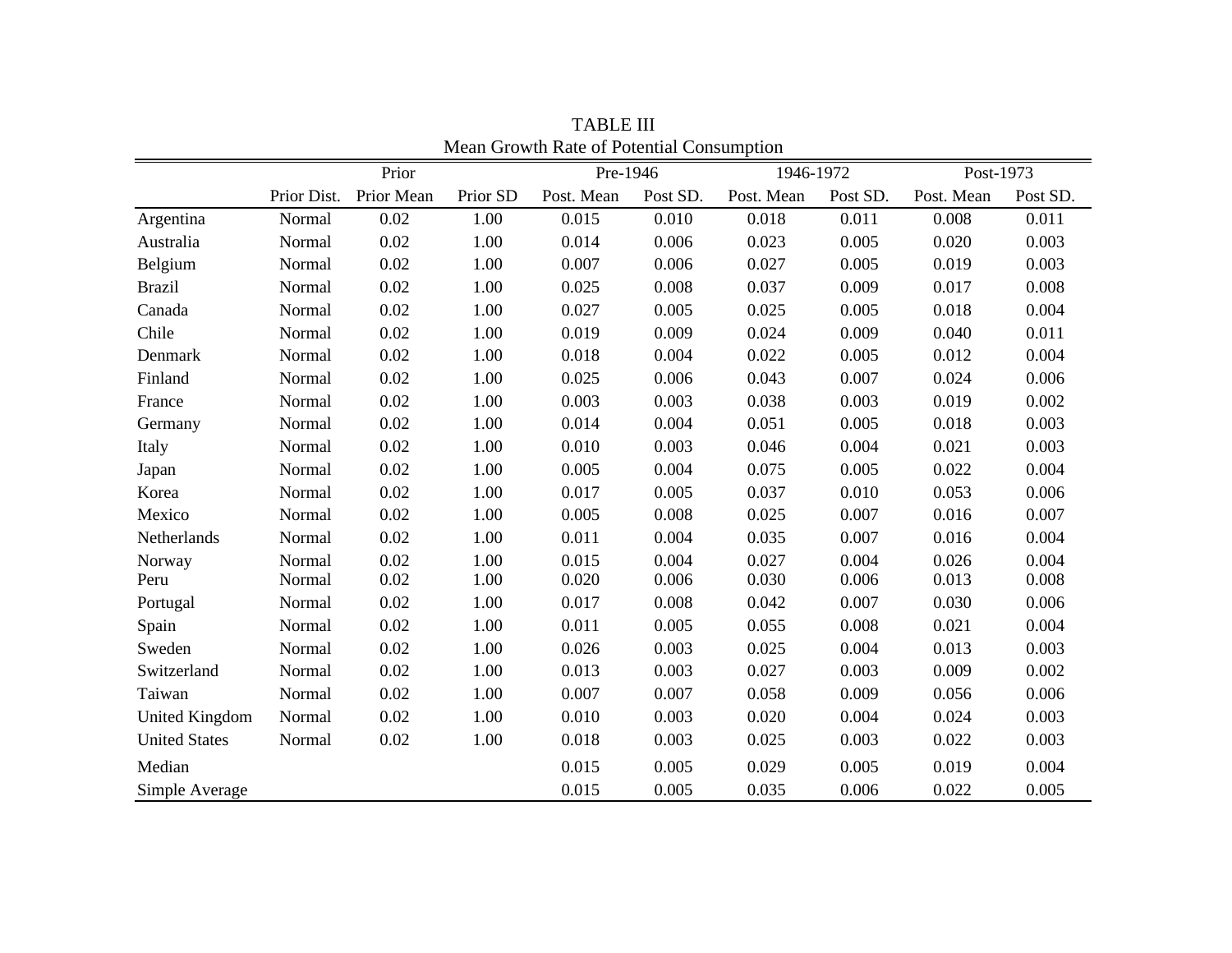|                        | Priors  |            |          | Permanent  |          |            | Temporary |            | Temporary |  |
|------------------------|---------|------------|----------|------------|----------|------------|-----------|------------|-----------|--|
|                        |         |            |          |            |          | Pre-1946   |           | Post-1946  |           |  |
|                        | Dist.   | Prior Mean | Prior SD | Post. Mean | Post SD. | Post. Mean | Post SD.  | Post. Mean | Post SD.  |  |
| Argentina              | Uniform | 0.075      | 0.04     | 0.053      | 0.009    | 0.020      | 0.013     | 0.013      | 0.009     |  |
| Australia              | Uniform | 0.075      | 0.04     | 0.017      | 0.004    | 0.036      | 0.008     | 0.004      | 0.003     |  |
| Belgium                | Uniform | 0.075      | 0.04     | 0.020      | 0.002    | 0.013      | 0.009     | 0.003      | 0.002     |  |
| <b>Brazil</b>          | Uniform | 0.075      | 0.04     | 0.047      | 0.006    | 0.062      | 0.011     | 0.010      | 0.007     |  |
| Canada                 | Uniform | 0.075      | 0.04     | 0.024      | 0.003    | 0.026      | 0.009     | 0.003      | 0.002     |  |
| Chile                  | Uniform | 0.075      | 0.04     | 0.043      | 0.009    | 0.038      | 0.018     | 0.018      | 0.010     |  |
| Denmark                | Uniform | 0.075      | 0.04     | 0.021      | 0.003    | 0.005      | 0.004     | 0.005      | 0.003     |  |
| Finland                | Uniform | 0.075      | 0.04     | 0.031      | 0.005    | 0.020      | 0.008     | 0.004      | 0.003     |  |
| France                 | Uniform | 0.075      | 0.04     | 0.014      | 0.002    | 0.031      | 0.005     | 0.002      | 0.001     |  |
| Germany                | Uniform | 0.075      | 0.04     | 0.019      | 0.002    | 0.011      | 0.006     | 0.002      | 0.002     |  |
| Italy                  | Uniform | 0.075      | 0.04     | 0.019      | 0.002    | 0.011      | 0.003     | 0.003      | 0.002     |  |
| Japan                  | Uniform | 0.075      | 0.04     | 0.022      | 0.003    | 0.017      | 0.005     | 0.003      | 0.002     |  |
| Korea                  | Uniform | 0.075      | 0.04     | 0.026      | 0.004    | 0.027      | 0.007     | 0.004      | 0.003     |  |
| Mexico                 | Uniform | 0.075      | 0.04     | 0.036      | 0.004    | 0.034      | 0.008     | 0.005      | 0.004     |  |
| Netherlands            | Uniform | 0.075      | 0.04     | 0.023      | 0.003    | 0.017      | 0.006     | 0.003      | 0.002     |  |
| Norway                 | Uniform | 0.075      | 0.04     | 0.022      | 0.002    | 0.004      | 0.003     | 0.004      | 0.003     |  |
| Peru                   | Uniform | 0.075      | 0.04     | 0.033      | 0.004    | 0.007      | 0.005     | 0.004      | 0.003     |  |
| Portugal               | Uniform | 0.075      | 0.04     | 0.033      | 0.004    | 0.023      | 0.008     | 0.005      | 0.003     |  |
| Spain                  | Uniform | 0.075      | 0.04     | 0.024      | 0.003    | 0.045      | 0.008     | 0.003      | 0.002     |  |
| Sweden                 | Uniform | 0.075      | 0.04     | 0.019      | 0.002    | 0.020      | 0.004     | 0.003      | 0.002     |  |
| Switzerland            | Uniform | 0.075      | 0.04     | 0.012      | 0.001    | 0.039      | 0.005     | 0.002      | 0.001     |  |
| Taiwan                 | Uniform | 0.075      | 0.04     | 0.033      | 0.004    | 0.018      | 0.016     | 0.004      | 0.003     |  |
| United Kingdon Uniform |         | 0.075      | 0.04     | 0.018      | 0.002    | 0.003      | 0.002     | 0.003      | 0.002     |  |
| <b>United States</b>   | Uniform | 0.075      | 0.04     | 0.018      | 0.002    | 0.021      | 0.004     | 0.003      | 0.002     |  |
| Median                 |         |            |          | 0.023      | 0.003    | 0.020      | 0.006     | 0.003      | 0.002     |  |
| Simple Average         |         |            |          | 0.026      | 0.004    | 0.023      | 0.007     | 0.005      | 0.003     |  |

TABLE IV Standard Deviation of Non-Disaster Shocks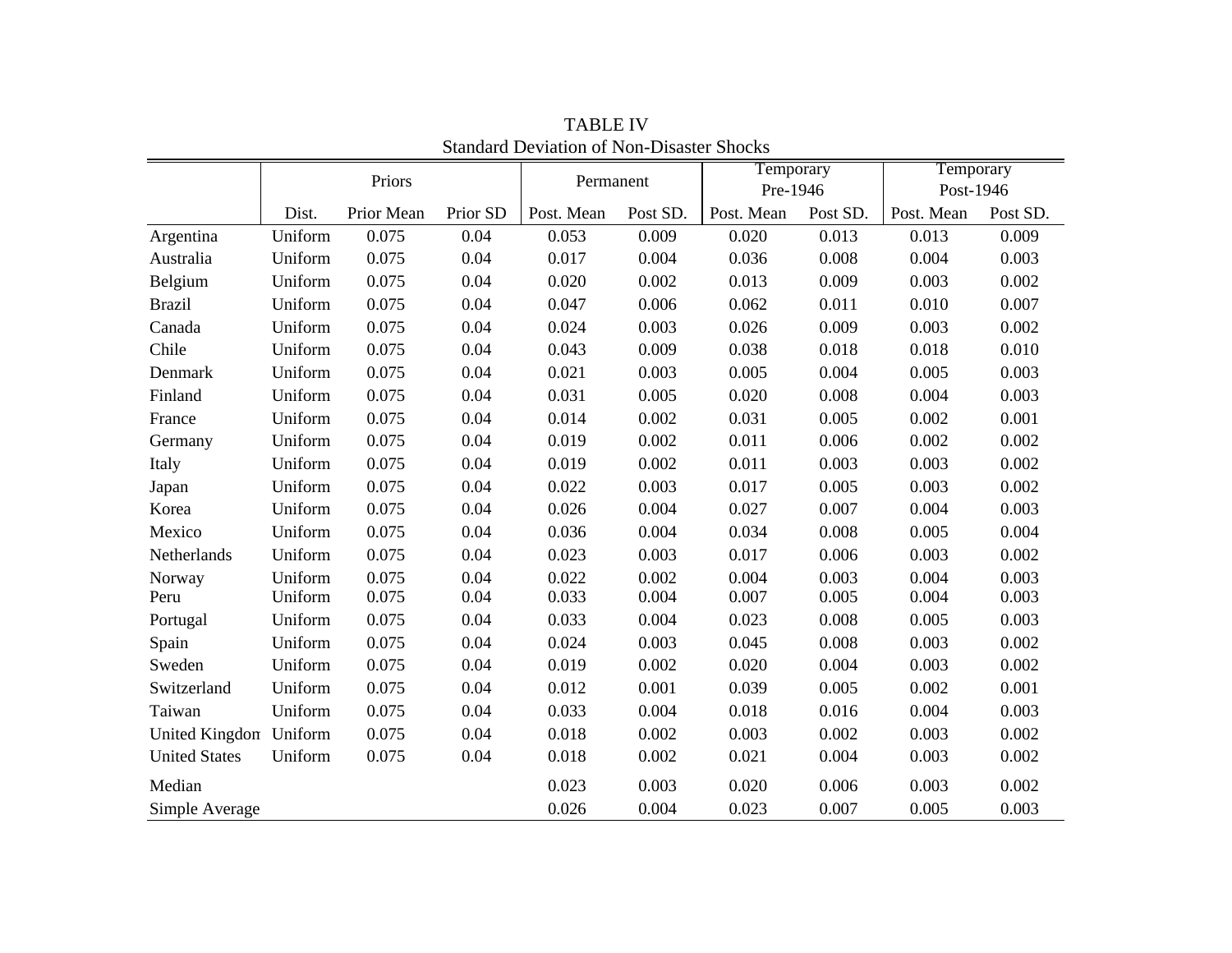|                   | Disaster Parameters with Gamma Shocks |            |          |            |          |  |  |  |  |  |
|-------------------|---------------------------------------|------------|----------|------------|----------|--|--|--|--|--|
|                   | Prior Dist.                           | Prior Mean | Prior SD | Post. Mean | Post SD. |  |  |  |  |  |
| p <sub>w</sub>    | Uniform                               | 0.050      | 0.029    | 0.035      | 0.017    |  |  |  |  |  |
| $p_{\text{CbW}}$  | Uniform                               | 0.500      | 0.289    | 0.715      | 0.094    |  |  |  |  |  |
| P <sub>ChI</sub>  | Uniform                               | 0.050      | 0.029    | 0.008      | 0.004    |  |  |  |  |  |
| $1-p_{Ce}$        | Uniform                               | 0.500      | 0.289    | 0.847      | 0.029    |  |  |  |  |  |
| $\rho_{\rm z}$    | Uniform                               | 0.450      | 0.260    | 0.541      | 0.037    |  |  |  |  |  |
| $\phi$            | Uniform                               | 0.100      | 0.058    | 0.075      | 0.011    |  |  |  |  |  |
| $\theta$          | Normal                                | 0.000      | 0.200    | $-0.020$   | 0.006    |  |  |  |  |  |
| $\sigma_{\phi}$   | Uniform                               | 0.130      | 0.069    | 0.091      | 0.008    |  |  |  |  |  |
| $\sigma_{\theta}$ | Uniform                               | 0.130      | 0.069    | 0.110      | 0.012    |  |  |  |  |  |

TABLE V Disaster Parameters with Gamma Shocks

Equity Disasters and the Equity Premium TABLE VI

|                                 | Equity  | Risk-Free |
|---------------------------------|---------|-----------|
|                                 | Premium | Rate      |
| <b>Baseline</b>                 | 0.048   | 0.010     |
| No Disasters                    | 0.005   | 0.042     |
| Permanent, One Period Disasters | 0.466   | $-0.378$  |

All cases have CRRA = 6.4, IES = 2 and  $\beta$  = exp(-0.034). The return statistics are the log of the average gross return for each asset. The "Equity Premium" is the different between the average return on an unlevered equity claim and bills. The "Risk-Free Rate" is the average return on bills. These results are produced by simulating a long sample from the model with a representative set of disasters.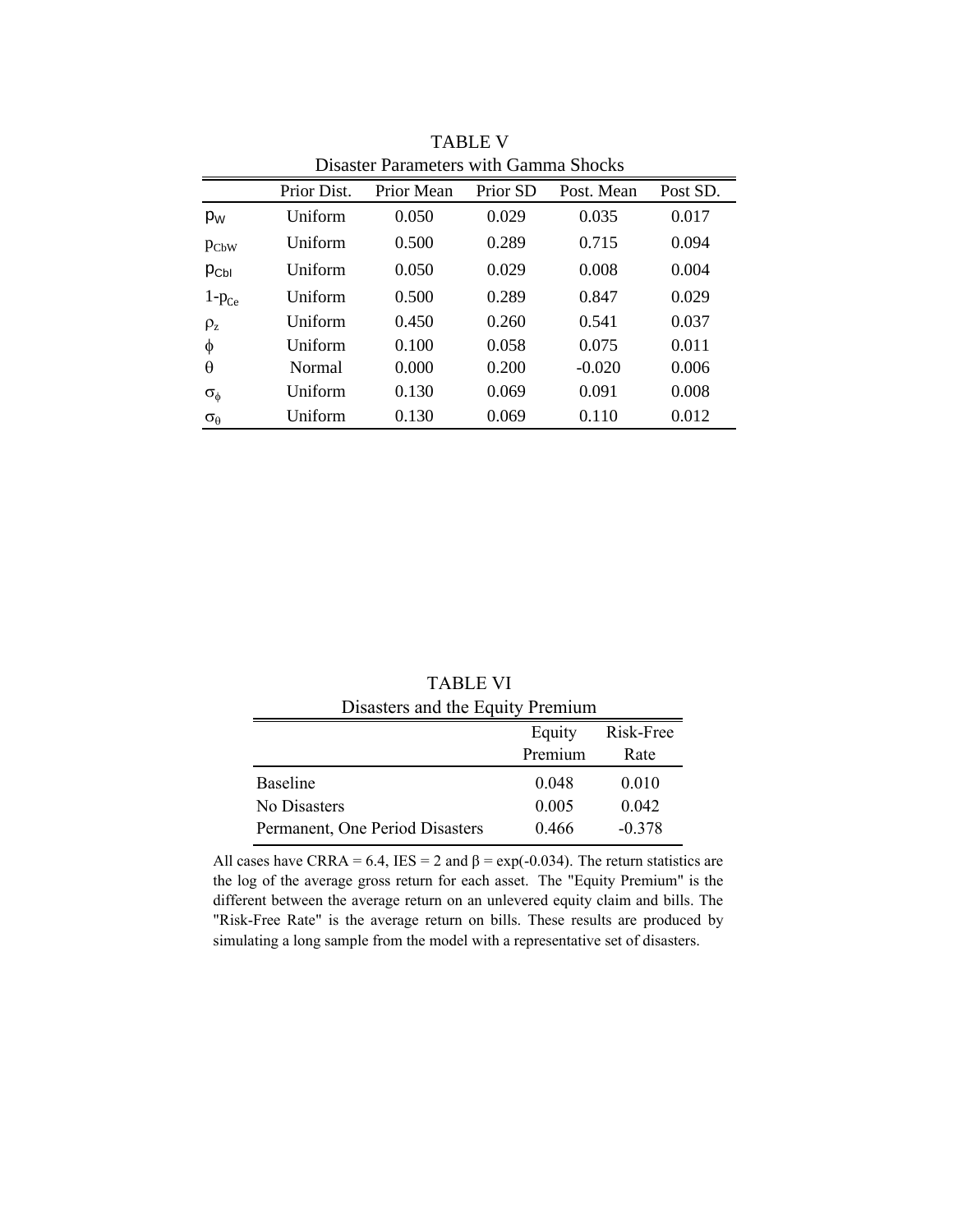|                                     |             |                | Full Sample |           | No Disasters |           |
|-------------------------------------|-------------|----------------|-------------|-----------|--------------|-----------|
|                                     |             |                | Equity      | Risk-Free | Equity       | Risk-Free |
| Specification                       | <b>CRRA</b> | <b>IES</b>     | Premium     | Rate      | Premium      | Rate      |
| 1. Baseline                         | 6.4         | $\overline{2}$ | 0.048       | 0.010     | 0.049        | 0.011     |
| Permanence and Disaster Length:     |             |                |             |           |              |           |
| 2. Permanent                        | 4.4         | 2              | 0.048       | 0.007     | 0.046        | 0.015     |
| 3. Permanent and One Period         | 3.0         | $\overline{2}$ | 0.048       | 0.000     | 0.057        | $-0.002$  |
| Sensitivity to Gamma:               |             |                |             |           |              |           |
| 4. Low Gamma                        | 4.4         | $\overline{2}$ | 0.020       | 0.031     | 0.020        | 0.033     |
| 5. High Gamma                       | 8.4         | $\overline{2}$ | 0.083       | $-0.017$  | 0.086        | $-0.019$  |
| Model with Gamma Shocks:            |             |                |             |           |              |           |
| 6. Gamma Shocks                     | 6.4         | $\overline{2}$ | 0.032       | 0.022     | 0.032        | 0.025     |
| Power Utility:                      |             |                |             |           |              |           |
| 7. Power Utility                    | 4.0         | 0.25           | 0.012       | 0.097     | $-0.011$     | 0.099     |
| 8. Power Utility -- One Period/Perm | 3.0         | 0.33           | 0.048       | $-0.001$  | 0.060        | $-0.001$  |
| 9. Power Utility -- One Period      | 2.3         | 0.43           | 0.048       | 0.033     | 0.060        | 0.009     |

Asset Pricing Results for Unleveraged Equity TABLE VII

In all cases,  $β = exp(-0.034)$ . For case 1, the model of consumption dynamics is parameterized according to the estimates presented in tables 1 through 4. Cases 2-5 and 7-9 are variations on this parameterization. Case 6 is parameterized according to the estimates presented in tables 5 and corresponding estimates of the non-disaster parameters (not-reported). The return statistics are the log of the average gross return for each asset. "Full Sample" refers to a long sample with a representative set of disasters. "No Disaster" refers to a long sample in which agents expect disasters to occur with their normal frequency but non actually occur. The "Equity Premium" is the different between the average return on an unlevered equity claim and bills. The "Risk-Free Rate" is the average return on bills.

| Long Term Bonds and Parial Default                |          |          |          |       |  |  |  |  |
|---------------------------------------------------|----------|----------|----------|-------|--|--|--|--|
|                                                   | (1)      | (2)      | (3)      | (4)   |  |  |  |  |
| <i>Parameters:</i>                                |          |          |          |       |  |  |  |  |
| Coefficient of relative risk aversion             | 6.4      | 6.4      | 7.5      | 7.5   |  |  |  |  |
| Intertemporal elasticity of substitution          | 2        | 2        | 2        | 2     |  |  |  |  |
| Probability of partial default on perpetuity      | 0.0      | 0.4      | 0.4      | 0.84  |  |  |  |  |
| Probability of partial default on one period bond | 0.0      | 0.4      | 0.4      | 0.4   |  |  |  |  |
| <b>Asset Pricing Results:</b>                     |          |          |          |       |  |  |  |  |
| Return on one period bond                         | 0.010    | 0.024    | 0.014    | 0.014 |  |  |  |  |
| Return on perpetuity                              | $-0.021$ | $-0.005$ | $-0.025$ | 0.026 |  |  |  |  |
| Term premium                                      | $-0.032$ | $-0.029$ | $-0.039$ | 0.012 |  |  |  |  |
| Equity premium                                    | 0.048    | 0.033    | 0.048    | 0.048 |  |  |  |  |
| Average duration of perpetuity in normal times    | 11.3     | 9.6      | 11.9     | 7.4   |  |  |  |  |

TABLE VIII

In all cases,  $β = exp(-0.034)$ . The return statistics are the log of the average gross return for each asset.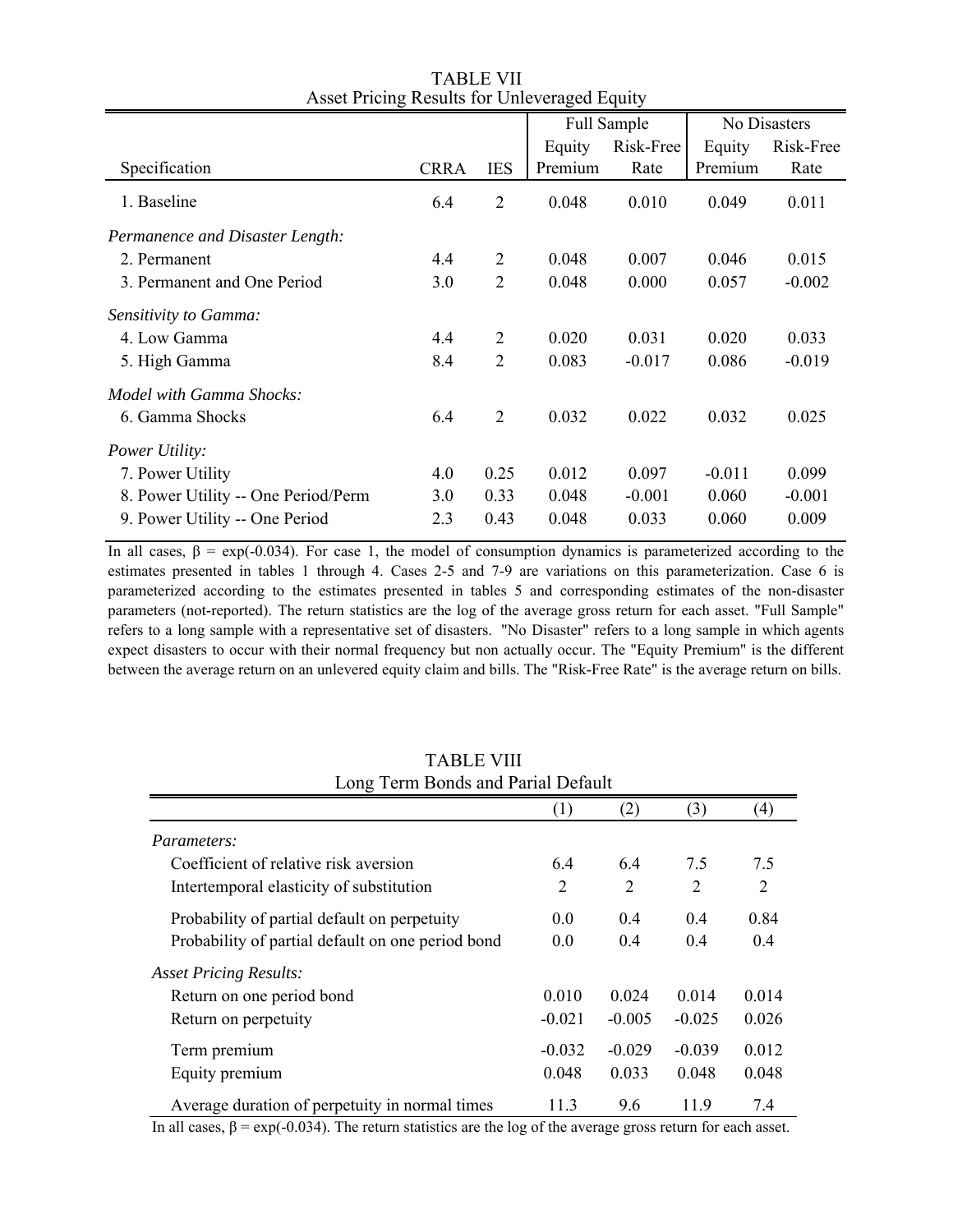

## FIGURE I A Partially Permanent Disaster

Note: The figure plots the evolution of consumption and potential consumption during and after a disaster lasting six periods with  $\rho = 0.6$ ,  $\phi = -0.125$  and  $\theta = -0.025$  in each period of the disaster. For simplicity, we abstract from trend growth and assume that all other shocks are equal to zero over this period.



# FIGURE II

# A Typical Disaster

Note: The figure plots the evolution of log consumption during and after a disaster that strikes in period 1 and lasts for 6 years. Over the course of the disaster, both  $\phi$  and  $\theta$  take values equal to their posterior means in each period. For simplicity, we abstract from trend growth and assume that all other shocks are equal to zero over this period.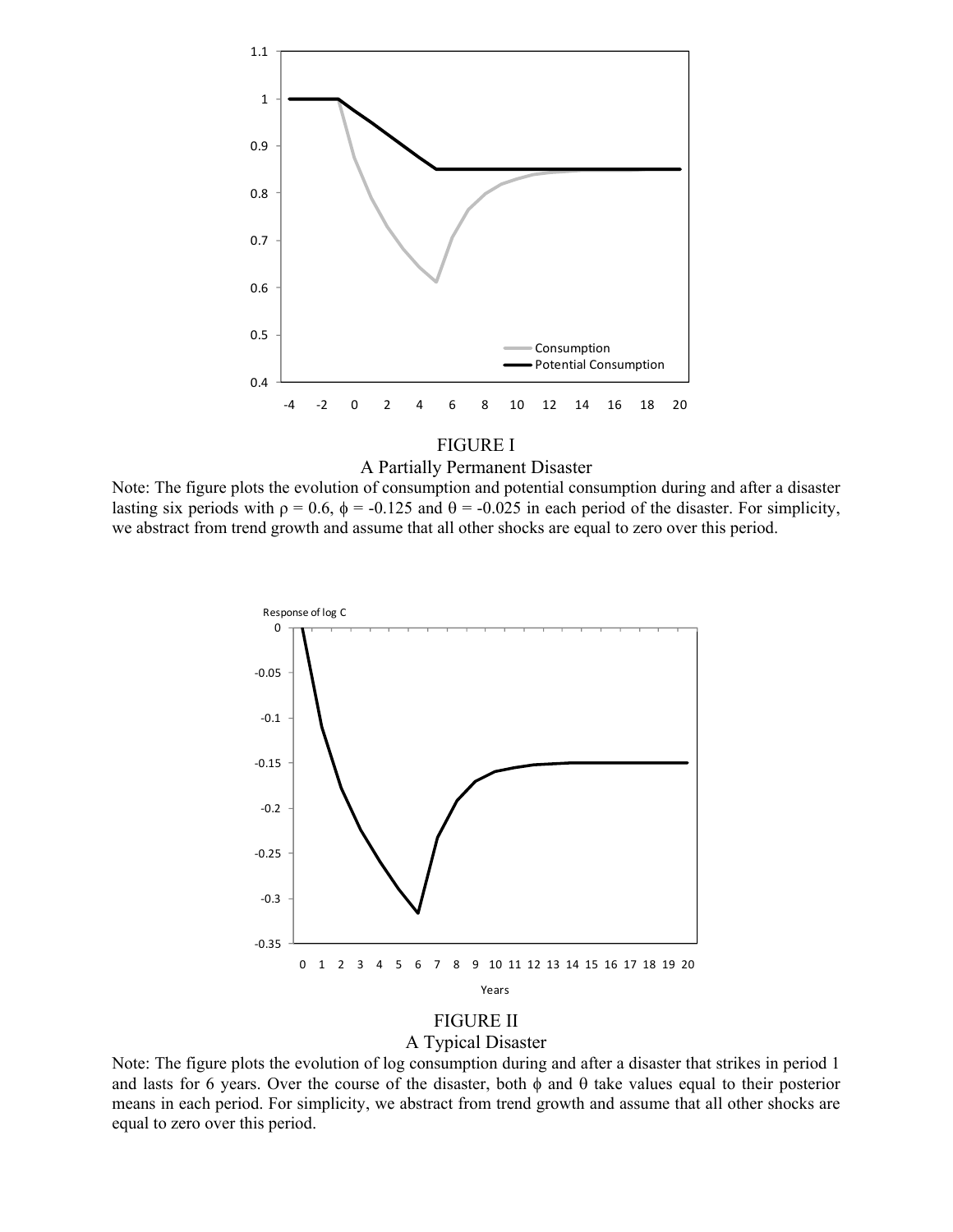

### FIGURE III Ex Ante Disaster Distribution

Note: The solid line is the mean of the distribution of the change in log consumption relative to its previous trend from the perspective of agents that have just learned that they have entered the disaster state but do not yet know the size or length of the disaster. The black dashed line is the median of this distribution. The grey dashed lines are the 5% and 95% quantiles of this distribution.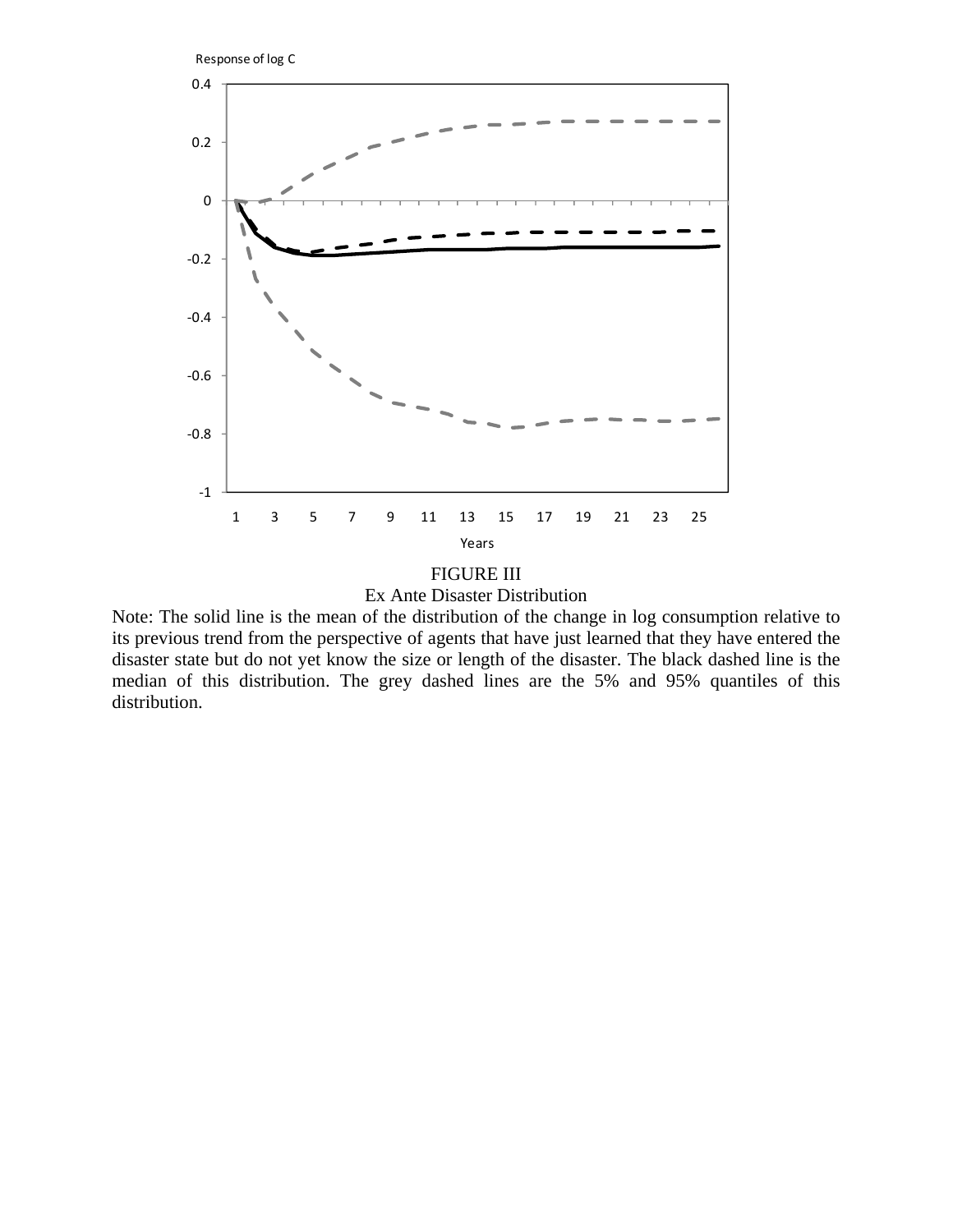

Figure IV Consumption, Potential Consumption and Disasters in France, Korea, Chile and the U.S.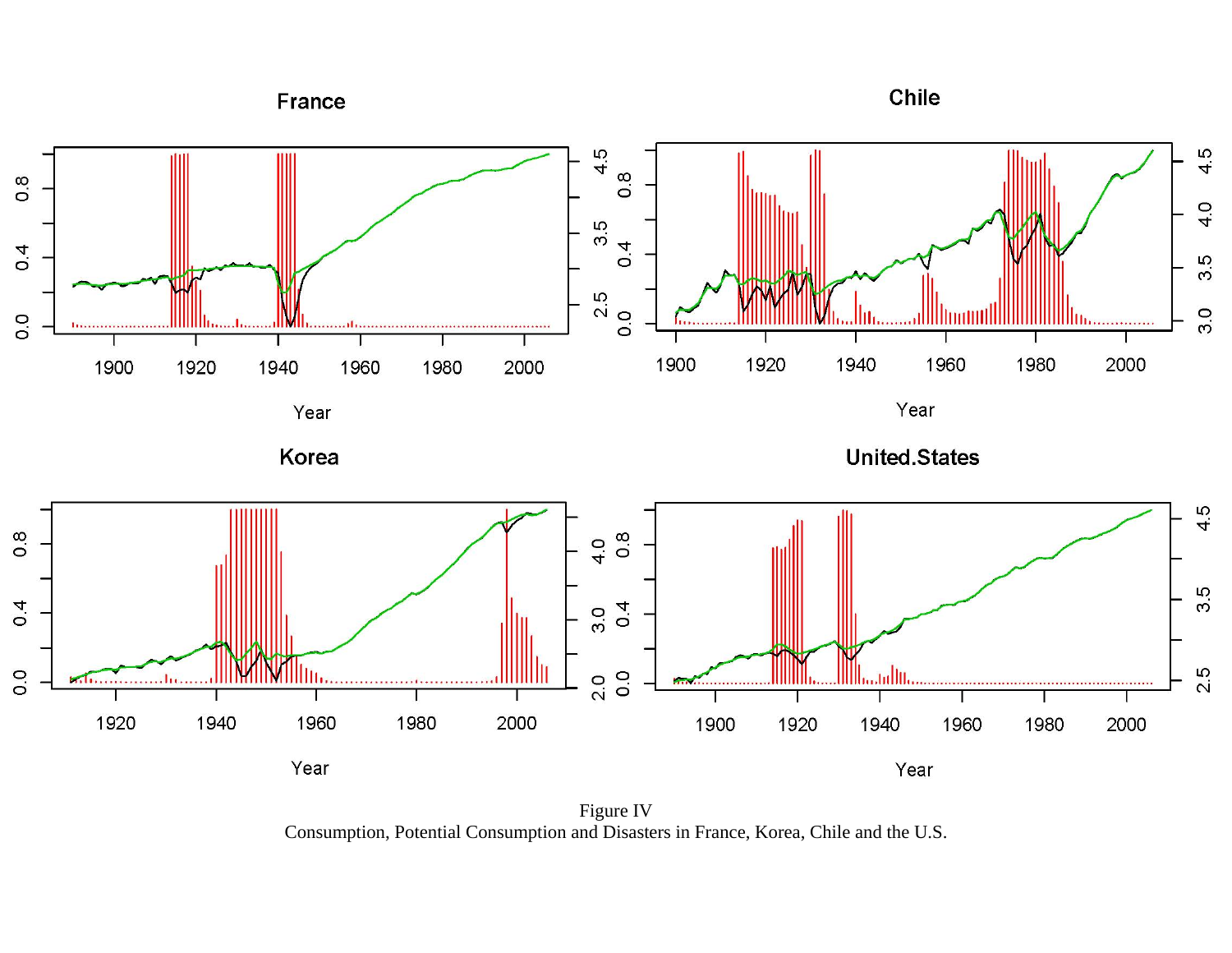



Note: The figure plots the posterior mean of  $I_{W,t}$ , i.e., the probability that the world entered a disaster in each year evaluated using data up to 2006.



#### FIGURE VI

#### Asset Prices in Baseline Case with Epstein-Zin-Weil Utility

Note: The figure plots asset returns and detrended log consumption for a "typical" disaster in the baseline case of multiperiod disasters with partial recovery when agents have Epstein-Zin-Weil preferences with a coefficient of relative risk aversion of 6.4 and an intertemporal elasticity of substitution of 2. The typical disaster is a disaster that lasts 6 periods and in which the short run and long run disaster shocks take their mean values in each period of the disaster. All other shocks are set to zero.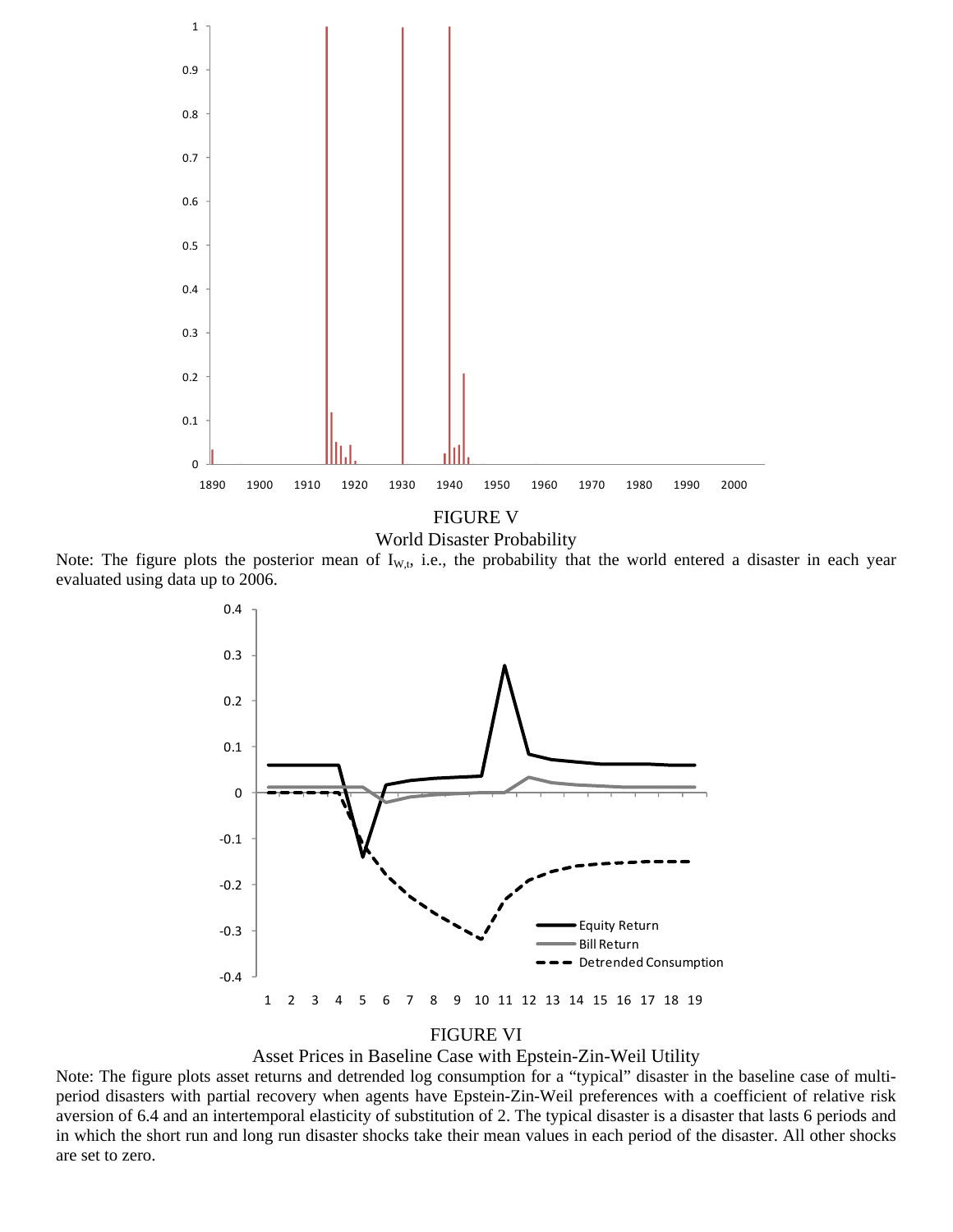

Figure VII Posterior Distribution of the Equity Premium



Distribution of the Coefficient of Relative Risk Aversion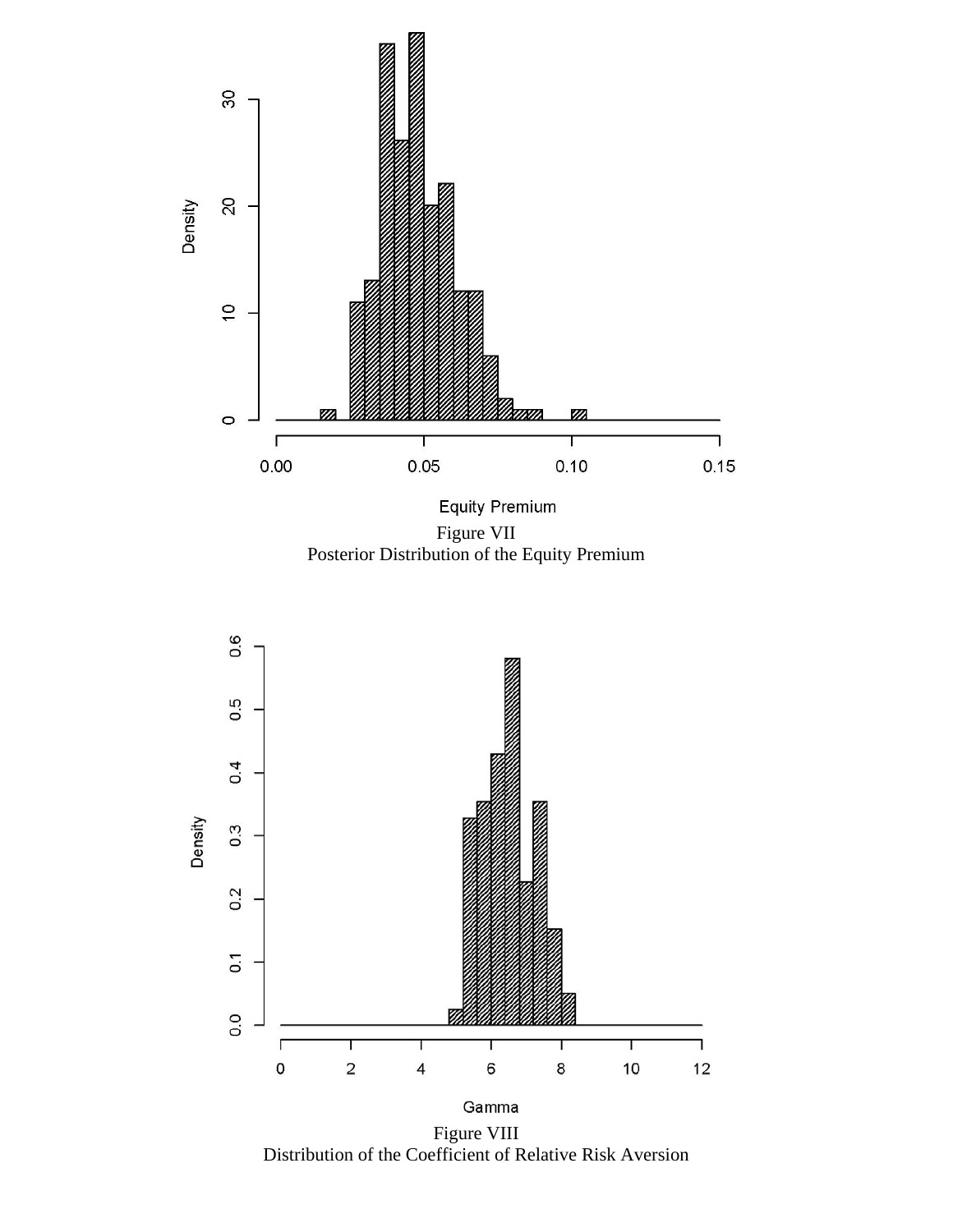

Figure IX Distribution of the Equity Premium in Data without Disasters



#### Figure X

# Asset Prices in Baseline Case with Power Utility

Note: The figure plots asset returns and detrended log consumption for a "typical" disaster in the baseline case of multi-period disasters with partial recovery when agents have power utility with a coefficient of relative risk aversion of 4. The typical disaster is a disaster that lasts five periods and in which the short run and long run disaster shocks take their mean values in each period of the disaster. All other shocks are set to zero.